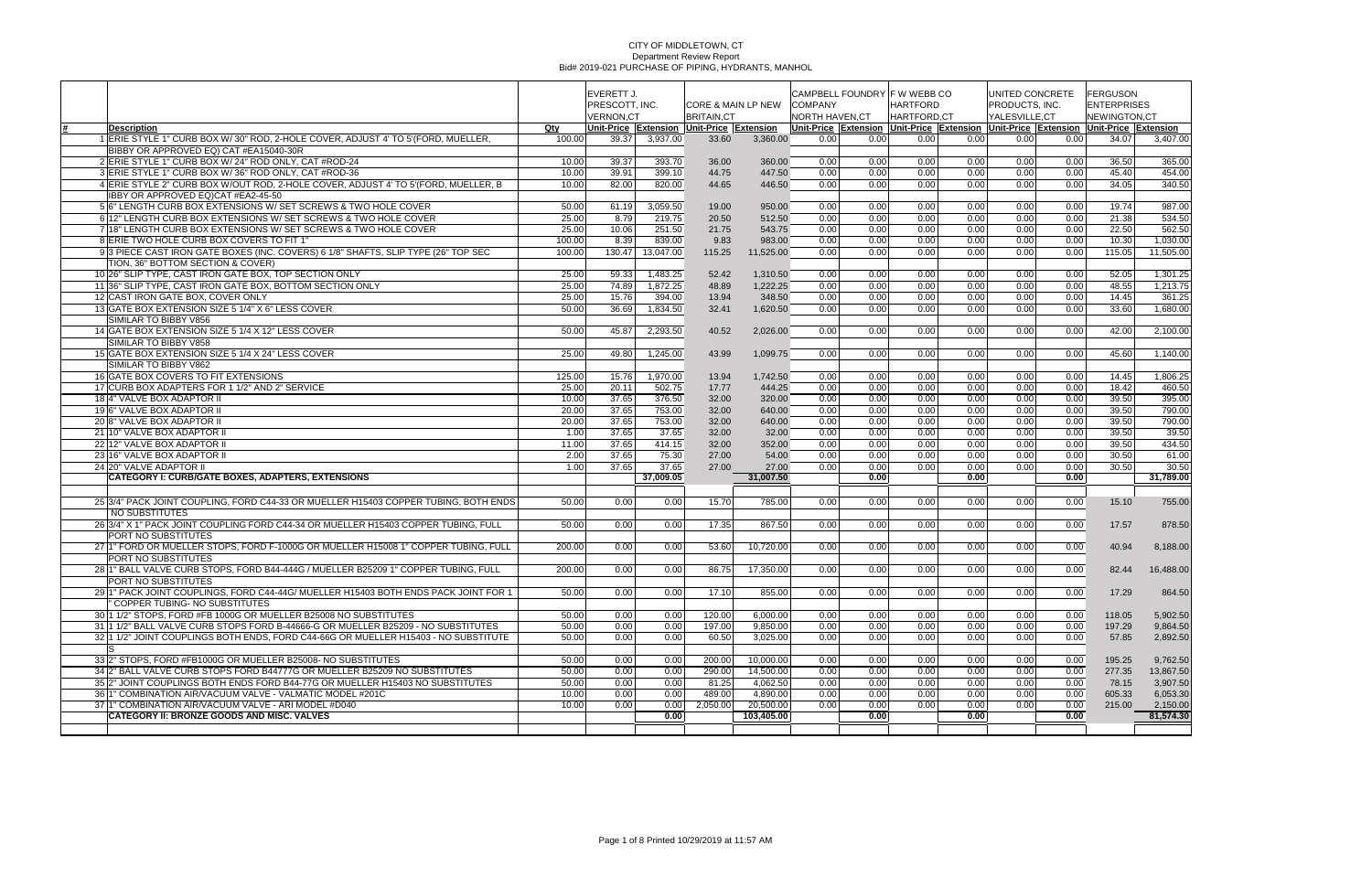|                                                                                                                                                                            |                | <b>EVERETT J.</b><br>PRESCOTT, INC.<br><b>VERNON,CT</b> |              | <b>CORE &amp; MAIN LP NEW</b><br><b>BRITAIN,CT</b> |                       | CAMPBELL FOUNDRY F W WEBB CO<br><b>COMPANY</b><br><b>NORTH HAVEN,CT</b> |              | <b>HARTFORD</b><br>HARTFORD,CT |              | UNITED CONCRETE<br>PRODUCTS, INC.<br>YALESVILLE, CT            |              | <b>FERGUSON</b><br><b>ENTERPRISES</b><br>NEWINGTON.CT |                        |
|----------------------------------------------------------------------------------------------------------------------------------------------------------------------------|----------------|---------------------------------------------------------|--------------|----------------------------------------------------|-----------------------|-------------------------------------------------------------------------|--------------|--------------------------------|--------------|----------------------------------------------------------------|--------------|-------------------------------------------------------|------------------------|
| Description                                                                                                                                                                | Qty            |                                                         |              | Unit-Price Extension Unit-Price Extension          |                       |                                                                         |              |                                |              | Unit-Price Extension Unit-Price Extension Unit-Price Extension |              | Unit-Price Extension                                  |                        |
| 38 4" SMITH BLAIR 442 CAST COUPLING, CAT. #442-00000510 OR AS REQUIRED                                                                                                     | 6.00           | 0.00                                                    | 0.00         | 65.31                                              | 391.86                | 0.00                                                                    | 0.00         | 0.00                           | 0.00         | 0.00                                                           | 0.00         | 98.68                                                 | 592.08                 |
| 39 6" SMITH BLAIR 442 CAST COUPLING, CAT. #442-00000722 OR AS REQUIRED                                                                                                     | 6.00           | 0.00                                                    | 0.00         | 90.79                                              | 544.74                | 0.00                                                                    | 0.00         | 0.00                           | 0.00         | 0.00                                                           | 0.00         | 115.60                                                | 693.60                 |
| 40 8" SMITH BLAIR 442 CAST COUPLING, CAT. #442-00000930 OR AS REQUIRED                                                                                                     | 6.00           | 0.00                                                    | 0.00         | 125.60                                             | 753.60                | 0.00                                                                    | 0.00         | 0.00                           | 0.00         | 0.00                                                           | 0.00         | 173.44                                                | 1,040.64               |
| 41 10" SMITH BLAIR 442 CAST COUPLING, CAT. #442-00001160-400 OR AS REQUIRED                                                                                                | 6.00           | 0.00                                                    | 0.00         | 234.10                                             | 1,404.60              | 0.00                                                                    | 0.00         | 0.00                           | 0.00         | 0.00                                                           | 0.00         | 215.44                                                | 1,292.64               |
| 42 12" SMITH BLAIR 442 CAST COUPLING, CAT. #442-00001350- 400 OR AS REQUIRED                                                                                               | 4.00           | 0.00                                                    | 0.00         | 268.88                                             | 1,075.52              | 0.00                                                                    | 0.00         | 0.00                           | 0.00         | 0.00                                                           | 0.00         | 247.50                                                | 990.00                 |
| 43 16" SMITH BLAIR 442 CAST COUPLING, CAT. #442-00001780- 400 OR AS REQUIRED                                                                                               | 4.00           | 0.00                                                    | 0.00         | 427.96                                             | 1,711.84              | 0.00                                                                    | 0.00         | 0.00                           | 0.00         | 0.00                                                           | 0.00         | 393.90                                                | 1,575.60               |
| 44 4" 226 SMITH BLAIR FULL CIRCLE CLAMP COUPLING SINGLE BAND CAT. #226-00048015-000<br>45 6" 226 SMITH BLAIR FULL CIRCLE CLAMP COUPLING SINGLE BAND, CAT. #226-00069015-00 | 4.00           | 0.00<br>0.00                                            | 0.00<br>0.00 | 97.56                                              | 390.24                | 0.00<br>0.00                                                            | 0.00<br>0.00 | 0.00                           | 0.00<br>0.00 | 0.00<br>0.00                                                   | 0.00<br>0.00 | 89.79<br>99.64                                        | 359.16                 |
|                                                                                                                                                                            | 10.00          |                                                         |              | 108.25                                             | 1,082.50              |                                                                         |              | 0.00                           |              |                                                                |              |                                                       | 996.40                 |
| 46 8" 226 SMITH BLAIR FULL CIRCLE CLAMP COUPLING SINGLE BAND, CAT. #226-00090515-00                                                                                        | 4.00           | 0.00                                                    | 0.00         | 132.94                                             | 531.76                | 0.00                                                                    | 0.00         | 0.00                           | 0.00         | 0.00                                                           | 0.00         | 122.35                                                | 489.40                 |
| 47 10" 226 SMITHBLAIR FULL CIRCLE CLAMP COUPLING C SINGLE BAND, CAT. #226-00111015-<br>000                                                                                 | 4.00           | 0.00                                                    | 0.00         | 166.00                                             | 664.00                | 0.00                                                                    | 0.00         | 0.00                           | 0.00         | 0.00                                                           | 0.00         | 152.79                                                | 611.16                 |
| 48 12" 226 SMITH BLAIR FULL CIRCLE CLAMP COUPLING SINGLE BAND, CAT. #226-00132015-0<br>00                                                                                  | 4.00           | 0.00                                                    | 0.00         | 191.28                                             | 765.12                | 0.00                                                                    | 0.00         | 0.00                           | 0.00         | 0.00                                                           | 0.00         | 176.05                                                | 704.20                 |
| 49 4" 227 SMITH BLAIR FULL CIRCLE CLAMP COUPLING DOUBLE BAND, CAT, #227-00050015-00                                                                                        | 2.00           | 0.00                                                    | 0.00         | 145.98                                             | 291.96                | 0.00                                                                    | 0.00         | 0.00                           | 0.00         | 0.00                                                           | 0.00         | 134.50                                                | 269.00                 |
| 50 6" 227 SMITH BLAIR FULL CIRCLE CLAMP COUPLING DOUBLE BAND, CAT. #227-00069015-00                                                                                        | 2.00           | 0.00                                                    | 0.00         | 156.12                                             | 312.24                | 0.00                                                                    | 0.00         | 0.00                           | 0.00         | 0.00                                                           | 0.00         | 143.70                                                | 287.40                 |
| 51 8" 227 SMITH BLAIR FULL CIRCLE CLAMP COUPLING DOUBLE BAND, CAT. #227-00090515-00                                                                                        | 2.00           | 0.00                                                    | 0.00         | 169.06                                             | 338.12                | 0.00                                                                    | 0.00         | 0.00                           | 0.00         | 0.00                                                           | 0.00         | 155.60                                                | 311.20                 |
| 52 10" 227 SMITH BLAIR FULL CIRCLE CLAMP COUPLING DOUBLE BAND, CAT. #227-00111015-0<br>$00 \,$                                                                             | 2.00           | 0.00                                                    | 0.00         | 219.52                                             | 439.04                | 0.00                                                                    | 0.00         | 0.00                           | 0.00         | 0.00                                                           | 0.00         | 202.05                                                | 404.10                 |
| 53 12" 227 SMITH BLAIR FULL CIRCLE CLAMP COUPLING DOUBLE BAND, CAT. #227-00132015-0                                                                                        | 2.00           | 0.00                                                    | 0.00         | 240.46                                             | 480.92                | 0.00                                                                    | 0.00         | 0.00                           | 0.00         | 0.00                                                           | 0.00         | 221.30                                                | 442.60                 |
| 00<br>54 16" 228 SMITH BLAIR FULL CIRCLE CLAMP COUPLING DOUBLE BAND, CAT. #228-20171515-0                                                                                  | 2.00           | 0.00                                                    | 0.00         | 378.17                                             | 756.34                | 0.00                                                                    | 0.00         | 0.00                           | 0.00         | 0.00                                                           | 0.00         | 348.05                                                | 696.10                 |
| 00<br>55 20" 228 SMITH BLAIR FULL CIRCLE CLAMP COUPLING DOUBLE BAND, CAT. #228-20207015-0                                                                                  | 2.00           | 0.00                                                    | 0.00         | 414.91                                             | 829.82                | 0.00                                                                    | 0.00         | 0.00                           | 0.00         | 0.00                                                           | 0.00         | 381.89                                                | 763.78                 |
| 00<br>56 6" X 3/4" SMITH BLAIR SERVICE SADDLES, DOUBLE BALE STRAP STYLE #317                                                                                               | 8.00           | 0.00                                                    | 0.00         | 48.23                                              | 385.84                | 0.00                                                                    | 0.00         | 0.00                           | 0.00         | 0.00                                                           | 0.00         | 45.60                                                 | 364.80                 |
| 57 6" X 1" SMITH BLAIR SERVICE SADDLES, DOUBLE BALE STRAP STYLE #317                                                                                                       | 8.00           | 0.00                                                    | 0.00         | 48.23                                              | 385.84                | 0.00                                                                    | 0.00         | 0.00                           | 0.00         | 0.00                                                           | 0.00         | 45.60                                                 | 364.80                 |
| 58 6" X 1 1/2" SMITH BLAIR SERVICE SADDLES, DOUBLE BALE STRAP, STYLE #317                                                                                                  | 24.00          | 0.00                                                    | 0.00         | 49.89                                              | 1,197.36              | 0.00                                                                    | 0.00         | 0.00                           | 0.00         | 0.00                                                           | 0.00         | 47.19                                                 | 1,132.56               |
| 59 6" X 2" SMITH BLAIR SERVICE SADDLES, DOUBLE BALE STRAP STYLE #317                                                                                                       | 24.00          | 0.00                                                    | 0.00         | 51.07                                              | 1,225.68              | 0.00                                                                    | 0.00         | 0.00                           | 0.00         | 0.00                                                           | 0.00         | 48.30                                                 | 1,159.20               |
| 60 8" X 3/4" SMITH BLAIR SERVICE SADDLE, DOUBLE BALE STRAP STYLE #317                                                                                                      | 4.00           | 0.00                                                    | 0.00         | 56.99                                              | 227.96                | 0.00                                                                    | 0.00         | 0.00                           | 0.00         | 0.00                                                           | 0.00         | 53.90                                                 | 215.60                 |
| 61 8" X 1" SMITH BLAIR SERVICE SADDLE, DOUBLE BALE STRAP STYLE #317                                                                                                        | 4.00           | 0.00                                                    | 0.00         | 57.09                                              | 228.36                | 0.00                                                                    | 0.00         | 0.00                           | 0.00         | 0.00                                                           | 0.00         | 54.00                                                 | 216.00                 |
| 62 8" X 1 1/2" SMITH BLAIR SERVICE SADDLES. DOUBLE BALE STRAP. STYLE #317                                                                                                  | 24.00          | 0.00                                                    | 0.00         | 67.12                                              | 1,610.88              | 0.00                                                                    | 0.00         | 0.00                           | 0.00         | 0.00                                                           | 0.00         | 63.94                                                 | 1,534.56               |
| 63 8" X 2" SMITH BLAIR SERVICE SADDLES, DOUBLE BALE STRAP STYLE #317                                                                                                       | 24.00          | 0.00                                                    | 0.00         | 67.28                                              | 1,614.72              | 0.00                                                                    | 0.00         | 0.00                           | 0.00         | 0.00                                                           | 0.00         | 63.64                                                 | 1,527.36               |
| 64 10" X 3/4" SMITH BLAIR SERVICE SADDLE, DOUBLE BALE STRAP STYLE #317                                                                                                     | 4.00           | 0.00                                                    | 0.00         | 67.73                                              | 270.92                | 0.00                                                                    | 0.00         | 0.00                           | 0.00         | 0.00                                                           | 0.00         | 64.05                                                 | 256.20                 |
| 65 10" X 1" SMITH BLAIR SERVICE SADDLE, DOUBLE BALE STRAP STYLE #317                                                                                                       | 4.00           | 0.00                                                    | 0.00         | 67.73                                              | 270.92                | 0.00                                                                    | 0.00         | 0.00                           | 0.00         | 0.00                                                           | 0.00         | 64.05                                                 | 256.20                 |
| 66 10" X 1 1/2" SMITH BLAIR SERVICE SADDLE, DOUBLE BALE STRAP, STYLE #317                                                                                                  | 4.00           | 0.00                                                    | 0.00         | 74.86                                              | 299.44                | 0.00                                                                    | 0.00         | 0.00                           | 0.00         | 0.00                                                           | 0.00         | 68.92                                                 | 275.68                 |
| 67 10" X 2" SMITH BLAIR SERVICE SADDLE, DOUBLE BALE STRAP STYLE #317<br>68 12" X 3/4" SMITH BLAIR SERVICE SADDLES, DOUBLE BALE STRAP STYLE #317                            | 4.00<br>4.00   | 0.00<br>0.00                                            | 0.00<br>0.00 | 74.86<br>78.82                                     | 299.44<br>315.28      | 0.00<br>0.00                                                            | 0.00<br>0.00 | 0.00<br>0.00                   | 0.00<br>0.00 | 0.00<br>0.00                                                   | 0.00<br>0.00 | 70.77<br>74.56                                        | 283.08<br>298.24       |
| 69 12" X 1" SMITH BLAIR SERVICE SADDLES, DOUBLE BALE STRAP STYLE #317                                                                                                      | 4.00           | 0.00                                                    | 0.00         | 78.82                                              | 315.28                | 0.00                                                                    | 0.00         | 0.00                           | 0.00         | 0.00                                                           | 0.00         | 74.56                                                 | 298.24                 |
| 70 12" X 1 1/2" SMITH BLAIR SERVICE SADDLES, DOUBLE BALE STRAP, STYLE #317                                                                                                 | 24.00          | 0.00                                                    | 0.00         | 80.39                                              | 1,929.36              | 0.00                                                                    | 0.00         | 0.00                           | 0.00         | 0.00                                                           | 0.00         | 76.05                                                 | 1,825.20               |
| 71 12" X 2" SMITH BLAIR SERVICE SADDLES. DOUBLE BALE STRAP STYLE #317                                                                                                      | 24.00          | 0.00                                                    | 0.00         | 90.30                                              | 2,167.20              | 0.00                                                                    | 0.00         | 0.00                           | 0.00         | 0.00                                                           | 0.00         | 85.42                                                 | 2,050.08               |
| 72 16" X 3/4" SMITH BLAIR SERVICE SADDLES, DOUBLE BALE STRAP STYLE #317                                                                                                    | 24.00          | 0.00                                                    | 0.00         | 108.00                                             | 2,592.00              | 0.00                                                                    | 0.00         | 0.00                           | 0.00         | 0.00                                                           | 0.00         | 102.17                                                | 2,452.08               |
| 73 16" X 1" SMITH BLAIR SERVICE SADDLES, DOUBLE BALE STRAP STYLE #317                                                                                                      | 24.00          | 0.00                                                    | 0.00         | 108.00                                             | 2,592.00              | 0.00                                                                    | 0.00         | 0.00                           | 0.00         | 0.00                                                           | 0.00         | 102.17                                                | 2,452.08               |
| 74 16" X 1 1/2" SMITH BLAIR SERVICE SADDLES, DOUBLE BALE STRAP, STYLE #317                                                                                                 | 24.00          | 0.00                                                    | 0.00         | 115.47                                             | 2,771.28              | 0.00                                                                    | 0.00         | 0.00                           | 0.00         | 0.00                                                           | 0.00         | 109.22                                                | 2,621.28               |
| 75 16" X 2" SMITH BLAIR SERVICE SADDLES, DOUBLE BALE STRAP STYLE #317                                                                                                      | 24.00          | 0.00                                                    | 0.00         | 115.47                                             | 2,771.28              | 0.00                                                                    | 0.00         | 0.00                           | 0.00         | 0.00                                                           | 0.00         | 109.22                                                | 2,621.28               |
| 76 20" X 3/4" SMITH BLAIR SERVICE SADDLES, DOUBLE BALE STRAP STYLE #317                                                                                                    | 24.00          | 0.00                                                    | 0.00         | 160.66                                             | 3,855.84              | 0.00                                                                    | 0.00         | 0.00                           | 0.00         | 0.00                                                           | 0.00         | 151.96                                                | 3,647.04               |
| 77 20" X 1" SMITH BLAIR SERVICE SADDLES, DOUBLE BALE STRAP STYLE #317                                                                                                      | 24.00          | 0.00                                                    | 0.00         | 160.60                                             | 3,854.40              | 0.00                                                                    | 0.00         | 0.00                           | 0.00         | 0.00                                                           | 0.00         | 151.96                                                | 3,647.04               |
| 78 20" X 1 1/2" SMITH BLAIR SERVICE SADDLES, DOUBLE BALE STRAP, STYLE #317                                                                                                 | 24.00          | 0.00                                                    | 0.00         | 168.28                                             | 4,038.72              | 0.00                                                                    | 0.00         | 0.00                           | 0.00         | 0.00                                                           | 0.00         | 159.17                                                | 3,820.08               |
| 79 20" X 2" SMITH BLAIR SERVICE SADDLES, DOUBLE BALE STRAP STYLE #317                                                                                                      | 24.00          | 0.00                                                    | 0.00         | 168.28                                             | 4,038.72              | 0.00                                                                    | 0.00         | 0.00                           | 0.00         | 0.00                                                           | 0.00         | 159.17                                                | 3,820.08               |
| 321 6" TOTAL PIPING SOLUTIONS, INC., QUICK-SLEEVE BELL JOINT REPAIR                                                                                                        | 10.00          | 0.00                                                    | 0.00         | 679.00                                             | 6,790.00              | 0.00                                                                    | 0.00         | 0.00                           | 0.00         | 0.00                                                           | 0.00         | 937.85                                                | 9,378.50               |
| 322 8" TOTAL PIPING SOLUTIONS, INC., QUICK-SLEEVE BELL JOINT REPAIR<br>323 10" TOTAL PIPING SOLUTIONS, INC., QUICK-SLEEVE BELL JOINT REPAIR                                | 10.00          | 0.00                                                    | 0.00         | 828.00<br>1,093.00                                 | 8,280.00<br>10,930.00 | 0.00                                                                    | 0.00<br>0.00 | 0.00<br>0.00                   | 0.00<br>0.00 | 0.00<br>0.00                                                   | 0.00<br>0.00 | 1,143.25<br>1,508.05                                  | 11,432.50<br>15,080.50 |
| 324 12" TOTAL PIPING SOLUTIONS, INC., QUICK-SLEEVE BELL JOINT REPAIR                                                                                                       | 10.00<br>10.00 | 0.00<br>0.00                                            | 0.00<br>0.00 | 1,124.00                                           | 11,240.00             | 0.00<br>0.00                                                            | 0.00         | 0.00                           | 0.00         | 0.00                                                           | 0.00         | 1,550.98                                              | 15,509.80              |
| <b>CATEGORY III: SERVICE SADDLES/REPAIR SLEEVES/COUPLINGS</b>                                                                                                              |                |                                                         | 0.00         |                                                    | 89,262.94             |                                                                         | 0.00         |                                | 0.00         |                                                                | 0.00         |                                                       | 101,059.12             |
|                                                                                                                                                                            |                |                                                         |              |                                                    |                       |                                                                         |              |                                |              |                                                                |              |                                                       |                        |
|                                                                                                                                                                            |                |                                                         |              |                                                    |                       |                                                                         |              |                                |              |                                                                |              |                                                       |                        |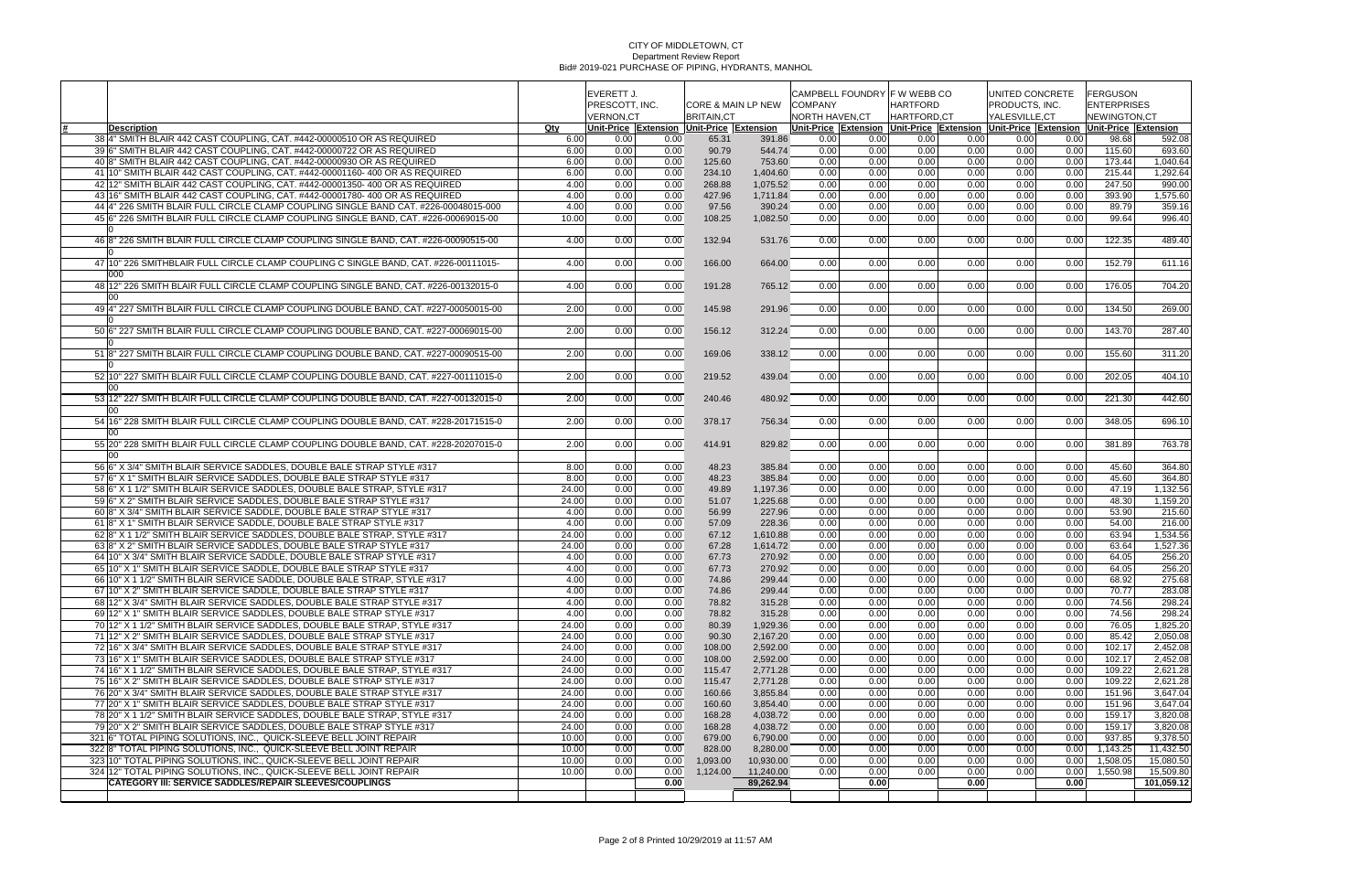|                                                                                                                                                        |                |                  | EVERETT J.   |                                           |                      |                      | CAMPBELL FOUNDRY F W WEBB CO |                  |                    | UNITED CONCRETE |                   | FERGUSON                                                       |                      |
|--------------------------------------------------------------------------------------------------------------------------------------------------------|----------------|------------------|--------------|-------------------------------------------|----------------------|----------------------|------------------------------|------------------|--------------------|-----------------|-------------------|----------------------------------------------------------------|----------------------|
|                                                                                                                                                        |                | PRESCOTT, INC.   |              |                                           | CORE & MAIN LP NEW   | <b>COMPANY</b>       |                              | <b>HARTFORD</b>  |                    | PRODUCTS, INC.  |                   | <b>ENTERPRISES</b>                                             |                      |
|                                                                                                                                                        |                | <b>VERNON,CT</b> |              | <b>BRITAIN.CT</b>                         |                      | NORTH HAVEN, CT      |                              | HARTFORD,CT      |                    | YALESVILLE,CT   |                   | NEWINGTON,CT                                                   |                      |
| <b>Description</b>                                                                                                                                     | Qty            |                  |              | Unit-Price Extension Unit-Price Extension |                      | Unit-Price Extension |                              |                  |                    |                 |                   | Unit-Price Extension Unit-Price Extension Unit-Price Extension |                      |
| 80 MUELLER SUPER CENTURION FIRE HYDRANT, CAT, # A421, 4-1/2", THREE-WAY, 5FT BURY,                                                                     | 50.00          | 0.00             | 0.00         | 1,864.00                                  | 93,200.00            | 0.00                 | 0.00                         | 0.00             | 0.00               | 0.00            | 0.00 <sub>1</sub> | 1,860.75                                                       | 93.037.50            |
| OPEN LEFT NO SUBSTITUTES                                                                                                                               |                |                  |              |                                           |                      |                      |                              |                  |                    |                 |                   |                                                                |                      |
| 81 MUELLER SUPER CENTURION FIRE HYDRANT, CAT. # A421, 4-1/2", THREE-WAY, 5 1/2' FT                                                                     | 1.00           | 0.00             | 0.00         | 1,897.00                                  | 1,897.00             | 0.00                 | 0.00                         | 0.00             | 0.00               | 0.00            | 0.00              | 1,891.80                                                       | 1,891.80             |
| BURY, OPEN LEFT, NO SUBSTITUTES                                                                                                                        |                |                  |              |                                           |                      |                      |                              |                  |                    |                 |                   |                                                                |                      |
| 82 6" MUELLER HYDRANT EXTENSION W/ ACCESSORIES. CAT. # A-319 NO SUBSTITUTES                                                                            | 10.00          | 0.00             | 0.00         | 373.00                                    | 3,730.00             | 0.00                 | 0.00                         | 0.00             | 0.00               | 0.00            | 0.00              | 387.75                                                         | 3,877.50             |
| 83 1' MUELLER HYDRANT EXTENSIONS W/ ACCESSORIES. CAT. # A-319 NO SUBSTITUTES                                                                           | 10.00          | 0.00             | 0.00         | 434.00                                    | 4,340.00             | 0.00                 | 0.00                         | 0.00             | 0.00               | 0.00            | 0.00              | 448.60                                                         | 4,486.00             |
| 84 1'-6" MUELLER HYDRANT EXT. W/ ACCESSORIES. CAT. # A-319 NO SUBSTITUTES<br>85 2'-0" MUELLER HYDRANT EXT. W/ ACCESSORIES, CAT. # A-319 NO SUBSTITUTES | 10.00          | 0.00             | 0.00         | 470.00                                    | 4,700.00             | 0.00                 | 0.00                         | 0.00             | 0.00               | 0.00            | 0.00              | 485.45                                                         | 4,854.50             |
| 86 MUELLER SUPER CENTURION FIRE HYDRANT MAIN VALVE REPAIR KIT NO SUBSTITUTES                                                                           | 10.00          | 0.00             | 0.00<br>0.00 | 525.00<br>338.00                          | 5,250.00             | 0.00<br>0.00         | 0.00<br>0.00                 | 0.00<br>0.00     | 0.00<br>0.00       | 0.00            | 0.00<br>0.00      | 542.30<br>360.00                                               | 5,423.00<br>3,600.00 |
| 87 MUELLER SUPER CENTURION FIRE HYDRANT BONNET REPAIR KIT. NO SUBSTITUTES                                                                              | 10.00<br>10.00 | 0.00<br>0.00     | 0.00         | 63.00                                     | 3,380.00<br>630.00   | 0.00                 | 0.00                         | 0.00             | 0.00               | 0.00<br>0.00    | 0.00              | 70.00                                                          | 700.00               |
| 88 MUELLER SUPER CENTURION FIRE HYDRANT SHOE REPAIR KIT. NO SUBSTITUTES                                                                                | 10.00          | 0.00             | 0.00         | 235.00                                    | 2,350.00             | 0.00                 | 0.00                         | 0.00             | 0.00               | 0.00            | 0.00              | 250.00                                                         | 2,500.00             |
| 89 MUELLER SUPER CENTURION FIRE HYDRANT SAFETY FLANGE REPAIR KIT. NO SUBSTITUTES                                                                       | 10.00          | 0.00             | 0.00         | 216.00                                    | 2,160.00             | 0.00                 | 0.00                         | 0.00             | 0.00               | 0.00            | 0.00              | 174.50                                                         | 1,745.00             |
| <b>CATEGORY IV: HYDRANTS AND HYDRANT EXTENSIONS</b>                                                                                                    |                |                  | 0.00         |                                           | 121,637.00           |                      | 0.00                         |                  | 0.00               |                 | 0.00              |                                                                | 122,115.30           |
|                                                                                                                                                        |                |                  |              |                                           |                      |                      |                              |                  |                    |                 |                   |                                                                |                      |
| 90 4" MUELLER, KENNEDY OR CLOW M.J. R.S. GATE VALVES (OPEN RIGHT) W/ BOLTS & GASKETS                                                                   | 10.00          | 0.00             | 0.00         | 406.00                                    | 4.060.00             | 0.00                 | 0.00                         | 387.95           | 3,879.50           | 0.00            | 0.00              | 403.90                                                         | 4,039.00             |
| <b>LESS GLANDS</b>                                                                                                                                     |                |                  |              |                                           |                      |                      |                              |                  |                    |                 |                   |                                                                |                      |
| 91 6" MUELLER, KENNEDY OR CLOW M.J. R.S. GATE VALVES (OPEN RIGHT) WITH BOLTS & GASK                                                                    | 10.00          | 0.00             | 0.00         | 514.00                                    | 5,140.00             | 0.00                 | 0.00                         | 503.47           | 5,034.70           | 0.00            | 0.00              | 518.90                                                         | 5,189.00             |
| ETS (LESS GLANDS)                                                                                                                                      |                |                  |              |                                           |                      |                      |                              |                  |                    |                 |                   |                                                                |                      |
| 92 8" MUELLER, KENNEDY OR CLOW M.J. R.S. GATE VALVES (OPEN RIGHT) WITH BOLTS & GASK                                                                    | 10.00          | 0.00             | 0.00         | 803.00                                    | 8,030.00             | 0.00                 | 0.00                         | 788.50           | 7,885.00           | 0.00            | 0.00              | 813.65                                                         | 8,136.50             |
| <b>ETS (LESS GLANDS)</b>                                                                                                                               |                |                  |              |                                           |                      |                      |                              |                  |                    |                 |                   |                                                                |                      |
| 93 10" MUELLER, KENNEDY OR CLOW M.J. R.S. GATE VALVE (OPEN RIGHT) WITH BOLTS & GASK                                                                    | 1.00           | 0.00             | 0.00         | 1,244.00                                  | 1.244.00             | 0.00                 | 0.00                         | 1,228.51         | 1.228.51           | 0.00            | 0.00              | 1,261.49                                                       | 1,261.49             |
| ETS (LESS GLANDS)                                                                                                                                      |                |                  |              |                                           |                      |                      |                              |                  |                    |                 |                   |                                                                |                      |
| 94 12" MUELLER, KENNEDY OR CLOW M.J. R.S. GATE VALVES (OPEN RIGHT) WITH BOLTS & GAS                                                                    | 1.00           | 0.00             | 0.00         | 1,562.00                                  | 1,562.00             | 0.00                 | 0.00                         | 1,566.79         | 1,566.79           | 0.00            | 0.00              | 1,589.07                                                       | 1,589.07             |
| KETS (LESS GLANDS)                                                                                                                                     |                |                  |              |                                           |                      |                      |                              |                  |                    |                 |                   |                                                                |                      |
| 95 16" MUELLER, KENNEDY OR CLOW M.J. R.S. GATE VALVES (OPEN RIGHT) W/BOLTS & GASKE                                                                     | 1.00           | 0.00             | 0.00         | 5,141.00                                  | 5,141.00             | 0.00                 | 0.00                         | 5,232.03         | 5,232.03           | 0.00            | 0.00              | 5,379.23                                                       | 5,379.23             |
| TS (LESS GLANDS)                                                                                                                                       |                |                  |              |                                           |                      |                      |                              |                  |                    |                 |                   |                                                                |                      |
| 96 16" MUELLER, PRATT OR AMERICAN DARLING BUTTERFLY VALVE CLASS 250 (OPEN RIGHT) W                                                                     | 1.00           | 0.00             | 0.00         | 3,724.00                                  | 3,724.00             | 0.00                 | 0.00                         | 3,752.63         | 3,752.63           | 0.00            | 0.00              | 3,191.01                                                       | 3,191.01             |
| <b>BOLTS &amp; GASKETS (LESS GLANDS)</b>                                                                                                               |                |                  |              |                                           |                      |                      |                              |                  |                    |                 |                   |                                                                |                      |
| 97 20" MUELLER, PRATT, OR AMERICAN DARLING BUTTERFLY VALVE CLASS 250, (OPEN RIGHT)                                                                     | 1.00           | 0.00             | 0.00         | 4,911.00                                  | 4.911.00             | 0.00                 | 0.00                         | 7,785.00         | 7,785.00           | 0.00            | 0.00              | 4,820.77                                                       | 4,820.77             |
| W/BOLTS & GASKETS LESS GLANDS                                                                                                                          |                |                  |              |                                           |                      |                      |                              |                  |                    |                 |                   |                                                                |                      |
| 98 24" MUELLER, PRATT, OR AMERICAN DARLING BUTERFLY VALVE CLASS 250, (OPEN RIGHT) W                                                                    | 1.00           | 0.00             | 0.00         | 6,280.00                                  | 6,280.00             | 0.00                 |                              | $0.00$ 10,815.00 | 10,815.00          | 0.00            | 0.00              | 5,621.35                                                       | 5,621.35             |
| / BOLTS & GASKETS LESS GLANDS                                                                                                                          |                |                  |              |                                           |                      |                      |                              |                  |                    |                 |                   |                                                                |                      |
| 99 6" MUELLER, KENNEDY OR CLOW M.J. R.S. TAPPING VALVES(OPEN RIGHT)W/ BOLTS & GASKE                                                                    | 10.00          | 0.00             | 0.00         | 698.00                                    | 6,980.00             | 0.00                 | 0.00                         | 722.78           | 7,227.80           | 0.00            | 0.00              | 706.95                                                         | 7,069.50             |
| TS(LESS GLANDS)MUST ACCEPT FULL SIZE CUTTER                                                                                                            |                |                  |              |                                           |                      |                      |                              |                  |                    |                 |                   |                                                                |                      |
| 100 8" MUELLER, KENNEDY OR CLOW M.J. R.S. TAPPING VALVES(OPEN RIGHT) W/ BOLTS & GASK                                                                   | 10.00          | 0.00             | 0.00         | 1,030.00                                  | 10,300.00            | 0.00                 | 0.00                         | 1,070.38         | 10,703.80          | 0.00            | 0.00              | 700.64                                                         | 7,006.40             |
| ETS(LESS GLANDS)MUST ACCEPT FULL SIZE CUTTER                                                                                                           |                |                  |              |                                           |                      |                      |                              |                  |                    |                 |                   |                                                                |                      |
| 101 12" MUELLER, KENNEDY OR CLOW M.J. R.S. TAPPING VALVES (OPEN RIGHT) W/ BOLTS & GASK                                                                 | 10.00          | 0.00             | 0.00         | 2,328.00                                  | 23,280.00            | 0.00                 | 0.00                         |                  | 2.440.75 24.407.50 | 0.00            | 0.00              | 2,341.65                                                       | 23,416.50            |
| ETS(LESS GLANDS) MUST ACCEPT FULLSIZE CUTTER                                                                                                           |                |                  |              |                                           |                      |                      |                              |                  |                    |                 |                   |                                                                |                      |
| 1028" X 6" SMITH BLAIR 622 TAPPING SLEEVE - NO SUBS CAT. #622-09050600-003                                                                             | 4.00           | 0.00             | 0.00         | 347.00                                    | 1,388.00             | 0.00                 | 0.00                         | 0.00             | 0.00               | 0.00            | 0.00              | 335.00                                                         | 1,340.00             |
| 103 10" X 6" SMITH BLAIR 622 TAPPING SLEEVE - NO SUBS CAT. #622-11100600-003                                                                           | 4.00           | 0.00             | 0.00         | 356.89                                    | 1,427.56             | 0.00                 | 0.00                         | 0.00             | 0.00               | 0.00            | 0.00              | 345.00                                                         | 1,380.00             |
| 104 10" X 8" SMITH BLAIR 622 TAPPING SLEEVE - NO SUBS CAT. #622-11100800-003                                                                           | 4.00           | 0.00             | 0.00         | 332.90                                    | 1,331.60             | 0.00                 | 0.00                         | 0.00             | 0.00               | 0.00            | 0.00              | 321.50                                                         | 1,286.00             |
| 105 12" X 6" SMITH BLAIR 622 TAPPING SLEEVE - NO SUBS CAT. #622-13820600-003                                                                           | 4.00           | 0.00             | 0.00         | 377.73                                    | 1,510.92             | 0.00                 | 0.00                         | 0.00             | 0.00               | 0.00            | 0.00              | 364.79                                                         | 1,459.16             |
| 106 12" X 8" SMITH BLAIR 622 TAPPING SLEEVE - NO SUBS CAT. #622-13820800-003                                                                           | 2.00           | 0.00             | 0.00         | 480.78                                    | 961.56               | 0.00                 | 0.00                         | 0.00             | 0.00               | 0.00            | 0.00              | 464.30                                                         | 928.60               |
| 107 6 X 6 MJ TAPPING SLEEVES MUELLER, KENNEDY                                                                                                          | 4.00           | 0.00             | 0.00         | 1,050.00                                  | 4,200.00             | 0.00                 | 0.00                         | 0.00             | 0.00               | 0.00            | 0.00              | 1,024.00                                                       | 4,096.00             |
| 108 8 X 8 MJ TAPPING SLEEVES MUELLER, KENNEDY                                                                                                          | 4.00           | 0.00             | 0.00         | 1,392.00                                  | 5,568.00             | 0.00                 | 0.00                         | 0.00             | 0.00               | 0.00            | 0.00              | 1,361.00                                                       | 5,444.00             |
| 109 12 X 12 MJ TAPPING SLEEVES MUELLER, KENNEDY                                                                                                        | 4.00           | 0.00             | 0.00         | 3,216.00                                  | 12,864.00            | 0.00                 | 0.00                         | 0.00             | 0.00<br>2,796.00   | 0.00<br>0.00    | 0.00              | 3,142.41                                                       | 12,569.64            |
| 110 8 X 6 MJ TAPPING SLEEVES MUELLER, POWER SEAL OR SMITH BLAIR<br>111 12 X 6 MJ TAPPING SLEEVES MUELLER, POWER SEAL OR SMITH BLAIR                    | 4.00<br>4.00   | 0.00             | 0.00         | 365.15<br>395.00                          | 1,460.60<br>1,580.00 | 0.00                 | 0.00<br>0.00                 | 699.00<br>751.00 | 3,004.00           | 0.00            | 0.00              | 352.75<br>381.53                                               | 1,411.00<br>1,526.12 |
| 112 12 X 8 MJ TAPPING SLEEVES MUELLER, POWER SEAL OR SMITH BLAIR                                                                                       | 4.00           | 0.00<br>0.00     | 0.00<br>0.00 | 506.37                                    | 2,025.48             | 0.00<br>0.00         | 0.00                         | 992.00           | 3,968.00           | 0.00            | 0.00<br>0.00      | 489.00                                                         | 1,956.00             |
| 113 12 X 10 MJ TAPPING SLEEVES MUELLER, POWER SEAL OR SMITH BLAIR                                                                                      | 4.00           | 0.00             | 0.00         | 693.95                                    | 2,775.80             | 0.00                 | 0.00                         | 1,192.92         | 4,771.68           | 0.00            | 0.00              | 670.00                                                         | 2,680.00             |
| 114 16 X 8 MJ TAPPING SLEEVES, POWER SEAL OR SMITH BLAIR                                                                                               | 4.00           | 0.00             | 0.00         | 554.33                                    | 2,217.32             | 0.00                 | 0.00                         | 1,239.89         | 4,959.56           | 0.00            | 0.00              | 535.00                                                         | 2,140.00             |
| 115 16 X 12 MJ TAPPING SLEEVES, POWER SEAL OR SMITH BLAIR                                                                                              | 4.00           | 0.00             | 0.00         | 869.55                                    | 3,478.20             | 0.00                 | 0.00                         | 1,839.83         | 7,359.32           | 0.00            | 0.00              | 839.75                                                         | 3,359.00             |
| 116 20 X 6 MJ TAPPING SLEEVES MUELLER, POWER SEAL OR SMITH BLAIR                                                                                       | 4.00           | 0.00             | 0.00         | 471.45                                    | 1,885.80             | 0.00                 | 0.00                         | 1,325.03         | 5,300.12           | 0.00            | 0.00              | 455.30                                                         | 1,821.20             |
| 117 20 X 8 MJ TAPPING SLEEVES MUELLER, POWER SEAL OR SMITH BLAIR                                                                                       | 4.00           | 0.00             | 0.00         | 606.21                                    | 2,424.84             | 0.00                 | 0.00                         | 1,571.02         | 6,284.08           | 0.00            | 0.00              | 585.44                                                         | 2,341.76             |
| 118 20 X 12 MJ TAPPING SLEEVES MUELLER, POWER SEAL OR SMITH BLAIR                                                                                      | 4.00           | 0.00             | 0.00         | 893.85                                    | 3,575.40             | 0.00                 | 0.00                         | 2,440.54         | 9,762.16           | 0.00            | 0.00              | 863.21                                                         | 3,452.84             |
| 119 6" EBAA MEGALUG 1100 OR FORD 1400 UNIFLANGE RESTRAINT GLAND WITH ACCESSORIES                                                                       | 100.00         | 0.00             | 0.00         | 37.58                                     | 3,758.00             | 0.00                 | 0.00                         | 0.00             | 0.00               | 0.00            | 0.00              | 31.80                                                          | 3,180.00             |
| 120 8" EBAA MEGALUG 1100 OR FORD 1400 UNIFLANGE RESTRAINT GLAND WITH ACCESSORIES                                                                       | 100.00         | 0.00             | 0.00         | 50.38                                     | 5,038.00             | 0.00                 | 0.00                         | 0.00             | 0.00               | 0.00            | 0.00              | 42.93                                                          | 4,293.00             |
| 121 10" EBAA MEGALUG 1100 OR FORD 1400 UNIFLANGE RESTRAINT GLAND WITH ACCESSORIES                                                                      | 100.00         | 0.00             | 0.00         | 71.43                                     | 7,143.00             | 0.00                 | 0.00                         | 0.00             | 0.00               | 0.00            | 0.00              | 60.81                                                          | 6,081.00             |
| 122 12" EBAA MEGALUG 1100 OR FORD 1400 UNIFLANGE RESTRAINTS GLANDS WITH ACCESSORIE                                                                     | 100.00         | 0.00             | 0.00         | 92.98                                     | 9,298.00             | 0.00                 | 0.00                         | 0.00             | 0.00               | 0.00            | 0.00              | 81.86                                                          | 8,186.00             |
|                                                                                                                                                        |                |                  |              |                                           |                      |                      |                              |                  |                    |                 |                   |                                                                |                      |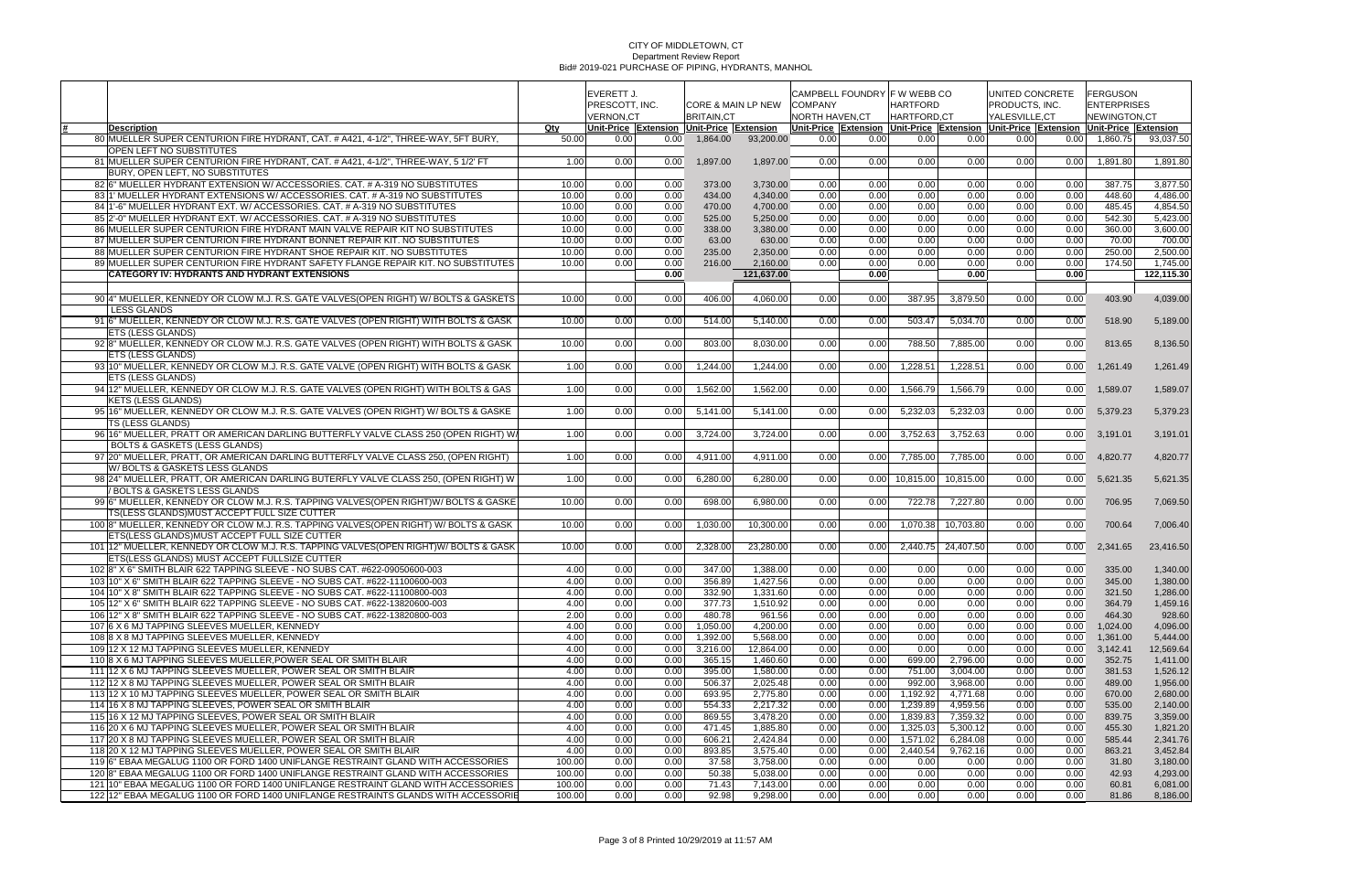| PRESCOTT, INC.<br>CORE & MAIN LP NEW<br>PRODUCTS, INC.<br><b>VERNON,CT</b><br>NORTH HAVEN,CT<br>HARTFORD,CT<br><b>BRITAIN.CT</b><br>YALESVILLE,CT<br>NEWINGTON.CT<br>Qty<br>Unit-Price Extension Unit-Price Extension Unit-Price Extension Unit-Price Extension<br><b>Description</b><br>Unit-Price  Extension  Unit-Price  Extension<br>123 16" EBAA MEGALUG 1100 OR FORD 1400 UNIFLANGE RESTRAINTS GLANDS WITH ACCESSORIE<br>1,449.20<br>10.00<br>0.00<br>0.00<br>163.23<br>1,632.30<br>0.00<br>0.00<br>0.00<br>0.00<br>0.00<br>0.00<br>144.92<br>124 20" EBAA MEGALUG 100 OR FORD 1400 UNIFLANGE RESTRAINT GLANDS WITH ACCESSORIES<br>260.25<br>$\overline{2,60}$ 2.50<br>0.00<br>0.00<br>0.00<br>249.26<br>10.00<br>0.00<br>0.00<br>0.00<br>0.00<br>0.00<br>2,492.60<br>351.43<br>3,514.30<br>0.00<br>0.00<br>0.00<br>0.00<br>0.00<br>334.43<br>125 24" EBAA MEGALUG 1100 OR FORD 1400 UNIFLANGE RESTRAINTS GLANDS WITH ACCESSORIE<br>10.00<br>0.00<br>0.00<br>0.00<br>3,344.30<br>126 6" EBAA SERIES 1700 JOINT RESTRAINTS OR FORD 1450 JOINT RESTRAINTS<br>10.00<br>0.00<br>43.52<br>435.20<br>0.00<br>0.00<br>0.00<br>0.00<br>0.00<br>44.93<br>449.30<br>0.00<br>0.00<br>127 8" EBAA SERIES 1700 JOINT RESTRAINTS OR FORD 1450 JOINT RESTRAINTS<br>58.81<br>588.10<br>0.00<br>0.00<br>10.00<br>0.00<br>0.00<br>0.00<br>0.00<br>0.00<br>0.00<br>60.70<br>607.00<br>128 10" EBAA SERIES 1700 JOINT RESTRAINTS OR FORD 1450 JOINT RESTRAINTS<br>0.00<br>0.00<br>0.00<br>0.00<br>10.00<br>0.00<br>0.00<br>102.00<br>1,020.00<br>0.00<br>0.00<br>105.25<br>1,052.50<br>129 12" EBAA SERIES 1700 JOINT RESTRAINTS OR FORD 1450 JOINT RESTRAINTS<br>0.00<br>0.00<br>0.00<br>10.00<br>0.00<br>0.00<br>128.57<br>1,285.70<br>0.00<br>0.00<br>0.00<br>132.69<br>1,326.90<br>130 16" EBAA SERIES 1700 JOINT RESTRAINTS OR FORD 1450 JOINT RESTRAINTS<br>10.00<br>0.00<br>288.19<br>2,881.90<br>0.00<br>0.00<br>0.00<br>0.00<br>0.00<br>0.00<br>0.00<br>296.00<br>2,960.00<br>131 20" EBAA SERIES 1700 JOINT RESTRAINTS OR FORD 1450 JOINT RESTRAINTS<br>449.13<br>4,491.30<br>0.00<br>0.00<br>0.00<br>0.00<br>0.00<br>0.00<br>10.00<br>0.00<br>0.00<br>462.00<br>4,620.00<br>0.00<br>132 24" EBAA SERIES 1700 JOINT RESTRAINTS OR FORD 1450 JOINT RESTRAINTS<br>0.00<br>581.49<br>5,814.90<br>0.00<br>0.00<br>0.00<br>0.00<br>0.00<br>10.00<br>0.00<br>600.00<br>6,000.00<br>133 6" M.J. CAPS W/ MEGALUG & ACCESSORIES<br>12.00<br>0.00<br>76.85<br>922.20<br>0.00<br>0.00<br>0.00<br>0.00<br>0.00<br>71.80<br>861.60<br>0.00<br>0.00<br>134 8" M.J. CAPS W/ MEGALUG & ACCESSORIES<br>12.00<br>0.00<br>0.00<br>112.18<br>1,346.16<br>0.00<br>0.00<br>0.00<br>0.00<br>0.00<br>0.00<br>107.22<br>1,286.64<br>135 10" M.J. CAPS W/ MEGALUG & ACCESSORIES<br>0.00<br>0.00<br>0.00<br>182.29<br>12.00<br>0.00<br>0.00<br>161.56<br>1,938.72<br>0.00<br>0.00<br>0.00<br>2,187.48<br>136 12" M.J. CAPS W/ MEGALUG & ACCESSORIES<br>5.00<br>208.22<br>0.00<br>0.00<br>0.00<br>0.00<br>0.00<br>0.00<br>0.00<br>1,041.10<br>0.00<br>201.81<br>1,009.05<br>137 16" M.J. CAPS W/ MEGALUG & ACCESSORIES<br>1.00<br>0.00<br>481.25<br>481.25<br>0.00<br>0.00<br>0.00<br>0.00<br>0.00<br>0.00<br>0.00<br>338.01<br>338.01<br>138 20" M.J. CAPS W/ MEGALUG & ACCESSORIES<br>1.00<br>780.40<br>0.00<br>0.00<br>0.00<br>0.00<br>0.00<br>788.16<br>788.16<br>0.00<br>0.00<br>780.40<br>0.00<br>139 24" M.J. CAPS W/ MEGALUG & ACCESSORIES<br>0.00<br>1.00<br>0.00<br>0.00<br>1,102.05<br>1,102.05<br>0.00<br>0.00<br>0.00<br>0.00<br>0.00<br>1,104.88<br>1,104.88<br>0.00<br>0.00<br>0.00<br>0.00<br>140 T-BOLTS AND NUTS 3/4" X 3 1/2"<br>100.00<br>0.00<br>1.95<br>195.00<br>0.00<br>0.00<br>0.00<br>119.00<br>1.19<br>141 T-BOLTS AND NUTS $3/4"$ X 4"<br>0.00<br>1.95<br>195.00<br>0.00<br>0.00<br>0.00<br>0.00<br>0.00<br>1.25<br>125.00<br>100.00<br>0.00<br>0.00<br>142 6" M.J. GASKETS<br>5.50<br>182.50<br>50.00<br>0.00<br>0.00<br>275.00<br>0.00<br>0.00<br>0.00<br>0.00<br>0.00<br>0.00<br>3.65<br>0.00<br>5.75<br>287.50<br>0.00<br>0.00<br>0.00<br>0.00<br>0.00<br>4.60<br>230.00<br>143 8" M.J. GASKETS<br>50.00<br>0.00<br>0.00<br>8.50<br>425.00<br>0.00<br>0.00<br>275.00<br>50.00<br>0.00<br>0.00<br>0.00<br>0.00<br>0.00<br>0.00<br>5.50<br>144 10" M.J. GASKETS<br>487.50<br>0.00<br>145 12" M.J. GASKETS<br>50.00<br>0.00<br>0.00<br>9.75<br>0.00<br>0.00<br>0.00<br>0.00<br>0.00<br>7.40<br>370.00<br>0.00<br>16.50<br>825.00<br>0.00<br>0.00<br>0.00<br>0.00<br>0.00<br>12.25<br>612.50<br>146 16" M.J. GASKETS<br>50.00<br>0.00<br>0.00<br>19.75<br>987.50<br>147 20" M.J. GASKETS<br>50.00<br>0.00<br>0.00<br>0.00<br>0.00<br>0.00<br>0.00<br>0.00<br>0.00<br>23.00<br>1,150.00<br>148 24" M.J. GASKETS<br>50.00<br>0.00<br>25.00<br>1,250.00<br>0.00<br>0.00<br>0.00<br>0.00<br>0.00<br>0.00<br>1,437.50<br>0.00<br>28.75<br>149 6" X 6" M.J. TEES W/ MEGALUG RESTRAINTS AND ACCESSORIES<br>0.00<br>255.00<br>0.00<br>0.00<br>0.00<br>0.00<br>5.00<br>0.00<br>1,275.00<br>0.00<br>0.00<br>232.80<br>1,164.00<br>316.68<br>0.00<br>0.00<br>0.00<br>0.00<br>1,514.50<br>150 8" X 6" M.J. TEES W/ MEGALUG RESTRAINTS AND ACCESSORIES<br>5.00<br>0.00<br>0.00<br>1,583.40<br>0.00<br>0.00<br>302.90<br>151 8" X 8" M.J. TEES W/ MEGALUG RESTRAINTS AND ACCESSORIES<br>5.00<br>362.96<br>1,814.80<br>0.00<br>0.00<br>0.00<br>0.00<br>1,741.75<br>0.00<br>0.00<br>0.00<br>0.00<br>348.35<br>152 10" X 6" M.J. TESS W/ MEGALUG RETRAINTS & ACCESSORIES<br>5.00<br>0.00<br>0.00<br>457.90<br>2,289.50<br>0.00<br>0.00<br>0.00<br>0.00<br>0.00<br>0.00<br>2,199.75<br>439.95<br>153 10" X 8" M.J. TEES W/ MEGALUG RESTRAINTS & ACCESSORIES<br>519.63<br>0.00<br>0.00<br>2.00<br>0.00<br>0.00<br>1,039.26<br>0.00<br>0.00<br>0.00<br>0.00<br>504.60<br>1,009.20<br>154 12" X 6" M.J. TEES W/ MEGALUG RESTRAINTS AND ACCESSORIES<br>5.00<br>558.31<br>0.00<br>0.00<br>0.00<br>0.00<br>0.00<br>2,791.55<br>0.00<br>0.00<br>0.00<br>542.20<br>2,711.00<br>155 12" X 8" M.J. TEES W/ MEGALUG RESTRAINTS AND ACCESSORIES<br>5.00<br>0.00<br>590.42<br>2,952.10<br>0.00<br>0.00<br>0.00<br>0.00<br>0.00<br>573.30<br>2,866.50<br>0.00<br>0.00<br>156 12" X 12" M.J TEES W/ MEGALUG RESTRAINTS AND ACCESSORIES<br>745.68<br>0.00<br>0.00<br>0.00<br>0.00<br>727.80<br>5.00<br>0.00<br>0.00<br>3,728.40<br>0.00<br>0.00<br>3,639.00<br>0.00<br>157 16" X 8" M.J. TEES W/ MEGALUG RESTRAINTS AND ACCESSORIES<br>2.00<br>0.00<br>1,204.71<br>2,409.42<br>0.00<br>0.00<br>0.00<br>0.00<br>0.00<br>832.80<br>0.00<br>1,665.60<br>158 16" X 12" M.J TEES W/ MEGALUG RESTRAINTS AND ACCESSORIES<br>2,820.38<br>2.00<br>1,410.19<br>0.00<br>0.00<br>0.00<br>0.00<br>0.00<br>1,391.73<br>2,783.46<br>0.00<br>0.00<br>0.00<br>159 16" X 16" M.J TEES W/ MEGALUG RESTRAINTS AND ACCESSORIES<br>2.00<br>1,739.22<br>$\overline{3,}478.44$<br>0.00<br>0.00<br>0.00<br>0.00<br>0.00<br>0.00<br>0.00<br>0.00<br>1,720.40<br>3,440.80<br>160 20" X 6" M.J. TEES W/ MEGALUG RESTRAINTS & ACCESSORIES<br>1,812.10<br>0.00<br>0.00<br>0.00<br>1.00<br>0.00<br>0.00<br>1,812.10<br>0.00<br>0.00<br>0.00<br>1,825.58<br>1,825.58<br>161 20" X 8" M.J TEES W/ MEGALUG RESTRAINTS AND ACCESSORIES<br>1,853.88<br>1.00<br>0.00<br>0.00<br>1,853.88<br>0.00<br>0.00<br>0.00<br>0.00<br>0.00<br>0.00<br>1,866.48<br>1,866.48<br>162 20" X 12" M.J. TEES W/ MEGALUG RESTRAINTS AND ACCESSORIES<br>1.00<br>0.00<br>0.00<br>2,202.91<br>2,202.91<br>0.00<br>0.00<br>0.00<br>0.00<br>0.00<br>0.00<br>2,216.93<br>2,216.93<br>163 20" X 16" M.J TEES W/ MEGALUG RESTRAINTS AND ACCESSORIES<br>1.00<br>0.00<br>0.00<br>2,248.04<br>2,248.04<br>0.00<br>0.00<br>0.00<br>0.00<br>0.00<br>0.00<br>2,258.51<br>2,258.51<br>164 20" X 20" M.J TEES W/ MEGALUG RESTRAINTS AND ACCESSORIES<br>2,502.78<br>0.00<br>1.00<br>0.00<br>0.00<br>2,502.78<br>0.00<br>0.00<br>0.00<br>0.00<br>0.00<br>2,527.89<br>2,527.89<br>0.00<br>0.00<br>992.50<br>165 6" M.J. RETAINER GLANDS<br>50.00<br>0.00<br>19.62<br>981.00<br>0.00<br>0.00<br>0.00<br>19.85<br>0.00<br>0.00<br>1668" M.J. RETAINER GLANDS<br>1,497.50<br>0.00<br>0.00<br>1,514.00<br>50.00<br>0.00<br>0.00<br>29.95<br>0.00<br>0.00<br>0.00<br>0.00<br>30.28<br>167 10" M.J. RETAINER GLANDS<br>50.00<br>0.00<br>0.00<br>44.00<br>2,200.00<br>0.00<br>0.00<br>0.00<br>0.00<br>0.00<br>0.00<br>44.81<br>2,240.50<br>0.00<br>3,260.50<br>168 12" M.J. RETAINER GLANDS<br>50.00<br>0.00<br>64.52<br>3,226.00<br>0.00<br>0.00<br>0.00<br>0.00<br>0.00<br>65.21<br>0.00<br>$\overline{5,882.50}$<br>6,008.00<br>169 16" M.J. RETAINER GLANDS<br>117.65<br>0.00<br>0.00<br>0.00<br>0.00<br>120.16<br>50.00<br>0.00<br>0.00<br>0.00<br>0.00<br>170 20" M.J. RETAINER GLANDS<br>10,244.50<br>0.00<br>0.00<br>0.00<br>10,554.00<br>50.00<br>0.00<br>0.00<br>204.89<br>0.00<br>0.00<br>0.00<br>211.08<br>171 6" M.J. 45 DEGREE BENDS WITH MEGALUG RESTRAINTS & ACCESSORIES<br>2.00<br>0.00<br>156.28<br>312.56<br>0.00<br>0.00<br>0.00<br>0.00<br>0.00<br>148.30<br>296.60<br>0.00<br>0.00<br>282.10<br>172 6" M.J. 22 1/2 DEGREE BENDS W/ MEGALUG RESTRAINTS & ACCESSORIES<br>2.00<br>149.20<br>298.40<br>0.00<br>0.00<br>0.00<br>0.00<br>0.00<br>141.05<br>0.00<br>0.00<br>0.00<br>173 6" M.J. 11 1/4 DEGREE BENDS W/ MEGALUG RESTRAINTS & ACCESSORIES<br>2.00<br>302.26<br>0.00<br>0.00<br>0.00<br>0.00<br>0.00<br>0.00<br>151.13<br>0.00<br>0.00<br>143.05<br>286.10<br>174 8" M.J. 45 DEGREE BENDS WITH MEGALUG RESTRAINTS & ACCESSORIES<br>0.00<br>823.92<br>4.00<br>0.00<br>0.00<br>216.01<br>864.04<br>0.00<br>0.00<br>0.00<br>0.00<br>0.00<br>205.98<br>853.72<br>175 8" M.J. 22 1/2 DEGREE BENDS W/ MEGALUG RESTRAINTS & ACCESSORIES<br>4.00<br>0.00<br>0.00<br>213.43<br>0.00<br>0.00<br>0.00<br>0.00<br>0.00<br>0.00<br>203.35<br>813.40<br>176 8" M.J 11 1/4 DEGREE BENDS W/ MEGALUG RESTRAINTS & ACCESSORIES<br>0.00<br>0.00<br>4.00<br>0.00<br>203.78<br>815.12<br>0.00<br>0.00<br>0.00<br>0.00<br>193.60<br>774.40<br>0.00<br>177 10" MJ 11 1/4 DEGREE BENDS W/ MEGALUG RESTRAINTS & ACCESSORIES<br>1,243.52<br>0.00<br>0.00<br>0.00<br>0.00<br>4.00<br>0.00<br>0.00<br>310.88<br>0.00<br>0.00<br>296.60<br>1,186.40<br>178 10" MJ 22 1/2 DEGREE BENDS W/ MEGALUG RESTRAINTS & ACCESSORIES<br>1,215.20<br>0.00<br>1,157.80<br>4.00<br>0.00<br>0.00<br>303.80<br>0.00<br>0.00<br>0.00<br>0.00<br>0.00<br>289.45<br>179 10" M.J. 45 DEGREE BENDS WITH MEGALUG RESTRAINTS & ACCESSORIES<br>4.00<br>308.95<br>1,235.80<br>0.00<br>0.00<br>0.00<br>0.00<br>0.00<br>294.65<br>1,178.60<br>0.00<br>0.00<br>0.00<br>180 12" M.J. 45 DEGREE BENDS WITH MEGALUG RESTRAINTS & ACCESSORIES<br>474.37<br>4.00<br>1,897.48<br>0.00<br>0.00<br>0.00<br>0.00<br>0.00<br>462.20<br>1,848.80<br>0.00<br>0.00<br>0.00<br>181   12" MJ 22 1/2 DEGREE BENDS W/ MEGALUG RESTRAINTS & ACCESSORIES<br>4.00<br>0.00<br>0.00<br>430.60<br>1,722.40<br>0.00<br>0.00<br>0.00<br>0.00<br>0.00<br>0.00<br>417.90<br>1,671.60 |  | EVERETT J. |  |  |  |                | CAMPBELL FOUNDRY F W WEBB CO | UNITED CONCRETE | <b>FERGUSON</b><br><b>ENTERPRISES</b> |  |  |
|-------------------------------------------------------------------------------------------------------------------------------------------------------------------------------------------------------------------------------------------------------------------------------------------------------------------------------------------------------------------------------------------------------------------------------------------------------------------------------------------------------------------------------------------------------------------------------------------------------------------------------------------------------------------------------------------------------------------------------------------------------------------------------------------------------------------------------------------------------------------------------------------------------------------------------------------------------------------------------------------------------------------------------------------------------------------------------------------------------------------------------------------------------------------------------------------------------------------------------------------------------------------------------------------------------------------------------------------------------------------------------------------------------------------------------------------------------------------------------------------------------------------------------------------------------------------------------------------------------------------------------------------------------------------------------------------------------------------------------------------------------------------------------------------------------------------------------------------------------------------------------------------------------------------------------------------------------------------------------------------------------------------------------------------------------------------------------------------------------------------------------------------------------------------------------------------------------------------------------------------------------------------------------------------------------------------------------------------------------------------------------------------------------------------------------------------------------------------------------------------------------------------------------------------------------------------------------------------------------------------------------------------------------------------------------------------------------------------------------------------------------------------------------------------------------------------------------------------------------------------------------------------------------------------------------------------------------------------------------------------------------------------------------------------------------------------------------------------------------------------------------------------------------------------------------------------------------------------------------------------------------------------------------------------------------------------------------------------------------------------------------------------------------------------------------------------------------------------------------------------------------------------------------------------------------------------------------------------------------------------------------------------------------------------------------------------------------------------------------------------------------------------------------------------------------------------------------------------------------------------------------------------------------------------------------------------------------------------------------------------------------------------------------------------------------------------------------------------------------------------------------------------------------------------------------------------------------------------------------------------------------------------------------------------------------------------------------------------------------------------------------------------------------------------------------------------------------------------------------------------------------------------------------------------------------------------------------------------------------------------------------------------------------------------------------------------------------------------------------------------------------------------------------------------------------------------------------------------------------------------------------------------------------------------------------------------------------------------------------------------------------------------------------------------------------------------------------------------------------------------------------------------------------------------------------------------------------------------------------------------------------------------------------------------------------------------------------------------------------------------------------------------------------------------------------------------------------------------------------------------------------------------------------------------------------------------------------------------------------------------------------------------------------------------------------------------------------------------------------------------------------------------------------------------------------------------------------------------------------------------------------------------------------------------------------------------------------------------------------------------------------------------------------------------------------------------------------------------------------------------------------------------------------------------------------------------------------------------------------------------------------------------------------------------------------------------------------------------------------------------------------------------------------------------------------------------------------------------------------------------------------------------------------------------------------------------------------------------------------------------------------------------------------------------------------------------------------------------------------------------------------------------------------------------------------------------------------------------------------------------------------------------------------------------------------------------------------------------------------------------------------------------------------------------------------------------------------------------------------------------------------------------------------------------------------------------------------------------------------------------------------------------------------------------------------------------------------------------------------------------------------------------------------------------------------------------------------------------------------------------------------------------------------------------------------------------------------------------------------------------------------------------------------------------------------------------------------------------------------------------------------------------------------------------------------------------------------------------------------------------------------------------------------------------------------------------------------------------------------------------------------------------------------------------------------------------------------------------------------------------------------------------------------------------------------------------------------------------------------------------------------------------------------------------------------------------------------------------------------------------------------------------------------------------------------------------------------------------------------------------------------------------------------------------------------------------------------------------------------------------------------------------------------------------------------------------------------------------------------------------------------------------------------------------------------------------------------------------------------------------------------------------------------------------------------------------------------------------------------------------------------------------------------------------------------------------------------------------------------------------------------------------------------------------------------------------------------------------------------------------------------------------------------------------------------------------------------------------------------------------------------------------------------------------------------------------------------------------------------------------------------------------------------------------------------------------------------------------------------------------------------------------------------------------------------------------------------------------------------------------------------------------------------------------------------------------------------------------------------------------------------------------------------------------------------------------------------------------------------------------------------------------------------------------------------------------------------------------------------------------------------------------------------------------------------------------------------------------------------------------------------------------------------------------------------------------------------------------------------------------------------------------------------------------------------------------------------------------------------------------------------------------------------------------------------------------------------------------------------------------------------------------------------------------------------------------------------------------------------------------------------------------------------------------------------------------------------------------------------------------------------------------------------|--|------------|--|--|--|----------------|------------------------------|-----------------|---------------------------------------|--|--|
|                                                                                                                                                                                                                                                                                                                                                                                                                                                                                                                                                                                                                                                                                                                                                                                                                                                                                                                                                                                                                                                                                                                                                                                                                                                                                                                                                                                                                                                                                                                                                                                                                                                                                                                                                                                                                                                                                                                                                                                                                                                                                                                                                                                                                                                                                                                                                                                                                                                                                                                                                                                                                                                                                                                                                                                                                                                                                                                                                                                                                                                                                                                                                                                                                                                                                                                                                                                                                                                                                                                                                                                                                                                                                                                                                                                                                                                                                                                                                                                                                                                                                                                                                                                                                                                                                                                                                                                                                                                                                                                                                                                                                                                                                                                                                                                                                                                                                                                                                                                                                                                                                                                                                                                                                                                                                                                                                                                                                                                                                                                                                                                                                                                                                                                                                                                                                                                                                                                                                                                                                                                                                                                                                                                                                                                                                                                                                                                                                                                                                                                                                                                                                                                                                                                                                                                                                                                                                                                                                                                                                                                                                                                                                                                                                                                                                                                                                                                                                                                                                                                                                                                                                                                                                                                                                                                                                                                                                                                                                                                                                                                                                                                                                                                                                                                                                                                                                                                                                                                                                                                                                                                                                                                                                                                                                                                                                                                                                                                                                                                                                                                                                                                                                                                                                                                                                                                                                                                                                                                                                                                                                                                                                                                                                                                                                                                                                                                                                                                                                                                                                                                                                                                                                                                                                                                                                                                                                                                                                                                                                                                                                                                                                                                                                                                                                                                                                                                                                                       |  |            |  |  |  | <b>COMPANY</b> | HARTFORD                     |                 |                                       |  |  |
|                                                                                                                                                                                                                                                                                                                                                                                                                                                                                                                                                                                                                                                                                                                                                                                                                                                                                                                                                                                                                                                                                                                                                                                                                                                                                                                                                                                                                                                                                                                                                                                                                                                                                                                                                                                                                                                                                                                                                                                                                                                                                                                                                                                                                                                                                                                                                                                                                                                                                                                                                                                                                                                                                                                                                                                                                                                                                                                                                                                                                                                                                                                                                                                                                                                                                                                                                                                                                                                                                                                                                                                                                                                                                                                                                                                                                                                                                                                                                                                                                                                                                                                                                                                                                                                                                                                                                                                                                                                                                                                                                                                                                                                                                                                                                                                                                                                                                                                                                                                                                                                                                                                                                                                                                                                                                                                                                                                                                                                                                                                                                                                                                                                                                                                                                                                                                                                                                                                                                                                                                                                                                                                                                                                                                                                                                                                                                                                                                                                                                                                                                                                                                                                                                                                                                                                                                                                                                                                                                                                                                                                                                                                                                                                                                                                                                                                                                                                                                                                                                                                                                                                                                                                                                                                                                                                                                                                                                                                                                                                                                                                                                                                                                                                                                                                                                                                                                                                                                                                                                                                                                                                                                                                                                                                                                                                                                                                                                                                                                                                                                                                                                                                                                                                                                                                                                                                                                                                                                                                                                                                                                                                                                                                                                                                                                                                                                                                                                                                                                                                                                                                                                                                                                                                                                                                                                                                                                                                                                                                                                                                                                                                                                                                                                                                                                                                                                                                                                                       |  |            |  |  |  |                |                              |                 |                                       |  |  |
|                                                                                                                                                                                                                                                                                                                                                                                                                                                                                                                                                                                                                                                                                                                                                                                                                                                                                                                                                                                                                                                                                                                                                                                                                                                                                                                                                                                                                                                                                                                                                                                                                                                                                                                                                                                                                                                                                                                                                                                                                                                                                                                                                                                                                                                                                                                                                                                                                                                                                                                                                                                                                                                                                                                                                                                                                                                                                                                                                                                                                                                                                                                                                                                                                                                                                                                                                                                                                                                                                                                                                                                                                                                                                                                                                                                                                                                                                                                                                                                                                                                                                                                                                                                                                                                                                                                                                                                                                                                                                                                                                                                                                                                                                                                                                                                                                                                                                                                                                                                                                                                                                                                                                                                                                                                                                                                                                                                                                                                                                                                                                                                                                                                                                                                                                                                                                                                                                                                                                                                                                                                                                                                                                                                                                                                                                                                                                                                                                                                                                                                                                                                                                                                                                                                                                                                                                                                                                                                                                                                                                                                                                                                                                                                                                                                                                                                                                                                                                                                                                                                                                                                                                                                                                                                                                                                                                                                                                                                                                                                                                                                                                                                                                                                                                                                                                                                                                                                                                                                                                                                                                                                                                                                                                                                                                                                                                                                                                                                                                                                                                                                                                                                                                                                                                                                                                                                                                                                                                                                                                                                                                                                                                                                                                                                                                                                                                                                                                                                                                                                                                                                                                                                                                                                                                                                                                                                                                                                                                                                                                                                                                                                                                                                                                                                                                                                                                                                                                                       |  |            |  |  |  |                |                              |                 |                                       |  |  |
|                                                                                                                                                                                                                                                                                                                                                                                                                                                                                                                                                                                                                                                                                                                                                                                                                                                                                                                                                                                                                                                                                                                                                                                                                                                                                                                                                                                                                                                                                                                                                                                                                                                                                                                                                                                                                                                                                                                                                                                                                                                                                                                                                                                                                                                                                                                                                                                                                                                                                                                                                                                                                                                                                                                                                                                                                                                                                                                                                                                                                                                                                                                                                                                                                                                                                                                                                                                                                                                                                                                                                                                                                                                                                                                                                                                                                                                                                                                                                                                                                                                                                                                                                                                                                                                                                                                                                                                                                                                                                                                                                                                                                                                                                                                                                                                                                                                                                                                                                                                                                                                                                                                                                                                                                                                                                                                                                                                                                                                                                                                                                                                                                                                                                                                                                                                                                                                                                                                                                                                                                                                                                                                                                                                                                                                                                                                                                                                                                                                                                                                                                                                                                                                                                                                                                                                                                                                                                                                                                                                                                                                                                                                                                                                                                                                                                                                                                                                                                                                                                                                                                                                                                                                                                                                                                                                                                                                                                                                                                                                                                                                                                                                                                                                                                                                                                                                                                                                                                                                                                                                                                                                                                                                                                                                                                                                                                                                                                                                                                                                                                                                                                                                                                                                                                                                                                                                                                                                                                                                                                                                                                                                                                                                                                                                                                                                                                                                                                                                                                                                                                                                                                                                                                                                                                                                                                                                                                                                                                                                                                                                                                                                                                                                                                                                                                                                                                                                                                                       |  |            |  |  |  |                |                              |                 |                                       |  |  |
|                                                                                                                                                                                                                                                                                                                                                                                                                                                                                                                                                                                                                                                                                                                                                                                                                                                                                                                                                                                                                                                                                                                                                                                                                                                                                                                                                                                                                                                                                                                                                                                                                                                                                                                                                                                                                                                                                                                                                                                                                                                                                                                                                                                                                                                                                                                                                                                                                                                                                                                                                                                                                                                                                                                                                                                                                                                                                                                                                                                                                                                                                                                                                                                                                                                                                                                                                                                                                                                                                                                                                                                                                                                                                                                                                                                                                                                                                                                                                                                                                                                                                                                                                                                                                                                                                                                                                                                                                                                                                                                                                                                                                                                                                                                                                                                                                                                                                                                                                                                                                                                                                                                                                                                                                                                                                                                                                                                                                                                                                                                                                                                                                                                                                                                                                                                                                                                                                                                                                                                                                                                                                                                                                                                                                                                                                                                                                                                                                                                                                                                                                                                                                                                                                                                                                                                                                                                                                                                                                                                                                                                                                                                                                                                                                                                                                                                                                                                                                                                                                                                                                                                                                                                                                                                                                                                                                                                                                                                                                                                                                                                                                                                                                                                                                                                                                                                                                                                                                                                                                                                                                                                                                                                                                                                                                                                                                                                                                                                                                                                                                                                                                                                                                                                                                                                                                                                                                                                                                                                                                                                                                                                                                                                                                                                                                                                                                                                                                                                                                                                                                                                                                                                                                                                                                                                                                                                                                                                                                                                                                                                                                                                                                                                                                                                                                                                                                                                                                                       |  |            |  |  |  |                |                              |                 |                                       |  |  |
|                                                                                                                                                                                                                                                                                                                                                                                                                                                                                                                                                                                                                                                                                                                                                                                                                                                                                                                                                                                                                                                                                                                                                                                                                                                                                                                                                                                                                                                                                                                                                                                                                                                                                                                                                                                                                                                                                                                                                                                                                                                                                                                                                                                                                                                                                                                                                                                                                                                                                                                                                                                                                                                                                                                                                                                                                                                                                                                                                                                                                                                                                                                                                                                                                                                                                                                                                                                                                                                                                                                                                                                                                                                                                                                                                                                                                                                                                                                                                                                                                                                                                                                                                                                                                                                                                                                                                                                                                                                                                                                                                                                                                                                                                                                                                                                                                                                                                                                                                                                                                                                                                                                                                                                                                                                                                                                                                                                                                                                                                                                                                                                                                                                                                                                                                                                                                                                                                                                                                                                                                                                                                                                                                                                                                                                                                                                                                                                                                                                                                                                                                                                                                                                                                                                                                                                                                                                                                                                                                                                                                                                                                                                                                                                                                                                                                                                                                                                                                                                                                                                                                                                                                                                                                                                                                                                                                                                                                                                                                                                                                                                                                                                                                                                                                                                                                                                                                                                                                                                                                                                                                                                                                                                                                                                                                                                                                                                                                                                                                                                                                                                                                                                                                                                                                                                                                                                                                                                                                                                                                                                                                                                                                                                                                                                                                                                                                                                                                                                                                                                                                                                                                                                                                                                                                                                                                                                                                                                                                                                                                                                                                                                                                                                                                                                                                                                                                                                                                                       |  |            |  |  |  |                |                              |                 |                                       |  |  |
|                                                                                                                                                                                                                                                                                                                                                                                                                                                                                                                                                                                                                                                                                                                                                                                                                                                                                                                                                                                                                                                                                                                                                                                                                                                                                                                                                                                                                                                                                                                                                                                                                                                                                                                                                                                                                                                                                                                                                                                                                                                                                                                                                                                                                                                                                                                                                                                                                                                                                                                                                                                                                                                                                                                                                                                                                                                                                                                                                                                                                                                                                                                                                                                                                                                                                                                                                                                                                                                                                                                                                                                                                                                                                                                                                                                                                                                                                                                                                                                                                                                                                                                                                                                                                                                                                                                                                                                                                                                                                                                                                                                                                                                                                                                                                                                                                                                                                                                                                                                                                                                                                                                                                                                                                                                                                                                                                                                                                                                                                                                                                                                                                                                                                                                                                                                                                                                                                                                                                                                                                                                                                                                                                                                                                                                                                                                                                                                                                                                                                                                                                                                                                                                                                                                                                                                                                                                                                                                                                                                                                                                                                                                                                                                                                                                                                                                                                                                                                                                                                                                                                                                                                                                                                                                                                                                                                                                                                                                                                                                                                                                                                                                                                                                                                                                                                                                                                                                                                                                                                                                                                                                                                                                                                                                                                                                                                                                                                                                                                                                                                                                                                                                                                                                                                                                                                                                                                                                                                                                                                                                                                                                                                                                                                                                                                                                                                                                                                                                                                                                                                                                                                                                                                                                                                                                                                                                                                                                                                                                                                                                                                                                                                                                                                                                                                                                                                                                                                                       |  |            |  |  |  |                |                              |                 |                                       |  |  |
|                                                                                                                                                                                                                                                                                                                                                                                                                                                                                                                                                                                                                                                                                                                                                                                                                                                                                                                                                                                                                                                                                                                                                                                                                                                                                                                                                                                                                                                                                                                                                                                                                                                                                                                                                                                                                                                                                                                                                                                                                                                                                                                                                                                                                                                                                                                                                                                                                                                                                                                                                                                                                                                                                                                                                                                                                                                                                                                                                                                                                                                                                                                                                                                                                                                                                                                                                                                                                                                                                                                                                                                                                                                                                                                                                                                                                                                                                                                                                                                                                                                                                                                                                                                                                                                                                                                                                                                                                                                                                                                                                                                                                                                                                                                                                                                                                                                                                                                                                                                                                                                                                                                                                                                                                                                                                                                                                                                                                                                                                                                                                                                                                                                                                                                                                                                                                                                                                                                                                                                                                                                                                                                                                                                                                                                                                                                                                                                                                                                                                                                                                                                                                                                                                                                                                                                                                                                                                                                                                                                                                                                                                                                                                                                                                                                                                                                                                                                                                                                                                                                                                                                                                                                                                                                                                                                                                                                                                                                                                                                                                                                                                                                                                                                                                                                                                                                                                                                                                                                                                                                                                                                                                                                                                                                                                                                                                                                                                                                                                                                                                                                                                                                                                                                                                                                                                                                                                                                                                                                                                                                                                                                                                                                                                                                                                                                                                                                                                                                                                                                                                                                                                                                                                                                                                                                                                                                                                                                                                                                                                                                                                                                                                                                                                                                                                                                                                                                                                                       |  |            |  |  |  |                |                              |                 |                                       |  |  |
|                                                                                                                                                                                                                                                                                                                                                                                                                                                                                                                                                                                                                                                                                                                                                                                                                                                                                                                                                                                                                                                                                                                                                                                                                                                                                                                                                                                                                                                                                                                                                                                                                                                                                                                                                                                                                                                                                                                                                                                                                                                                                                                                                                                                                                                                                                                                                                                                                                                                                                                                                                                                                                                                                                                                                                                                                                                                                                                                                                                                                                                                                                                                                                                                                                                                                                                                                                                                                                                                                                                                                                                                                                                                                                                                                                                                                                                                                                                                                                                                                                                                                                                                                                                                                                                                                                                                                                                                                                                                                                                                                                                                                                                                                                                                                                                                                                                                                                                                                                                                                                                                                                                                                                                                                                                                                                                                                                                                                                                                                                                                                                                                                                                                                                                                                                                                                                                                                                                                                                                                                                                                                                                                                                                                                                                                                                                                                                                                                                                                                                                                                                                                                                                                                                                                                                                                                                                                                                                                                                                                                                                                                                                                                                                                                                                                                                                                                                                                                                                                                                                                                                                                                                                                                                                                                                                                                                                                                                                                                                                                                                                                                                                                                                                                                                                                                                                                                                                                                                                                                                                                                                                                                                                                                                                                                                                                                                                                                                                                                                                                                                                                                                                                                                                                                                                                                                                                                                                                                                                                                                                                                                                                                                                                                                                                                                                                                                                                                                                                                                                                                                                                                                                                                                                                                                                                                                                                                                                                                                                                                                                                                                                                                                                                                                                                                                                                                                                                                                       |  |            |  |  |  |                |                              |                 |                                       |  |  |
|                                                                                                                                                                                                                                                                                                                                                                                                                                                                                                                                                                                                                                                                                                                                                                                                                                                                                                                                                                                                                                                                                                                                                                                                                                                                                                                                                                                                                                                                                                                                                                                                                                                                                                                                                                                                                                                                                                                                                                                                                                                                                                                                                                                                                                                                                                                                                                                                                                                                                                                                                                                                                                                                                                                                                                                                                                                                                                                                                                                                                                                                                                                                                                                                                                                                                                                                                                                                                                                                                                                                                                                                                                                                                                                                                                                                                                                                                                                                                                                                                                                                                                                                                                                                                                                                                                                                                                                                                                                                                                                                                                                                                                                                                                                                                                                                                                                                                                                                                                                                                                                                                                                                                                                                                                                                                                                                                                                                                                                                                                                                                                                                                                                                                                                                                                                                                                                                                                                                                                                                                                                                                                                                                                                                                                                                                                                                                                                                                                                                                                                                                                                                                                                                                                                                                                                                                                                                                                                                                                                                                                                                                                                                                                                                                                                                                                                                                                                                                                                                                                                                                                                                                                                                                                                                                                                                                                                                                                                                                                                                                                                                                                                                                                                                                                                                                                                                                                                                                                                                                                                                                                                                                                                                                                                                                                                                                                                                                                                                                                                                                                                                                                                                                                                                                                                                                                                                                                                                                                                                                                                                                                                                                                                                                                                                                                                                                                                                                                                                                                                                                                                                                                                                                                                                                                                                                                                                                                                                                                                                                                                                                                                                                                                                                                                                                                                                                                                                                                       |  |            |  |  |  |                |                              |                 |                                       |  |  |
|                                                                                                                                                                                                                                                                                                                                                                                                                                                                                                                                                                                                                                                                                                                                                                                                                                                                                                                                                                                                                                                                                                                                                                                                                                                                                                                                                                                                                                                                                                                                                                                                                                                                                                                                                                                                                                                                                                                                                                                                                                                                                                                                                                                                                                                                                                                                                                                                                                                                                                                                                                                                                                                                                                                                                                                                                                                                                                                                                                                                                                                                                                                                                                                                                                                                                                                                                                                                                                                                                                                                                                                                                                                                                                                                                                                                                                                                                                                                                                                                                                                                                                                                                                                                                                                                                                                                                                                                                                                                                                                                                                                                                                                                                                                                                                                                                                                                                                                                                                                                                                                                                                                                                                                                                                                                                                                                                                                                                                                                                                                                                                                                                                                                                                                                                                                                                                                                                                                                                                                                                                                                                                                                                                                                                                                                                                                                                                                                                                                                                                                                                                                                                                                                                                                                                                                                                                                                                                                                                                                                                                                                                                                                                                                                                                                                                                                                                                                                                                                                                                                                                                                                                                                                                                                                                                                                                                                                                                                                                                                                                                                                                                                                                                                                                                                                                                                                                                                                                                                                                                                                                                                                                                                                                                                                                                                                                                                                                                                                                                                                                                                                                                                                                                                                                                                                                                                                                                                                                                                                                                                                                                                                                                                                                                                                                                                                                                                                                                                                                                                                                                                                                                                                                                                                                                                                                                                                                                                                                                                                                                                                                                                                                                                                                                                                                                                                                                                                                                       |  |            |  |  |  |                |                              |                 |                                       |  |  |
|                                                                                                                                                                                                                                                                                                                                                                                                                                                                                                                                                                                                                                                                                                                                                                                                                                                                                                                                                                                                                                                                                                                                                                                                                                                                                                                                                                                                                                                                                                                                                                                                                                                                                                                                                                                                                                                                                                                                                                                                                                                                                                                                                                                                                                                                                                                                                                                                                                                                                                                                                                                                                                                                                                                                                                                                                                                                                                                                                                                                                                                                                                                                                                                                                                                                                                                                                                                                                                                                                                                                                                                                                                                                                                                                                                                                                                                                                                                                                                                                                                                                                                                                                                                                                                                                                                                                                                                                                                                                                                                                                                                                                                                                                                                                                                                                                                                                                                                                                                                                                                                                                                                                                                                                                                                                                                                                                                                                                                                                                                                                                                                                                                                                                                                                                                                                                                                                                                                                                                                                                                                                                                                                                                                                                                                                                                                                                                                                                                                                                                                                                                                                                                                                                                                                                                                                                                                                                                                                                                                                                                                                                                                                                                                                                                                                                                                                                                                                                                                                                                                                                                                                                                                                                                                                                                                                                                                                                                                                                                                                                                                                                                                                                                                                                                                                                                                                                                                                                                                                                                                                                                                                                                                                                                                                                                                                                                                                                                                                                                                                                                                                                                                                                                                                                                                                                                                                                                                                                                                                                                                                                                                                                                                                                                                                                                                                                                                                                                                                                                                                                                                                                                                                                                                                                                                                                                                                                                                                                                                                                                                                                                                                                                                                                                                                                                                                                                                                                                       |  |            |  |  |  |                |                              |                 |                                       |  |  |
|                                                                                                                                                                                                                                                                                                                                                                                                                                                                                                                                                                                                                                                                                                                                                                                                                                                                                                                                                                                                                                                                                                                                                                                                                                                                                                                                                                                                                                                                                                                                                                                                                                                                                                                                                                                                                                                                                                                                                                                                                                                                                                                                                                                                                                                                                                                                                                                                                                                                                                                                                                                                                                                                                                                                                                                                                                                                                                                                                                                                                                                                                                                                                                                                                                                                                                                                                                                                                                                                                                                                                                                                                                                                                                                                                                                                                                                                                                                                                                                                                                                                                                                                                                                                                                                                                                                                                                                                                                                                                                                                                                                                                                                                                                                                                                                                                                                                                                                                                                                                                                                                                                                                                                                                                                                                                                                                                                                                                                                                                                                                                                                                                                                                                                                                                                                                                                                                                                                                                                                                                                                                                                                                                                                                                                                                                                                                                                                                                                                                                                                                                                                                                                                                                                                                                                                                                                                                                                                                                                                                                                                                                                                                                                                                                                                                                                                                                                                                                                                                                                                                                                                                                                                                                                                                                                                                                                                                                                                                                                                                                                                                                                                                                                                                                                                                                                                                                                                                                                                                                                                                                                                                                                                                                                                                                                                                                                                                                                                                                                                                                                                                                                                                                                                                                                                                                                                                                                                                                                                                                                                                                                                                                                                                                                                                                                                                                                                                                                                                                                                                                                                                                                                                                                                                                                                                                                                                                                                                                                                                                                                                                                                                                                                                                                                                                                                                                                                                                                       |  |            |  |  |  |                |                              |                 |                                       |  |  |
|                                                                                                                                                                                                                                                                                                                                                                                                                                                                                                                                                                                                                                                                                                                                                                                                                                                                                                                                                                                                                                                                                                                                                                                                                                                                                                                                                                                                                                                                                                                                                                                                                                                                                                                                                                                                                                                                                                                                                                                                                                                                                                                                                                                                                                                                                                                                                                                                                                                                                                                                                                                                                                                                                                                                                                                                                                                                                                                                                                                                                                                                                                                                                                                                                                                                                                                                                                                                                                                                                                                                                                                                                                                                                                                                                                                                                                                                                                                                                                                                                                                                                                                                                                                                                                                                                                                                                                                                                                                                                                                                                                                                                                                                                                                                                                                                                                                                                                                                                                                                                                                                                                                                                                                                                                                                                                                                                                                                                                                                                                                                                                                                                                                                                                                                                                                                                                                                                                                                                                                                                                                                                                                                                                                                                                                                                                                                                                                                                                                                                                                                                                                                                                                                                                                                                                                                                                                                                                                                                                                                                                                                                                                                                                                                                                                                                                                                                                                                                                                                                                                                                                                                                                                                                                                                                                                                                                                                                                                                                                                                                                                                                                                                                                                                                                                                                                                                                                                                                                                                                                                                                                                                                                                                                                                                                                                                                                                                                                                                                                                                                                                                                                                                                                                                                                                                                                                                                                                                                                                                                                                                                                                                                                                                                                                                                                                                                                                                                                                                                                                                                                                                                                                                                                                                                                                                                                                                                                                                                                                                                                                                                                                                                                                                                                                                                                                                                                                                                                       |  |            |  |  |  |                |                              |                 |                                       |  |  |
|                                                                                                                                                                                                                                                                                                                                                                                                                                                                                                                                                                                                                                                                                                                                                                                                                                                                                                                                                                                                                                                                                                                                                                                                                                                                                                                                                                                                                                                                                                                                                                                                                                                                                                                                                                                                                                                                                                                                                                                                                                                                                                                                                                                                                                                                                                                                                                                                                                                                                                                                                                                                                                                                                                                                                                                                                                                                                                                                                                                                                                                                                                                                                                                                                                                                                                                                                                                                                                                                                                                                                                                                                                                                                                                                                                                                                                                                                                                                                                                                                                                                                                                                                                                                                                                                                                                                                                                                                                                                                                                                                                                                                                                                                                                                                                                                                                                                                                                                                                                                                                                                                                                                                                                                                                                                                                                                                                                                                                                                                                                                                                                                                                                                                                                                                                                                                                                                                                                                                                                                                                                                                                                                                                                                                                                                                                                                                                                                                                                                                                                                                                                                                                                                                                                                                                                                                                                                                                                                                                                                                                                                                                                                                                                                                                                                                                                                                                                                                                                                                                                                                                                                                                                                                                                                                                                                                                                                                                                                                                                                                                                                                                                                                                                                                                                                                                                                                                                                                                                                                                                                                                                                                                                                                                                                                                                                                                                                                                                                                                                                                                                                                                                                                                                                                                                                                                                                                                                                                                                                                                                                                                                                                                                                                                                                                                                                                                                                                                                                                                                                                                                                                                                                                                                                                                                                                                                                                                                                                                                                                                                                                                                                                                                                                                                                                                                                                                                                                                       |  |            |  |  |  |                |                              |                 |                                       |  |  |
|                                                                                                                                                                                                                                                                                                                                                                                                                                                                                                                                                                                                                                                                                                                                                                                                                                                                                                                                                                                                                                                                                                                                                                                                                                                                                                                                                                                                                                                                                                                                                                                                                                                                                                                                                                                                                                                                                                                                                                                                                                                                                                                                                                                                                                                                                                                                                                                                                                                                                                                                                                                                                                                                                                                                                                                                                                                                                                                                                                                                                                                                                                                                                                                                                                                                                                                                                                                                                                                                                                                                                                                                                                                                                                                                                                                                                                                                                                                                                                                                                                                                                                                                                                                                                                                                                                                                                                                                                                                                                                                                                                                                                                                                                                                                                                                                                                                                                                                                                                                                                                                                                                                                                                                                                                                                                                                                                                                                                                                                                                                                                                                                                                                                                                                                                                                                                                                                                                                                                                                                                                                                                                                                                                                                                                                                                                                                                                                                                                                                                                                                                                                                                                                                                                                                                                                                                                                                                                                                                                                                                                                                                                                                                                                                                                                                                                                                                                                                                                                                                                                                                                                                                                                                                                                                                                                                                                                                                                                                                                                                                                                                                                                                                                                                                                                                                                                                                                                                                                                                                                                                                                                                                                                                                                                                                                                                                                                                                                                                                                                                                                                                                                                                                                                                                                                                                                                                                                                                                                                                                                                                                                                                                                                                                                                                                                                                                                                                                                                                                                                                                                                                                                                                                                                                                                                                                                                                                                                                                                                                                                                                                                                                                                                                                                                                                                                                                                                                                                       |  |            |  |  |  |                |                              |                 |                                       |  |  |
|                                                                                                                                                                                                                                                                                                                                                                                                                                                                                                                                                                                                                                                                                                                                                                                                                                                                                                                                                                                                                                                                                                                                                                                                                                                                                                                                                                                                                                                                                                                                                                                                                                                                                                                                                                                                                                                                                                                                                                                                                                                                                                                                                                                                                                                                                                                                                                                                                                                                                                                                                                                                                                                                                                                                                                                                                                                                                                                                                                                                                                                                                                                                                                                                                                                                                                                                                                                                                                                                                                                                                                                                                                                                                                                                                                                                                                                                                                                                                                                                                                                                                                                                                                                                                                                                                                                                                                                                                                                                                                                                                                                                                                                                                                                                                                                                                                                                                                                                                                                                                                                                                                                                                                                                                                                                                                                                                                                                                                                                                                                                                                                                                                                                                                                                                                                                                                                                                                                                                                                                                                                                                                                                                                                                                                                                                                                                                                                                                                                                                                                                                                                                                                                                                                                                                                                                                                                                                                                                                                                                                                                                                                                                                                                                                                                                                                                                                                                                                                                                                                                                                                                                                                                                                                                                                                                                                                                                                                                                                                                                                                                                                                                                                                                                                                                                                                                                                                                                                                                                                                                                                                                                                                                                                                                                                                                                                                                                                                                                                                                                                                                                                                                                                                                                                                                                                                                                                                                                                                                                                                                                                                                                                                                                                                                                                                                                                                                                                                                                                                                                                                                                                                                                                                                                                                                                                                                                                                                                                                                                                                                                                                                                                                                                                                                                                                                                                                                                                                       |  |            |  |  |  |                |                              |                 |                                       |  |  |
|                                                                                                                                                                                                                                                                                                                                                                                                                                                                                                                                                                                                                                                                                                                                                                                                                                                                                                                                                                                                                                                                                                                                                                                                                                                                                                                                                                                                                                                                                                                                                                                                                                                                                                                                                                                                                                                                                                                                                                                                                                                                                                                                                                                                                                                                                                                                                                                                                                                                                                                                                                                                                                                                                                                                                                                                                                                                                                                                                                                                                                                                                                                                                                                                                                                                                                                                                                                                                                                                                                                                                                                                                                                                                                                                                                                                                                                                                                                                                                                                                                                                                                                                                                                                                                                                                                                                                                                                                                                                                                                                                                                                                                                                                                                                                                                                                                                                                                                                                                                                                                                                                                                                                                                                                                                                                                                                                                                                                                                                                                                                                                                                                                                                                                                                                                                                                                                                                                                                                                                                                                                                                                                                                                                                                                                                                                                                                                                                                                                                                                                                                                                                                                                                                                                                                                                                                                                                                                                                                                                                                                                                                                                                                                                                                                                                                                                                                                                                                                                                                                                                                                                                                                                                                                                                                                                                                                                                                                                                                                                                                                                                                                                                                                                                                                                                                                                                                                                                                                                                                                                                                                                                                                                                                                                                                                                                                                                                                                                                                                                                                                                                                                                                                                                                                                                                                                                                                                                                                                                                                                                                                                                                                                                                                                                                                                                                                                                                                                                                                                                                                                                                                                                                                                                                                                                                                                                                                                                                                                                                                                                                                                                                                                                                                                                                                                                                                                                                                                       |  |            |  |  |  |                |                              |                 |                                       |  |  |
|                                                                                                                                                                                                                                                                                                                                                                                                                                                                                                                                                                                                                                                                                                                                                                                                                                                                                                                                                                                                                                                                                                                                                                                                                                                                                                                                                                                                                                                                                                                                                                                                                                                                                                                                                                                                                                                                                                                                                                                                                                                                                                                                                                                                                                                                                                                                                                                                                                                                                                                                                                                                                                                                                                                                                                                                                                                                                                                                                                                                                                                                                                                                                                                                                                                                                                                                                                                                                                                                                                                                                                                                                                                                                                                                                                                                                                                                                                                                                                                                                                                                                                                                                                                                                                                                                                                                                                                                                                                                                                                                                                                                                                                                                                                                                                                                                                                                                                                                                                                                                                                                                                                                                                                                                                                                                                                                                                                                                                                                                                                                                                                                                                                                                                                                                                                                                                                                                                                                                                                                                                                                                                                                                                                                                                                                                                                                                                                                                                                                                                                                                                                                                                                                                                                                                                                                                                                                                                                                                                                                                                                                                                                                                                                                                                                                                                                                                                                                                                                                                                                                                                                                                                                                                                                                                                                                                                                                                                                                                                                                                                                                                                                                                                                                                                                                                                                                                                                                                                                                                                                                                                                                                                                                                                                                                                                                                                                                                                                                                                                                                                                                                                                                                                                                                                                                                                                                                                                                                                                                                                                                                                                                                                                                                                                                                                                                                                                                                                                                                                                                                                                                                                                                                                                                                                                                                                                                                                                                                                                                                                                                                                                                                                                                                                                                                                                                                                                                                                       |  |            |  |  |  |                |                              |                 |                                       |  |  |
|                                                                                                                                                                                                                                                                                                                                                                                                                                                                                                                                                                                                                                                                                                                                                                                                                                                                                                                                                                                                                                                                                                                                                                                                                                                                                                                                                                                                                                                                                                                                                                                                                                                                                                                                                                                                                                                                                                                                                                                                                                                                                                                                                                                                                                                                                                                                                                                                                                                                                                                                                                                                                                                                                                                                                                                                                                                                                                                                                                                                                                                                                                                                                                                                                                                                                                                                                                                                                                                                                                                                                                                                                                                                                                                                                                                                                                                                                                                                                                                                                                                                                                                                                                                                                                                                                                                                                                                                                                                                                                                                                                                                                                                                                                                                                                                                                                                                                                                                                                                                                                                                                                                                                                                                                                                                                                                                                                                                                                                                                                                                                                                                                                                                                                                                                                                                                                                                                                                                                                                                                                                                                                                                                                                                                                                                                                                                                                                                                                                                                                                                                                                                                                                                                                                                                                                                                                                                                                                                                                                                                                                                                                                                                                                                                                                                                                                                                                                                                                                                                                                                                                                                                                                                                                                                                                                                                                                                                                                                                                                                                                                                                                                                                                                                                                                                                                                                                                                                                                                                                                                                                                                                                                                                                                                                                                                                                                                                                                                                                                                                                                                                                                                                                                                                                                                                                                                                                                                                                                                                                                                                                                                                                                                                                                                                                                                                                                                                                                                                                                                                                                                                                                                                                                                                                                                                                                                                                                                                                                                                                                                                                                                                                                                                                                                                                                                                                                                                                                       |  |            |  |  |  |                |                              |                 |                                       |  |  |
|                                                                                                                                                                                                                                                                                                                                                                                                                                                                                                                                                                                                                                                                                                                                                                                                                                                                                                                                                                                                                                                                                                                                                                                                                                                                                                                                                                                                                                                                                                                                                                                                                                                                                                                                                                                                                                                                                                                                                                                                                                                                                                                                                                                                                                                                                                                                                                                                                                                                                                                                                                                                                                                                                                                                                                                                                                                                                                                                                                                                                                                                                                                                                                                                                                                                                                                                                                                                                                                                                                                                                                                                                                                                                                                                                                                                                                                                                                                                                                                                                                                                                                                                                                                                                                                                                                                                                                                                                                                                                                                                                                                                                                                                                                                                                                                                                                                                                                                                                                                                                                                                                                                                                                                                                                                                                                                                                                                                                                                                                                                                                                                                                                                                                                                                                                                                                                                                                                                                                                                                                                                                                                                                                                                                                                                                                                                                                                                                                                                                                                                                                                                                                                                                                                                                                                                                                                                                                                                                                                                                                                                                                                                                                                                                                                                                                                                                                                                                                                                                                                                                                                                                                                                                                                                                                                                                                                                                                                                                                                                                                                                                                                                                                                                                                                                                                                                                                                                                                                                                                                                                                                                                                                                                                                                                                                                                                                                                                                                                                                                                                                                                                                                                                                                                                                                                                                                                                                                                                                                                                                                                                                                                                                                                                                                                                                                                                                                                                                                                                                                                                                                                                                                                                                                                                                                                                                                                                                                                                                                                                                                                                                                                                                                                                                                                                                                                                                                                                                       |  |            |  |  |  |                |                              |                 |                                       |  |  |
|                                                                                                                                                                                                                                                                                                                                                                                                                                                                                                                                                                                                                                                                                                                                                                                                                                                                                                                                                                                                                                                                                                                                                                                                                                                                                                                                                                                                                                                                                                                                                                                                                                                                                                                                                                                                                                                                                                                                                                                                                                                                                                                                                                                                                                                                                                                                                                                                                                                                                                                                                                                                                                                                                                                                                                                                                                                                                                                                                                                                                                                                                                                                                                                                                                                                                                                                                                                                                                                                                                                                                                                                                                                                                                                                                                                                                                                                                                                                                                                                                                                                                                                                                                                                                                                                                                                                                                                                                                                                                                                                                                                                                                                                                                                                                                                                                                                                                                                                                                                                                                                                                                                                                                                                                                                                                                                                                                                                                                                                                                                                                                                                                                                                                                                                                                                                                                                                                                                                                                                                                                                                                                                                                                                                                                                                                                                                                                                                                                                                                                                                                                                                                                                                                                                                                                                                                                                                                                                                                                                                                                                                                                                                                                                                                                                                                                                                                                                                                                                                                                                                                                                                                                                                                                                                                                                                                                                                                                                                                                                                                                                                                                                                                                                                                                                                                                                                                                                                                                                                                                                                                                                                                                                                                                                                                                                                                                                                                                                                                                                                                                                                                                                                                                                                                                                                                                                                                                                                                                                                                                                                                                                                                                                                                                                                                                                                                                                                                                                                                                                                                                                                                                                                                                                                                                                                                                                                                                                                                                                                                                                                                                                                                                                                                                                                                                                                                                                                                                       |  |            |  |  |  |                |                              |                 |                                       |  |  |
|                                                                                                                                                                                                                                                                                                                                                                                                                                                                                                                                                                                                                                                                                                                                                                                                                                                                                                                                                                                                                                                                                                                                                                                                                                                                                                                                                                                                                                                                                                                                                                                                                                                                                                                                                                                                                                                                                                                                                                                                                                                                                                                                                                                                                                                                                                                                                                                                                                                                                                                                                                                                                                                                                                                                                                                                                                                                                                                                                                                                                                                                                                                                                                                                                                                                                                                                                                                                                                                                                                                                                                                                                                                                                                                                                                                                                                                                                                                                                                                                                                                                                                                                                                                                                                                                                                                                                                                                                                                                                                                                                                                                                                                                                                                                                                                                                                                                                                                                                                                                                                                                                                                                                                                                                                                                                                                                                                                                                                                                                                                                                                                                                                                                                                                                                                                                                                                                                                                                                                                                                                                                                                                                                                                                                                                                                                                                                                                                                                                                                                                                                                                                                                                                                                                                                                                                                                                                                                                                                                                                                                                                                                                                                                                                                                                                                                                                                                                                                                                                                                                                                                                                                                                                                                                                                                                                                                                                                                                                                                                                                                                                                                                                                                                                                                                                                                                                                                                                                                                                                                                                                                                                                                                                                                                                                                                                                                                                                                                                                                                                                                                                                                                                                                                                                                                                                                                                                                                                                                                                                                                                                                                                                                                                                                                                                                                                                                                                                                                                                                                                                                                                                                                                                                                                                                                                                                                                                                                                                                                                                                                                                                                                                                                                                                                                                                                                                                                                                                       |  |            |  |  |  |                |                              |                 |                                       |  |  |
|                                                                                                                                                                                                                                                                                                                                                                                                                                                                                                                                                                                                                                                                                                                                                                                                                                                                                                                                                                                                                                                                                                                                                                                                                                                                                                                                                                                                                                                                                                                                                                                                                                                                                                                                                                                                                                                                                                                                                                                                                                                                                                                                                                                                                                                                                                                                                                                                                                                                                                                                                                                                                                                                                                                                                                                                                                                                                                                                                                                                                                                                                                                                                                                                                                                                                                                                                                                                                                                                                                                                                                                                                                                                                                                                                                                                                                                                                                                                                                                                                                                                                                                                                                                                                                                                                                                                                                                                                                                                                                                                                                                                                                                                                                                                                                                                                                                                                                                                                                                                                                                                                                                                                                                                                                                                                                                                                                                                                                                                                                                                                                                                                                                                                                                                                                                                                                                                                                                                                                                                                                                                                                                                                                                                                                                                                                                                                                                                                                                                                                                                                                                                                                                                                                                                                                                                                                                                                                                                                                                                                                                                                                                                                                                                                                                                                                                                                                                                                                                                                                                                                                                                                                                                                                                                                                                                                                                                                                                                                                                                                                                                                                                                                                                                                                                                                                                                                                                                                                                                                                                                                                                                                                                                                                                                                                                                                                                                                                                                                                                                                                                                                                                                                                                                                                                                                                                                                                                                                                                                                                                                                                                                                                                                                                                                                                                                                                                                                                                                                                                                                                                                                                                                                                                                                                                                                                                                                                                                                                                                                                                                                                                                                                                                                                                                                                                                                                                                                                       |  |            |  |  |  |                |                              |                 |                                       |  |  |
|                                                                                                                                                                                                                                                                                                                                                                                                                                                                                                                                                                                                                                                                                                                                                                                                                                                                                                                                                                                                                                                                                                                                                                                                                                                                                                                                                                                                                                                                                                                                                                                                                                                                                                                                                                                                                                                                                                                                                                                                                                                                                                                                                                                                                                                                                                                                                                                                                                                                                                                                                                                                                                                                                                                                                                                                                                                                                                                                                                                                                                                                                                                                                                                                                                                                                                                                                                                                                                                                                                                                                                                                                                                                                                                                                                                                                                                                                                                                                                                                                                                                                                                                                                                                                                                                                                                                                                                                                                                                                                                                                                                                                                                                                                                                                                                                                                                                                                                                                                                                                                                                                                                                                                                                                                                                                                                                                                                                                                                                                                                                                                                                                                                                                                                                                                                                                                                                                                                                                                                                                                                                                                                                                                                                                                                                                                                                                                                                                                                                                                                                                                                                                                                                                                                                                                                                                                                                                                                                                                                                                                                                                                                                                                                                                                                                                                                                                                                                                                                                                                                                                                                                                                                                                                                                                                                                                                                                                                                                                                                                                                                                                                                                                                                                                                                                                                                                                                                                                                                                                                                                                                                                                                                                                                                                                                                                                                                                                                                                                                                                                                                                                                                                                                                                                                                                                                                                                                                                                                                                                                                                                                                                                                                                                                                                                                                                                                                                                                                                                                                                                                                                                                                                                                                                                                                                                                                                                                                                                                                                                                                                                                                                                                                                                                                                                                                                                                                                                                       |  |            |  |  |  |                |                              |                 |                                       |  |  |
|                                                                                                                                                                                                                                                                                                                                                                                                                                                                                                                                                                                                                                                                                                                                                                                                                                                                                                                                                                                                                                                                                                                                                                                                                                                                                                                                                                                                                                                                                                                                                                                                                                                                                                                                                                                                                                                                                                                                                                                                                                                                                                                                                                                                                                                                                                                                                                                                                                                                                                                                                                                                                                                                                                                                                                                                                                                                                                                                                                                                                                                                                                                                                                                                                                                                                                                                                                                                                                                                                                                                                                                                                                                                                                                                                                                                                                                                                                                                                                                                                                                                                                                                                                                                                                                                                                                                                                                                                                                                                                                                                                                                                                                                                                                                                                                                                                                                                                                                                                                                                                                                                                                                                                                                                                                                                                                                                                                                                                                                                                                                                                                                                                                                                                                                                                                                                                                                                                                                                                                                                                                                                                                                                                                                                                                                                                                                                                                                                                                                                                                                                                                                                                                                                                                                                                                                                                                                                                                                                                                                                                                                                                                                                                                                                                                                                                                                                                                                                                                                                                                                                                                                                                                                                                                                                                                                                                                                                                                                                                                                                                                                                                                                                                                                                                                                                                                                                                                                                                                                                                                                                                                                                                                                                                                                                                                                                                                                                                                                                                                                                                                                                                                                                                                                                                                                                                                                                                                                                                                                                                                                                                                                                                                                                                                                                                                                                                                                                                                                                                                                                                                                                                                                                                                                                                                                                                                                                                                                                                                                                                                                                                                                                                                                                                                                                                                                                                                                                                       |  |            |  |  |  |                |                              |                 |                                       |  |  |
|                                                                                                                                                                                                                                                                                                                                                                                                                                                                                                                                                                                                                                                                                                                                                                                                                                                                                                                                                                                                                                                                                                                                                                                                                                                                                                                                                                                                                                                                                                                                                                                                                                                                                                                                                                                                                                                                                                                                                                                                                                                                                                                                                                                                                                                                                                                                                                                                                                                                                                                                                                                                                                                                                                                                                                                                                                                                                                                                                                                                                                                                                                                                                                                                                                                                                                                                                                                                                                                                                                                                                                                                                                                                                                                                                                                                                                                                                                                                                                                                                                                                                                                                                                                                                                                                                                                                                                                                                                                                                                                                                                                                                                                                                                                                                                                                                                                                                                                                                                                                                                                                                                                                                                                                                                                                                                                                                                                                                                                                                                                                                                                                                                                                                                                                                                                                                                                                                                                                                                                                                                                                                                                                                                                                                                                                                                                                                                                                                                                                                                                                                                                                                                                                                                                                                                                                                                                                                                                                                                                                                                                                                                                                                                                                                                                                                                                                                                                                                                                                                                                                                                                                                                                                                                                                                                                                                                                                                                                                                                                                                                                                                                                                                                                                                                                                                                                                                                                                                                                                                                                                                                                                                                                                                                                                                                                                                                                                                                                                                                                                                                                                                                                                                                                                                                                                                                                                                                                                                                                                                                                                                                                                                                                                                                                                                                                                                                                                                                                                                                                                                                                                                                                                                                                                                                                                                                                                                                                                                                                                                                                                                                                                                                                                                                                                                                                                                                                                                                       |  |            |  |  |  |                |                              |                 |                                       |  |  |
|                                                                                                                                                                                                                                                                                                                                                                                                                                                                                                                                                                                                                                                                                                                                                                                                                                                                                                                                                                                                                                                                                                                                                                                                                                                                                                                                                                                                                                                                                                                                                                                                                                                                                                                                                                                                                                                                                                                                                                                                                                                                                                                                                                                                                                                                                                                                                                                                                                                                                                                                                                                                                                                                                                                                                                                                                                                                                                                                                                                                                                                                                                                                                                                                                                                                                                                                                                                                                                                                                                                                                                                                                                                                                                                                                                                                                                                                                                                                                                                                                                                                                                                                                                                                                                                                                                                                                                                                                                                                                                                                                                                                                                                                                                                                                                                                                                                                                                                                                                                                                                                                                                                                                                                                                                                                                                                                                                                                                                                                                                                                                                                                                                                                                                                                                                                                                                                                                                                                                                                                                                                                                                                                                                                                                                                                                                                                                                                                                                                                                                                                                                                                                                                                                                                                                                                                                                                                                                                                                                                                                                                                                                                                                                                                                                                                                                                                                                                                                                                                                                                                                                                                                                                                                                                                                                                                                                                                                                                                                                                                                                                                                                                                                                                                                                                                                                                                                                                                                                                                                                                                                                                                                                                                                                                                                                                                                                                                                                                                                                                                                                                                                                                                                                                                                                                                                                                                                                                                                                                                                                                                                                                                                                                                                                                                                                                                                                                                                                                                                                                                                                                                                                                                                                                                                                                                                                                                                                                                                                                                                                                                                                                                                                                                                                                                                                                                                                                                                                       |  |            |  |  |  |                |                              |                 |                                       |  |  |
|                                                                                                                                                                                                                                                                                                                                                                                                                                                                                                                                                                                                                                                                                                                                                                                                                                                                                                                                                                                                                                                                                                                                                                                                                                                                                                                                                                                                                                                                                                                                                                                                                                                                                                                                                                                                                                                                                                                                                                                                                                                                                                                                                                                                                                                                                                                                                                                                                                                                                                                                                                                                                                                                                                                                                                                                                                                                                                                                                                                                                                                                                                                                                                                                                                                                                                                                                                                                                                                                                                                                                                                                                                                                                                                                                                                                                                                                                                                                                                                                                                                                                                                                                                                                                                                                                                                                                                                                                                                                                                                                                                                                                                                                                                                                                                                                                                                                                                                                                                                                                                                                                                                                                                                                                                                                                                                                                                                                                                                                                                                                                                                                                                                                                                                                                                                                                                                                                                                                                                                                                                                                                                                                                                                                                                                                                                                                                                                                                                                                                                                                                                                                                                                                                                                                                                                                                                                                                                                                                                                                                                                                                                                                                                                                                                                                                                                                                                                                                                                                                                                                                                                                                                                                                                                                                                                                                                                                                                                                                                                                                                                                                                                                                                                                                                                                                                                                                                                                                                                                                                                                                                                                                                                                                                                                                                                                                                                                                                                                                                                                                                                                                                                                                                                                                                                                                                                                                                                                                                                                                                                                                                                                                                                                                                                                                                                                                                                                                                                                                                                                                                                                                                                                                                                                                                                                                                                                                                                                                                                                                                                                                                                                                                                                                                                                                                                                                                                                                                       |  |            |  |  |  |                |                              |                 |                                       |  |  |
|                                                                                                                                                                                                                                                                                                                                                                                                                                                                                                                                                                                                                                                                                                                                                                                                                                                                                                                                                                                                                                                                                                                                                                                                                                                                                                                                                                                                                                                                                                                                                                                                                                                                                                                                                                                                                                                                                                                                                                                                                                                                                                                                                                                                                                                                                                                                                                                                                                                                                                                                                                                                                                                                                                                                                                                                                                                                                                                                                                                                                                                                                                                                                                                                                                                                                                                                                                                                                                                                                                                                                                                                                                                                                                                                                                                                                                                                                                                                                                                                                                                                                                                                                                                                                                                                                                                                                                                                                                                                                                                                                                                                                                                                                                                                                                                                                                                                                                                                                                                                                                                                                                                                                                                                                                                                                                                                                                                                                                                                                                                                                                                                                                                                                                                                                                                                                                                                                                                                                                                                                                                                                                                                                                                                                                                                                                                                                                                                                                                                                                                                                                                                                                                                                                                                                                                                                                                                                                                                                                                                                                                                                                                                                                                                                                                                                                                                                                                                                                                                                                                                                                                                                                                                                                                                                                                                                                                                                                                                                                                                                                                                                                                                                                                                                                                                                                                                                                                                                                                                                                                                                                                                                                                                                                                                                                                                                                                                                                                                                                                                                                                                                                                                                                                                                                                                                                                                                                                                                                                                                                                                                                                                                                                                                                                                                                                                                                                                                                                                                                                                                                                                                                                                                                                                                                                                                                                                                                                                                                                                                                                                                                                                                                                                                                                                                                                                                                                                                                       |  |            |  |  |  |                |                              |                 |                                       |  |  |
|                                                                                                                                                                                                                                                                                                                                                                                                                                                                                                                                                                                                                                                                                                                                                                                                                                                                                                                                                                                                                                                                                                                                                                                                                                                                                                                                                                                                                                                                                                                                                                                                                                                                                                                                                                                                                                                                                                                                                                                                                                                                                                                                                                                                                                                                                                                                                                                                                                                                                                                                                                                                                                                                                                                                                                                                                                                                                                                                                                                                                                                                                                                                                                                                                                                                                                                                                                                                                                                                                                                                                                                                                                                                                                                                                                                                                                                                                                                                                                                                                                                                                                                                                                                                                                                                                                                                                                                                                                                                                                                                                                                                                                                                                                                                                                                                                                                                                                                                                                                                                                                                                                                                                                                                                                                                                                                                                                                                                                                                                                                                                                                                                                                                                                                                                                                                                                                                                                                                                                                                                                                                                                                                                                                                                                                                                                                                                                                                                                                                                                                                                                                                                                                                                                                                                                                                                                                                                                                                                                                                                                                                                                                                                                                                                                                                                                                                                                                                                                                                                                                                                                                                                                                                                                                                                                                                                                                                                                                                                                                                                                                                                                                                                                                                                                                                                                                                                                                                                                                                                                                                                                                                                                                                                                                                                                                                                                                                                                                                                                                                                                                                                                                                                                                                                                                                                                                                                                                                                                                                                                                                                                                                                                                                                                                                                                                                                                                                                                                                                                                                                                                                                                                                                                                                                                                                                                                                                                                                                                                                                                                                                                                                                                                                                                                                                                                                                                                                                                       |  |            |  |  |  |                |                              |                 |                                       |  |  |
|                                                                                                                                                                                                                                                                                                                                                                                                                                                                                                                                                                                                                                                                                                                                                                                                                                                                                                                                                                                                                                                                                                                                                                                                                                                                                                                                                                                                                                                                                                                                                                                                                                                                                                                                                                                                                                                                                                                                                                                                                                                                                                                                                                                                                                                                                                                                                                                                                                                                                                                                                                                                                                                                                                                                                                                                                                                                                                                                                                                                                                                                                                                                                                                                                                                                                                                                                                                                                                                                                                                                                                                                                                                                                                                                                                                                                                                                                                                                                                                                                                                                                                                                                                                                                                                                                                                                                                                                                                                                                                                                                                                                                                                                                                                                                                                                                                                                                                                                                                                                                                                                                                                                                                                                                                                                                                                                                                                                                                                                                                                                                                                                                                                                                                                                                                                                                                                                                                                                                                                                                                                                                                                                                                                                                                                                                                                                                                                                                                                                                                                                                                                                                                                                                                                                                                                                                                                                                                                                                                                                                                                                                                                                                                                                                                                                                                                                                                                                                                                                                                                                                                                                                                                                                                                                                                                                                                                                                                                                                                                                                                                                                                                                                                                                                                                                                                                                                                                                                                                                                                                                                                                                                                                                                                                                                                                                                                                                                                                                                                                                                                                                                                                                                                                                                                                                                                                                                                                                                                                                                                                                                                                                                                                                                                                                                                                                                                                                                                                                                                                                                                                                                                                                                                                                                                                                                                                                                                                                                                                                                                                                                                                                                                                                                                                                                                                                                                                                                                       |  |            |  |  |  |                |                              |                 |                                       |  |  |
|                                                                                                                                                                                                                                                                                                                                                                                                                                                                                                                                                                                                                                                                                                                                                                                                                                                                                                                                                                                                                                                                                                                                                                                                                                                                                                                                                                                                                                                                                                                                                                                                                                                                                                                                                                                                                                                                                                                                                                                                                                                                                                                                                                                                                                                                                                                                                                                                                                                                                                                                                                                                                                                                                                                                                                                                                                                                                                                                                                                                                                                                                                                                                                                                                                                                                                                                                                                                                                                                                                                                                                                                                                                                                                                                                                                                                                                                                                                                                                                                                                                                                                                                                                                                                                                                                                                                                                                                                                                                                                                                                                                                                                                                                                                                                                                                                                                                                                                                                                                                                                                                                                                                                                                                                                                                                                                                                                                                                                                                                                                                                                                                                                                                                                                                                                                                                                                                                                                                                                                                                                                                                                                                                                                                                                                                                                                                                                                                                                                                                                                                                                                                                                                                                                                                                                                                                                                                                                                                                                                                                                                                                                                                                                                                                                                                                                                                                                                                                                                                                                                                                                                                                                                                                                                                                                                                                                                                                                                                                                                                                                                                                                                                                                                                                                                                                                                                                                                                                                                                                                                                                                                                                                                                                                                                                                                                                                                                                                                                                                                                                                                                                                                                                                                                                                                                                                                                                                                                                                                                                                                                                                                                                                                                                                                                                                                                                                                                                                                                                                                                                                                                                                                                                                                                                                                                                                                                                                                                                                                                                                                                                                                                                                                                                                                                                                                                                                                                                                       |  |            |  |  |  |                |                              |                 |                                       |  |  |
|                                                                                                                                                                                                                                                                                                                                                                                                                                                                                                                                                                                                                                                                                                                                                                                                                                                                                                                                                                                                                                                                                                                                                                                                                                                                                                                                                                                                                                                                                                                                                                                                                                                                                                                                                                                                                                                                                                                                                                                                                                                                                                                                                                                                                                                                                                                                                                                                                                                                                                                                                                                                                                                                                                                                                                                                                                                                                                                                                                                                                                                                                                                                                                                                                                                                                                                                                                                                                                                                                                                                                                                                                                                                                                                                                                                                                                                                                                                                                                                                                                                                                                                                                                                                                                                                                                                                                                                                                                                                                                                                                                                                                                                                                                                                                                                                                                                                                                                                                                                                                                                                                                                                                                                                                                                                                                                                                                                                                                                                                                                                                                                                                                                                                                                                                                                                                                                                                                                                                                                                                                                                                                                                                                                                                                                                                                                                                                                                                                                                                                                                                                                                                                                                                                                                                                                                                                                                                                                                                                                                                                                                                                                                                                                                                                                                                                                                                                                                                                                                                                                                                                                                                                                                                                                                                                                                                                                                                                                                                                                                                                                                                                                                                                                                                                                                                                                                                                                                                                                                                                                                                                                                                                                                                                                                                                                                                                                                                                                                                                                                                                                                                                                                                                                                                                                                                                                                                                                                                                                                                                                                                                                                                                                                                                                                                                                                                                                                                                                                                                                                                                                                                                                                                                                                                                                                                                                                                                                                                                                                                                                                                                                                                                                                                                                                                                                                                                                                                                       |  |            |  |  |  |                |                              |                 |                                       |  |  |
|                                                                                                                                                                                                                                                                                                                                                                                                                                                                                                                                                                                                                                                                                                                                                                                                                                                                                                                                                                                                                                                                                                                                                                                                                                                                                                                                                                                                                                                                                                                                                                                                                                                                                                                                                                                                                                                                                                                                                                                                                                                                                                                                                                                                                                                                                                                                                                                                                                                                                                                                                                                                                                                                                                                                                                                                                                                                                                                                                                                                                                                                                                                                                                                                                                                                                                                                                                                                                                                                                                                                                                                                                                                                                                                                                                                                                                                                                                                                                                                                                                                                                                                                                                                                                                                                                                                                                                                                                                                                                                                                                                                                                                                                                                                                                                                                                                                                                                                                                                                                                                                                                                                                                                                                                                                                                                                                                                                                                                                                                                                                                                                                                                                                                                                                                                                                                                                                                                                                                                                                                                                                                                                                                                                                                                                                                                                                                                                                                                                                                                                                                                                                                                                                                                                                                                                                                                                                                                                                                                                                                                                                                                                                                                                                                                                                                                                                                                                                                                                                                                                                                                                                                                                                                                                                                                                                                                                                                                                                                                                                                                                                                                                                                                                                                                                                                                                                                                                                                                                                                                                                                                                                                                                                                                                                                                                                                                                                                                                                                                                                                                                                                                                                                                                                                                                                                                                                                                                                                                                                                                                                                                                                                                                                                                                                                                                                                                                                                                                                                                                                                                                                                                                                                                                                                                                                                                                                                                                                                                                                                                                                                                                                                                                                                                                                                                                                                                                                                                       |  |            |  |  |  |                |                              |                 |                                       |  |  |
|                                                                                                                                                                                                                                                                                                                                                                                                                                                                                                                                                                                                                                                                                                                                                                                                                                                                                                                                                                                                                                                                                                                                                                                                                                                                                                                                                                                                                                                                                                                                                                                                                                                                                                                                                                                                                                                                                                                                                                                                                                                                                                                                                                                                                                                                                                                                                                                                                                                                                                                                                                                                                                                                                                                                                                                                                                                                                                                                                                                                                                                                                                                                                                                                                                                                                                                                                                                                                                                                                                                                                                                                                                                                                                                                                                                                                                                                                                                                                                                                                                                                                                                                                                                                                                                                                                                                                                                                                                                                                                                                                                                                                                                                                                                                                                                                                                                                                                                                                                                                                                                                                                                                                                                                                                                                                                                                                                                                                                                                                                                                                                                                                                                                                                                                                                                                                                                                                                                                                                                                                                                                                                                                                                                                                                                                                                                                                                                                                                                                                                                                                                                                                                                                                                                                                                                                                                                                                                                                                                                                                                                                                                                                                                                                                                                                                                                                                                                                                                                                                                                                                                                                                                                                                                                                                                                                                                                                                                                                                                                                                                                                                                                                                                                                                                                                                                                                                                                                                                                                                                                                                                                                                                                                                                                                                                                                                                                                                                                                                                                                                                                                                                                                                                                                                                                                                                                                                                                                                                                                                                                                                                                                                                                                                                                                                                                                                                                                                                                                                                                                                                                                                                                                                                                                                                                                                                                                                                                                                                                                                                                                                                                                                                                                                                                                                                                                                                                                                                       |  |            |  |  |  |                |                              |                 |                                       |  |  |
|                                                                                                                                                                                                                                                                                                                                                                                                                                                                                                                                                                                                                                                                                                                                                                                                                                                                                                                                                                                                                                                                                                                                                                                                                                                                                                                                                                                                                                                                                                                                                                                                                                                                                                                                                                                                                                                                                                                                                                                                                                                                                                                                                                                                                                                                                                                                                                                                                                                                                                                                                                                                                                                                                                                                                                                                                                                                                                                                                                                                                                                                                                                                                                                                                                                                                                                                                                                                                                                                                                                                                                                                                                                                                                                                                                                                                                                                                                                                                                                                                                                                                                                                                                                                                                                                                                                                                                                                                                                                                                                                                                                                                                                                                                                                                                                                                                                                                                                                                                                                                                                                                                                                                                                                                                                                                                                                                                                                                                                                                                                                                                                                                                                                                                                                                                                                                                                                                                                                                                                                                                                                                                                                                                                                                                                                                                                                                                                                                                                                                                                                                                                                                                                                                                                                                                                                                                                                                                                                                                                                                                                                                                                                                                                                                                                                                                                                                                                                                                                                                                                                                                                                                                                                                                                                                                                                                                                                                                                                                                                                                                                                                                                                                                                                                                                                                                                                                                                                                                                                                                                                                                                                                                                                                                                                                                                                                                                                                                                                                                                                                                                                                                                                                                                                                                                                                                                                                                                                                                                                                                                                                                                                                                                                                                                                                                                                                                                                                                                                                                                                                                                                                                                                                                                                                                                                                                                                                                                                                                                                                                                                                                                                                                                                                                                                                                                                                                                                                                       |  |            |  |  |  |                |                              |                 |                                       |  |  |
|                                                                                                                                                                                                                                                                                                                                                                                                                                                                                                                                                                                                                                                                                                                                                                                                                                                                                                                                                                                                                                                                                                                                                                                                                                                                                                                                                                                                                                                                                                                                                                                                                                                                                                                                                                                                                                                                                                                                                                                                                                                                                                                                                                                                                                                                                                                                                                                                                                                                                                                                                                                                                                                                                                                                                                                                                                                                                                                                                                                                                                                                                                                                                                                                                                                                                                                                                                                                                                                                                                                                                                                                                                                                                                                                                                                                                                                                                                                                                                                                                                                                                                                                                                                                                                                                                                                                                                                                                                                                                                                                                                                                                                                                                                                                                                                                                                                                                                                                                                                                                                                                                                                                                                                                                                                                                                                                                                                                                                                                                                                                                                                                                                                                                                                                                                                                                                                                                                                                                                                                                                                                                                                                                                                                                                                                                                                                                                                                                                                                                                                                                                                                                                                                                                                                                                                                                                                                                                                                                                                                                                                                                                                                                                                                                                                                                                                                                                                                                                                                                                                                                                                                                                                                                                                                                                                                                                                                                                                                                                                                                                                                                                                                                                                                                                                                                                                                                                                                                                                                                                                                                                                                                                                                                                                                                                                                                                                                                                                                                                                                                                                                                                                                                                                                                                                                                                                                                                                                                                                                                                                                                                                                                                                                                                                                                                                                                                                                                                                                                                                                                                                                                                                                                                                                                                                                                                                                                                                                                                                                                                                                                                                                                                                                                                                                                                                                                                                                                                       |  |            |  |  |  |                |                              |                 |                                       |  |  |
|                                                                                                                                                                                                                                                                                                                                                                                                                                                                                                                                                                                                                                                                                                                                                                                                                                                                                                                                                                                                                                                                                                                                                                                                                                                                                                                                                                                                                                                                                                                                                                                                                                                                                                                                                                                                                                                                                                                                                                                                                                                                                                                                                                                                                                                                                                                                                                                                                                                                                                                                                                                                                                                                                                                                                                                                                                                                                                                                                                                                                                                                                                                                                                                                                                                                                                                                                                                                                                                                                                                                                                                                                                                                                                                                                                                                                                                                                                                                                                                                                                                                                                                                                                                                                                                                                                                                                                                                                                                                                                                                                                                                                                                                                                                                                                                                                                                                                                                                                                                                                                                                                                                                                                                                                                                                                                                                                                                                                                                                                                                                                                                                                                                                                                                                                                                                                                                                                                                                                                                                                                                                                                                                                                                                                                                                                                                                                                                                                                                                                                                                                                                                                                                                                                                                                                                                                                                                                                                                                                                                                                                                                                                                                                                                                                                                                                                                                                                                                                                                                                                                                                                                                                                                                                                                                                                                                                                                                                                                                                                                                                                                                                                                                                                                                                                                                                                                                                                                                                                                                                                                                                                                                                                                                                                                                                                                                                                                                                                                                                                                                                                                                                                                                                                                                                                                                                                                                                                                                                                                                                                                                                                                                                                                                                                                                                                                                                                                                                                                                                                                                                                                                                                                                                                                                                                                                                                                                                                                                                                                                                                                                                                                                                                                                                                                                                                                                                                                                                       |  |            |  |  |  |                |                              |                 |                                       |  |  |
|                                                                                                                                                                                                                                                                                                                                                                                                                                                                                                                                                                                                                                                                                                                                                                                                                                                                                                                                                                                                                                                                                                                                                                                                                                                                                                                                                                                                                                                                                                                                                                                                                                                                                                                                                                                                                                                                                                                                                                                                                                                                                                                                                                                                                                                                                                                                                                                                                                                                                                                                                                                                                                                                                                                                                                                                                                                                                                                                                                                                                                                                                                                                                                                                                                                                                                                                                                                                                                                                                                                                                                                                                                                                                                                                                                                                                                                                                                                                                                                                                                                                                                                                                                                                                                                                                                                                                                                                                                                                                                                                                                                                                                                                                                                                                                                                                                                                                                                                                                                                                                                                                                                                                                                                                                                                                                                                                                                                                                                                                                                                                                                                                                                                                                                                                                                                                                                                                                                                                                                                                                                                                                                                                                                                                                                                                                                                                                                                                                                                                                                                                                                                                                                                                                                                                                                                                                                                                                                                                                                                                                                                                                                                                                                                                                                                                                                                                                                                                                                                                                                                                                                                                                                                                                                                                                                                                                                                                                                                                                                                                                                                                                                                                                                                                                                                                                                                                                                                                                                                                                                                                                                                                                                                                                                                                                                                                                                                                                                                                                                                                                                                                                                                                                                                                                                                                                                                                                                                                                                                                                                                                                                                                                                                                                                                                                                                                                                                                                                                                                                                                                                                                                                                                                                                                                                                                                                                                                                                                                                                                                                                                                                                                                                                                                                                                                                                                                                                                                       |  |            |  |  |  |                |                              |                 |                                       |  |  |
|                                                                                                                                                                                                                                                                                                                                                                                                                                                                                                                                                                                                                                                                                                                                                                                                                                                                                                                                                                                                                                                                                                                                                                                                                                                                                                                                                                                                                                                                                                                                                                                                                                                                                                                                                                                                                                                                                                                                                                                                                                                                                                                                                                                                                                                                                                                                                                                                                                                                                                                                                                                                                                                                                                                                                                                                                                                                                                                                                                                                                                                                                                                                                                                                                                                                                                                                                                                                                                                                                                                                                                                                                                                                                                                                                                                                                                                                                                                                                                                                                                                                                                                                                                                                                                                                                                                                                                                                                                                                                                                                                                                                                                                                                                                                                                                                                                                                                                                                                                                                                                                                                                                                                                                                                                                                                                                                                                                                                                                                                                                                                                                                                                                                                                                                                                                                                                                                                                                                                                                                                                                                                                                                                                                                                                                                                                                                                                                                                                                                                                                                                                                                                                                                                                                                                                                                                                                                                                                                                                                                                                                                                                                                                                                                                                                                                                                                                                                                                                                                                                                                                                                                                                                                                                                                                                                                                                                                                                                                                                                                                                                                                                                                                                                                                                                                                                                                                                                                                                                                                                                                                                                                                                                                                                                                                                                                                                                                                                                                                                                                                                                                                                                                                                                                                                                                                                                                                                                                                                                                                                                                                                                                                                                                                                                                                                                                                                                                                                                                                                                                                                                                                                                                                                                                                                                                                                                                                                                                                                                                                                                                                                                                                                                                                                                                                                                                                                                                                                       |  |            |  |  |  |                |                              |                 |                                       |  |  |
|                                                                                                                                                                                                                                                                                                                                                                                                                                                                                                                                                                                                                                                                                                                                                                                                                                                                                                                                                                                                                                                                                                                                                                                                                                                                                                                                                                                                                                                                                                                                                                                                                                                                                                                                                                                                                                                                                                                                                                                                                                                                                                                                                                                                                                                                                                                                                                                                                                                                                                                                                                                                                                                                                                                                                                                                                                                                                                                                                                                                                                                                                                                                                                                                                                                                                                                                                                                                                                                                                                                                                                                                                                                                                                                                                                                                                                                                                                                                                                                                                                                                                                                                                                                                                                                                                                                                                                                                                                                                                                                                                                                                                                                                                                                                                                                                                                                                                                                                                                                                                                                                                                                                                                                                                                                                                                                                                                                                                                                                                                                                                                                                                                                                                                                                                                                                                                                                                                                                                                                                                                                                                                                                                                                                                                                                                                                                                                                                                                                                                                                                                                                                                                                                                                                                                                                                                                                                                                                                                                                                                                                                                                                                                                                                                                                                                                                                                                                                                                                                                                                                                                                                                                                                                                                                                                                                                                                                                                                                                                                                                                                                                                                                                                                                                                                                                                                                                                                                                                                                                                                                                                                                                                                                                                                                                                                                                                                                                                                                                                                                                                                                                                                                                                                                                                                                                                                                                                                                                                                                                                                                                                                                                                                                                                                                                                                                                                                                                                                                                                                                                                                                                                                                                                                                                                                                                                                                                                                                                                                                                                                                                                                                                                                                                                                                                                                                                                                                                                       |  |            |  |  |  |                |                              |                 |                                       |  |  |
|                                                                                                                                                                                                                                                                                                                                                                                                                                                                                                                                                                                                                                                                                                                                                                                                                                                                                                                                                                                                                                                                                                                                                                                                                                                                                                                                                                                                                                                                                                                                                                                                                                                                                                                                                                                                                                                                                                                                                                                                                                                                                                                                                                                                                                                                                                                                                                                                                                                                                                                                                                                                                                                                                                                                                                                                                                                                                                                                                                                                                                                                                                                                                                                                                                                                                                                                                                                                                                                                                                                                                                                                                                                                                                                                                                                                                                                                                                                                                                                                                                                                                                                                                                                                                                                                                                                                                                                                                                                                                                                                                                                                                                                                                                                                                                                                                                                                                                                                                                                                                                                                                                                                                                                                                                                                                                                                                                                                                                                                                                                                                                                                                                                                                                                                                                                                                                                                                                                                                                                                                                                                                                                                                                                                                                                                                                                                                                                                                                                                                                                                                                                                                                                                                                                                                                                                                                                                                                                                                                                                                                                                                                                                                                                                                                                                                                                                                                                                                                                                                                                                                                                                                                                                                                                                                                                                                                                                                                                                                                                                                                                                                                                                                                                                                                                                                                                                                                                                                                                                                                                                                                                                                                                                                                                                                                                                                                                                                                                                                                                                                                                                                                                                                                                                                                                                                                                                                                                                                                                                                                                                                                                                                                                                                                                                                                                                                                                                                                                                                                                                                                                                                                                                                                                                                                                                                                                                                                                                                                                                                                                                                                                                                                                                                                                                                                                                                                                                                                       |  |            |  |  |  |                |                              |                 |                                       |  |  |
|                                                                                                                                                                                                                                                                                                                                                                                                                                                                                                                                                                                                                                                                                                                                                                                                                                                                                                                                                                                                                                                                                                                                                                                                                                                                                                                                                                                                                                                                                                                                                                                                                                                                                                                                                                                                                                                                                                                                                                                                                                                                                                                                                                                                                                                                                                                                                                                                                                                                                                                                                                                                                                                                                                                                                                                                                                                                                                                                                                                                                                                                                                                                                                                                                                                                                                                                                                                                                                                                                                                                                                                                                                                                                                                                                                                                                                                                                                                                                                                                                                                                                                                                                                                                                                                                                                                                                                                                                                                                                                                                                                                                                                                                                                                                                                                                                                                                                                                                                                                                                                                                                                                                                                                                                                                                                                                                                                                                                                                                                                                                                                                                                                                                                                                                                                                                                                                                                                                                                                                                                                                                                                                                                                                                                                                                                                                                                                                                                                                                                                                                                                                                                                                                                                                                                                                                                                                                                                                                                                                                                                                                                                                                                                                                                                                                                                                                                                                                                                                                                                                                                                                                                                                                                                                                                                                                                                                                                                                                                                                                                                                                                                                                                                                                                                                                                                                                                                                                                                                                                                                                                                                                                                                                                                                                                                                                                                                                                                                                                                                                                                                                                                                                                                                                                                                                                                                                                                                                                                                                                                                                                                                                                                                                                                                                                                                                                                                                                                                                                                                                                                                                                                                                                                                                                                                                                                                                                                                                                                                                                                                                                                                                                                                                                                                                                                                                                                                                                                       |  |            |  |  |  |                |                              |                 |                                       |  |  |
|                                                                                                                                                                                                                                                                                                                                                                                                                                                                                                                                                                                                                                                                                                                                                                                                                                                                                                                                                                                                                                                                                                                                                                                                                                                                                                                                                                                                                                                                                                                                                                                                                                                                                                                                                                                                                                                                                                                                                                                                                                                                                                                                                                                                                                                                                                                                                                                                                                                                                                                                                                                                                                                                                                                                                                                                                                                                                                                                                                                                                                                                                                                                                                                                                                                                                                                                                                                                                                                                                                                                                                                                                                                                                                                                                                                                                                                                                                                                                                                                                                                                                                                                                                                                                                                                                                                                                                                                                                                                                                                                                                                                                                                                                                                                                                                                                                                                                                                                                                                                                                                                                                                                                                                                                                                                                                                                                                                                                                                                                                                                                                                                                                                                                                                                                                                                                                                                                                                                                                                                                                                                                                                                                                                                                                                                                                                                                                                                                                                                                                                                                                                                                                                                                                                                                                                                                                                                                                                                                                                                                                                                                                                                                                                                                                                                                                                                                                                                                                                                                                                                                                                                                                                                                                                                                                                                                                                                                                                                                                                                                                                                                                                                                                                                                                                                                                                                                                                                                                                                                                                                                                                                                                                                                                                                                                                                                                                                                                                                                                                                                                                                                                                                                                                                                                                                                                                                                                                                                                                                                                                                                                                                                                                                                                                                                                                                                                                                                                                                                                                                                                                                                                                                                                                                                                                                                                                                                                                                                                                                                                                                                                                                                                                                                                                                                                                                                                                                                                       |  |            |  |  |  |                |                              |                 |                                       |  |  |
|                                                                                                                                                                                                                                                                                                                                                                                                                                                                                                                                                                                                                                                                                                                                                                                                                                                                                                                                                                                                                                                                                                                                                                                                                                                                                                                                                                                                                                                                                                                                                                                                                                                                                                                                                                                                                                                                                                                                                                                                                                                                                                                                                                                                                                                                                                                                                                                                                                                                                                                                                                                                                                                                                                                                                                                                                                                                                                                                                                                                                                                                                                                                                                                                                                                                                                                                                                                                                                                                                                                                                                                                                                                                                                                                                                                                                                                                                                                                                                                                                                                                                                                                                                                                                                                                                                                                                                                                                                                                                                                                                                                                                                                                                                                                                                                                                                                                                                                                                                                                                                                                                                                                                                                                                                                                                                                                                                                                                                                                                                                                                                                                                                                                                                                                                                                                                                                                                                                                                                                                                                                                                                                                                                                                                                                                                                                                                                                                                                                                                                                                                                                                                                                                                                                                                                                                                                                                                                                                                                                                                                                                                                                                                                                                                                                                                                                                                                                                                                                                                                                                                                                                                                                                                                                                                                                                                                                                                                                                                                                                                                                                                                                                                                                                                                                                                                                                                                                                                                                                                                                                                                                                                                                                                                                                                                                                                                                                                                                                                                                                                                                                                                                                                                                                                                                                                                                                                                                                                                                                                                                                                                                                                                                                                                                                                                                                                                                                                                                                                                                                                                                                                                                                                                                                                                                                                                                                                                                                                                                                                                                                                                                                                                                                                                                                                                                                                                                                                                       |  |            |  |  |  |                |                              |                 |                                       |  |  |
|                                                                                                                                                                                                                                                                                                                                                                                                                                                                                                                                                                                                                                                                                                                                                                                                                                                                                                                                                                                                                                                                                                                                                                                                                                                                                                                                                                                                                                                                                                                                                                                                                                                                                                                                                                                                                                                                                                                                                                                                                                                                                                                                                                                                                                                                                                                                                                                                                                                                                                                                                                                                                                                                                                                                                                                                                                                                                                                                                                                                                                                                                                                                                                                                                                                                                                                                                                                                                                                                                                                                                                                                                                                                                                                                                                                                                                                                                                                                                                                                                                                                                                                                                                                                                                                                                                                                                                                                                                                                                                                                                                                                                                                                                                                                                                                                                                                                                                                                                                                                                                                                                                                                                                                                                                                                                                                                                                                                                                                                                                                                                                                                                                                                                                                                                                                                                                                                                                                                                                                                                                                                                                                                                                                                                                                                                                                                                                                                                                                                                                                                                                                                                                                                                                                                                                                                                                                                                                                                                                                                                                                                                                                                                                                                                                                                                                                                                                                                                                                                                                                                                                                                                                                                                                                                                                                                                                                                                                                                                                                                                                                                                                                                                                                                                                                                                                                                                                                                                                                                                                                                                                                                                                                                                                                                                                                                                                                                                                                                                                                                                                                                                                                                                                                                                                                                                                                                                                                                                                                                                                                                                                                                                                                                                                                                                                                                                                                                                                                                                                                                                                                                                                                                                                                                                                                                                                                                                                                                                                                                                                                                                                                                                                                                                                                                                                                                                                                                                                       |  |            |  |  |  |                |                              |                 |                                       |  |  |
|                                                                                                                                                                                                                                                                                                                                                                                                                                                                                                                                                                                                                                                                                                                                                                                                                                                                                                                                                                                                                                                                                                                                                                                                                                                                                                                                                                                                                                                                                                                                                                                                                                                                                                                                                                                                                                                                                                                                                                                                                                                                                                                                                                                                                                                                                                                                                                                                                                                                                                                                                                                                                                                                                                                                                                                                                                                                                                                                                                                                                                                                                                                                                                                                                                                                                                                                                                                                                                                                                                                                                                                                                                                                                                                                                                                                                                                                                                                                                                                                                                                                                                                                                                                                                                                                                                                                                                                                                                                                                                                                                                                                                                                                                                                                                                                                                                                                                                                                                                                                                                                                                                                                                                                                                                                                                                                                                                                                                                                                                                                                                                                                                                                                                                                                                                                                                                                                                                                                                                                                                                                                                                                                                                                                                                                                                                                                                                                                                                                                                                                                                                                                                                                                                                                                                                                                                                                                                                                                                                                                                                                                                                                                                                                                                                                                                                                                                                                                                                                                                                                                                                                                                                                                                                                                                                                                                                                                                                                                                                                                                                                                                                                                                                                                                                                                                                                                                                                                                                                                                                                                                                                                                                                                                                                                                                                                                                                                                                                                                                                                                                                                                                                                                                                                                                                                                                                                                                                                                                                                                                                                                                                                                                                                                                                                                                                                                                                                                                                                                                                                                                                                                                                                                                                                                                                                                                                                                                                                                                                                                                                                                                                                                                                                                                                                                                                                                                                                                                       |  |            |  |  |  |                |                              |                 |                                       |  |  |
|                                                                                                                                                                                                                                                                                                                                                                                                                                                                                                                                                                                                                                                                                                                                                                                                                                                                                                                                                                                                                                                                                                                                                                                                                                                                                                                                                                                                                                                                                                                                                                                                                                                                                                                                                                                                                                                                                                                                                                                                                                                                                                                                                                                                                                                                                                                                                                                                                                                                                                                                                                                                                                                                                                                                                                                                                                                                                                                                                                                                                                                                                                                                                                                                                                                                                                                                                                                                                                                                                                                                                                                                                                                                                                                                                                                                                                                                                                                                                                                                                                                                                                                                                                                                                                                                                                                                                                                                                                                                                                                                                                                                                                                                                                                                                                                                                                                                                                                                                                                                                                                                                                                                                                                                                                                                                                                                                                                                                                                                                                                                                                                                                                                                                                                                                                                                                                                                                                                                                                                                                                                                                                                                                                                                                                                                                                                                                                                                                                                                                                                                                                                                                                                                                                                                                                                                                                                                                                                                                                                                                                                                                                                                                                                                                                                                                                                                                                                                                                                                                                                                                                                                                                                                                                                                                                                                                                                                                                                                                                                                                                                                                                                                                                                                                                                                                                                                                                                                                                                                                                                                                                                                                                                                                                                                                                                                                                                                                                                                                                                                                                                                                                                                                                                                                                                                                                                                                                                                                                                                                                                                                                                                                                                                                                                                                                                                                                                                                                                                                                                                                                                                                                                                                                                                                                                                                                                                                                                                                                                                                                                                                                                                                                                                                                                                                                                                                                                                                                       |  |            |  |  |  |                |                              |                 |                                       |  |  |
|                                                                                                                                                                                                                                                                                                                                                                                                                                                                                                                                                                                                                                                                                                                                                                                                                                                                                                                                                                                                                                                                                                                                                                                                                                                                                                                                                                                                                                                                                                                                                                                                                                                                                                                                                                                                                                                                                                                                                                                                                                                                                                                                                                                                                                                                                                                                                                                                                                                                                                                                                                                                                                                                                                                                                                                                                                                                                                                                                                                                                                                                                                                                                                                                                                                                                                                                                                                                                                                                                                                                                                                                                                                                                                                                                                                                                                                                                                                                                                                                                                                                                                                                                                                                                                                                                                                                                                                                                                                                                                                                                                                                                                                                                                                                                                                                                                                                                                                                                                                                                                                                                                                                                                                                                                                                                                                                                                                                                                                                                                                                                                                                                                                                                                                                                                                                                                                                                                                                                                                                                                                                                                                                                                                                                                                                                                                                                                                                                                                                                                                                                                                                                                                                                                                                                                                                                                                                                                                                                                                                                                                                                                                                                                                                                                                                                                                                                                                                                                                                                                                                                                                                                                                                                                                                                                                                                                                                                                                                                                                                                                                                                                                                                                                                                                                                                                                                                                                                                                                                                                                                                                                                                                                                                                                                                                                                                                                                                                                                                                                                                                                                                                                                                                                                                                                                                                                                                                                                                                                                                                                                                                                                                                                                                                                                                                                                                                                                                                                                                                                                                                                                                                                                                                                                                                                                                                                                                                                                                                                                                                                                                                                                                                                                                                                                                                                                                                                                                                       |  |            |  |  |  |                |                              |                 |                                       |  |  |
|                                                                                                                                                                                                                                                                                                                                                                                                                                                                                                                                                                                                                                                                                                                                                                                                                                                                                                                                                                                                                                                                                                                                                                                                                                                                                                                                                                                                                                                                                                                                                                                                                                                                                                                                                                                                                                                                                                                                                                                                                                                                                                                                                                                                                                                                                                                                                                                                                                                                                                                                                                                                                                                                                                                                                                                                                                                                                                                                                                                                                                                                                                                                                                                                                                                                                                                                                                                                                                                                                                                                                                                                                                                                                                                                                                                                                                                                                                                                                                                                                                                                                                                                                                                                                                                                                                                                                                                                                                                                                                                                                                                                                                                                                                                                                                                                                                                                                                                                                                                                                                                                                                                                                                                                                                                                                                                                                                                                                                                                                                                                                                                                                                                                                                                                                                                                                                                                                                                                                                                                                                                                                                                                                                                                                                                                                                                                                                                                                                                                                                                                                                                                                                                                                                                                                                                                                                                                                                                                                                                                                                                                                                                                                                                                                                                                                                                                                                                                                                                                                                                                                                                                                                                                                                                                                                                                                                                                                                                                                                                                                                                                                                                                                                                                                                                                                                                                                                                                                                                                                                                                                                                                                                                                                                                                                                                                                                                                                                                                                                                                                                                                                                                                                                                                                                                                                                                                                                                                                                                                                                                                                                                                                                                                                                                                                                                                                                                                                                                                                                                                                                                                                                                                                                                                                                                                                                                                                                                                                                                                                                                                                                                                                                                                                                                                                                                                                                                                                                       |  |            |  |  |  |                |                              |                 |                                       |  |  |
|                                                                                                                                                                                                                                                                                                                                                                                                                                                                                                                                                                                                                                                                                                                                                                                                                                                                                                                                                                                                                                                                                                                                                                                                                                                                                                                                                                                                                                                                                                                                                                                                                                                                                                                                                                                                                                                                                                                                                                                                                                                                                                                                                                                                                                                                                                                                                                                                                                                                                                                                                                                                                                                                                                                                                                                                                                                                                                                                                                                                                                                                                                                                                                                                                                                                                                                                                                                                                                                                                                                                                                                                                                                                                                                                                                                                                                                                                                                                                                                                                                                                                                                                                                                                                                                                                                                                                                                                                                                                                                                                                                                                                                                                                                                                                                                                                                                                                                                                                                                                                                                                                                                                                                                                                                                                                                                                                                                                                                                                                                                                                                                                                                                                                                                                                                                                                                                                                                                                                                                                                                                                                                                                                                                                                                                                                                                                                                                                                                                                                                                                                                                                                                                                                                                                                                                                                                                                                                                                                                                                                                                                                                                                                                                                                                                                                                                                                                                                                                                                                                                                                                                                                                                                                                                                                                                                                                                                                                                                                                                                                                                                                                                                                                                                                                                                                                                                                                                                                                                                                                                                                                                                                                                                                                                                                                                                                                                                                                                                                                                                                                                                                                                                                                                                                                                                                                                                                                                                                                                                                                                                                                                                                                                                                                                                                                                                                                                                                                                                                                                                                                                                                                                                                                                                                                                                                                                                                                                                                                                                                                                                                                                                                                                                                                                                                                                                                                                                                                       |  |            |  |  |  |                |                              |                 |                                       |  |  |
|                                                                                                                                                                                                                                                                                                                                                                                                                                                                                                                                                                                                                                                                                                                                                                                                                                                                                                                                                                                                                                                                                                                                                                                                                                                                                                                                                                                                                                                                                                                                                                                                                                                                                                                                                                                                                                                                                                                                                                                                                                                                                                                                                                                                                                                                                                                                                                                                                                                                                                                                                                                                                                                                                                                                                                                                                                                                                                                                                                                                                                                                                                                                                                                                                                                                                                                                                                                                                                                                                                                                                                                                                                                                                                                                                                                                                                                                                                                                                                                                                                                                                                                                                                                                                                                                                                                                                                                                                                                                                                                                                                                                                                                                                                                                                                                                                                                                                                                                                                                                                                                                                                                                                                                                                                                                                                                                                                                                                                                                                                                                                                                                                                                                                                                                                                                                                                                                                                                                                                                                                                                                                                                                                                                                                                                                                                                                                                                                                                                                                                                                                                                                                                                                                                                                                                                                                                                                                                                                                                                                                                                                                                                                                                                                                                                                                                                                                                                                                                                                                                                                                                                                                                                                                                                                                                                                                                                                                                                                                                                                                                                                                                                                                                                                                                                                                                                                                                                                                                                                                                                                                                                                                                                                                                                                                                                                                                                                                                                                                                                                                                                                                                                                                                                                                                                                                                                                                                                                                                                                                                                                                                                                                                                                                                                                                                                                                                                                                                                                                                                                                                                                                                                                                                                                                                                                                                                                                                                                                                                                                                                                                                                                                                                                                                                                                                                                                                                                                                       |  |            |  |  |  |                |                              |                 |                                       |  |  |
|                                                                                                                                                                                                                                                                                                                                                                                                                                                                                                                                                                                                                                                                                                                                                                                                                                                                                                                                                                                                                                                                                                                                                                                                                                                                                                                                                                                                                                                                                                                                                                                                                                                                                                                                                                                                                                                                                                                                                                                                                                                                                                                                                                                                                                                                                                                                                                                                                                                                                                                                                                                                                                                                                                                                                                                                                                                                                                                                                                                                                                                                                                                                                                                                                                                                                                                                                                                                                                                                                                                                                                                                                                                                                                                                                                                                                                                                                                                                                                                                                                                                                                                                                                                                                                                                                                                                                                                                                                                                                                                                                                                                                                                                                                                                                                                                                                                                                                                                                                                                                                                                                                                                                                                                                                                                                                                                                                                                                                                                                                                                                                                                                                                                                                                                                                                                                                                                                                                                                                                                                                                                                                                                                                                                                                                                                                                                                                                                                                                                                                                                                                                                                                                                                                                                                                                                                                                                                                                                                                                                                                                                                                                                                                                                                                                                                                                                                                                                                                                                                                                                                                                                                                                                                                                                                                                                                                                                                                                                                                                                                                                                                                                                                                                                                                                                                                                                                                                                                                                                                                                                                                                                                                                                                                                                                                                                                                                                                                                                                                                                                                                                                                                                                                                                                                                                                                                                                                                                                                                                                                                                                                                                                                                                                                                                                                                                                                                                                                                                                                                                                                                                                                                                                                                                                                                                                                                                                                                                                                                                                                                                                                                                                                                                                                                                                                                                                                                                                                       |  |            |  |  |  |                |                              |                 |                                       |  |  |
|                                                                                                                                                                                                                                                                                                                                                                                                                                                                                                                                                                                                                                                                                                                                                                                                                                                                                                                                                                                                                                                                                                                                                                                                                                                                                                                                                                                                                                                                                                                                                                                                                                                                                                                                                                                                                                                                                                                                                                                                                                                                                                                                                                                                                                                                                                                                                                                                                                                                                                                                                                                                                                                                                                                                                                                                                                                                                                                                                                                                                                                                                                                                                                                                                                                                                                                                                                                                                                                                                                                                                                                                                                                                                                                                                                                                                                                                                                                                                                                                                                                                                                                                                                                                                                                                                                                                                                                                                                                                                                                                                                                                                                                                                                                                                                                                                                                                                                                                                                                                                                                                                                                                                                                                                                                                                                                                                                                                                                                                                                                                                                                                                                                                                                                                                                                                                                                                                                                                                                                                                                                                                                                                                                                                                                                                                                                                                                                                                                                                                                                                                                                                                                                                                                                                                                                                                                                                                                                                                                                                                                                                                                                                                                                                                                                                                                                                                                                                                                                                                                                                                                                                                                                                                                                                                                                                                                                                                                                                                                                                                                                                                                                                                                                                                                                                                                                                                                                                                                                                                                                                                                                                                                                                                                                                                                                                                                                                                                                                                                                                                                                                                                                                                                                                                                                                                                                                                                                                                                                                                                                                                                                                                                                                                                                                                                                                                                                                                                                                                                                                                                                                                                                                                                                                                                                                                                                                                                                                                                                                                                                                                                                                                                                                                                                                                                                                                                                                                                       |  |            |  |  |  |                |                              |                 |                                       |  |  |
|                                                                                                                                                                                                                                                                                                                                                                                                                                                                                                                                                                                                                                                                                                                                                                                                                                                                                                                                                                                                                                                                                                                                                                                                                                                                                                                                                                                                                                                                                                                                                                                                                                                                                                                                                                                                                                                                                                                                                                                                                                                                                                                                                                                                                                                                                                                                                                                                                                                                                                                                                                                                                                                                                                                                                                                                                                                                                                                                                                                                                                                                                                                                                                                                                                                                                                                                                                                                                                                                                                                                                                                                                                                                                                                                                                                                                                                                                                                                                                                                                                                                                                                                                                                                                                                                                                                                                                                                                                                                                                                                                                                                                                                                                                                                                                                                                                                                                                                                                                                                                                                                                                                                                                                                                                                                                                                                                                                                                                                                                                                                                                                                                                                                                                                                                                                                                                                                                                                                                                                                                                                                                                                                                                                                                                                                                                                                                                                                                                                                                                                                                                                                                                                                                                                                                                                                                                                                                                                                                                                                                                                                                                                                                                                                                                                                                                                                                                                                                                                                                                                                                                                                                                                                                                                                                                                                                                                                                                                                                                                                                                                                                                                                                                                                                                                                                                                                                                                                                                                                                                                                                                                                                                                                                                                                                                                                                                                                                                                                                                                                                                                                                                                                                                                                                                                                                                                                                                                                                                                                                                                                                                                                                                                                                                                                                                                                                                                                                                                                                                                                                                                                                                                                                                                                                                                                                                                                                                                                                                                                                                                                                                                                                                                                                                                                                                                                                                                                                                       |  |            |  |  |  |                |                              |                 |                                       |  |  |
|                                                                                                                                                                                                                                                                                                                                                                                                                                                                                                                                                                                                                                                                                                                                                                                                                                                                                                                                                                                                                                                                                                                                                                                                                                                                                                                                                                                                                                                                                                                                                                                                                                                                                                                                                                                                                                                                                                                                                                                                                                                                                                                                                                                                                                                                                                                                                                                                                                                                                                                                                                                                                                                                                                                                                                                                                                                                                                                                                                                                                                                                                                                                                                                                                                                                                                                                                                                                                                                                                                                                                                                                                                                                                                                                                                                                                                                                                                                                                                                                                                                                                                                                                                                                                                                                                                                                                                                                                                                                                                                                                                                                                                                                                                                                                                                                                                                                                                                                                                                                                                                                                                                                                                                                                                                                                                                                                                                                                                                                                                                                                                                                                                                                                                                                                                                                                                                                                                                                                                                                                                                                                                                                                                                                                                                                                                                                                                                                                                                                                                                                                                                                                                                                                                                                                                                                                                                                                                                                                                                                                                                                                                                                                                                                                                                                                                                                                                                                                                                                                                                                                                                                                                                                                                                                                                                                                                                                                                                                                                                                                                                                                                                                                                                                                                                                                                                                                                                                                                                                                                                                                                                                                                                                                                                                                                                                                                                                                                                                                                                                                                                                                                                                                                                                                                                                                                                                                                                                                                                                                                                                                                                                                                                                                                                                                                                                                                                                                                                                                                                                                                                                                                                                                                                                                                                                                                                                                                                                                                                                                                                                                                                                                                                                                                                                                                                                                                                                                                       |  |            |  |  |  |                |                              |                 |                                       |  |  |
|                                                                                                                                                                                                                                                                                                                                                                                                                                                                                                                                                                                                                                                                                                                                                                                                                                                                                                                                                                                                                                                                                                                                                                                                                                                                                                                                                                                                                                                                                                                                                                                                                                                                                                                                                                                                                                                                                                                                                                                                                                                                                                                                                                                                                                                                                                                                                                                                                                                                                                                                                                                                                                                                                                                                                                                                                                                                                                                                                                                                                                                                                                                                                                                                                                                                                                                                                                                                                                                                                                                                                                                                                                                                                                                                                                                                                                                                                                                                                                                                                                                                                                                                                                                                                                                                                                                                                                                                                                                                                                                                                                                                                                                                                                                                                                                                                                                                                                                                                                                                                                                                                                                                                                                                                                                                                                                                                                                                                                                                                                                                                                                                                                                                                                                                                                                                                                                                                                                                                                                                                                                                                                                                                                                                                                                                                                                                                                                                                                                                                                                                                                                                                                                                                                                                                                                                                                                                                                                                                                                                                                                                                                                                                                                                                                                                                                                                                                                                                                                                                                                                                                                                                                                                                                                                                                                                                                                                                                                                                                                                                                                                                                                                                                                                                                                                                                                                                                                                                                                                                                                                                                                                                                                                                                                                                                                                                                                                                                                                                                                                                                                                                                                                                                                                                                                                                                                                                                                                                                                                                                                                                                                                                                                                                                                                                                                                                                                                                                                                                                                                                                                                                                                                                                                                                                                                                                                                                                                                                                                                                                                                                                                                                                                                                                                                                                                                                                                                                                       |  |            |  |  |  |                |                              |                 |                                       |  |  |
|                                                                                                                                                                                                                                                                                                                                                                                                                                                                                                                                                                                                                                                                                                                                                                                                                                                                                                                                                                                                                                                                                                                                                                                                                                                                                                                                                                                                                                                                                                                                                                                                                                                                                                                                                                                                                                                                                                                                                                                                                                                                                                                                                                                                                                                                                                                                                                                                                                                                                                                                                                                                                                                                                                                                                                                                                                                                                                                                                                                                                                                                                                                                                                                                                                                                                                                                                                                                                                                                                                                                                                                                                                                                                                                                                                                                                                                                                                                                                                                                                                                                                                                                                                                                                                                                                                                                                                                                                                                                                                                                                                                                                                                                                                                                                                                                                                                                                                                                                                                                                                                                                                                                                                                                                                                                                                                                                                                                                                                                                                                                                                                                                                                                                                                                                                                                                                                                                                                                                                                                                                                                                                                                                                                                                                                                                                                                                                                                                                                                                                                                                                                                                                                                                                                                                                                                                                                                                                                                                                                                                                                                                                                                                                                                                                                                                                                                                                                                                                                                                                                                                                                                                                                                                                                                                                                                                                                                                                                                                                                                                                                                                                                                                                                                                                                                                                                                                                                                                                                                                                                                                                                                                                                                                                                                                                                                                                                                                                                                                                                                                                                                                                                                                                                                                                                                                                                                                                                                                                                                                                                                                                                                                                                                                                                                                                                                                                                                                                                                                                                                                                                                                                                                                                                                                                                                                                                                                                                                                                                                                                                                                                                                                                                                                                                                                                                                                                                                                                       |  |            |  |  |  |                |                              |                 |                                       |  |  |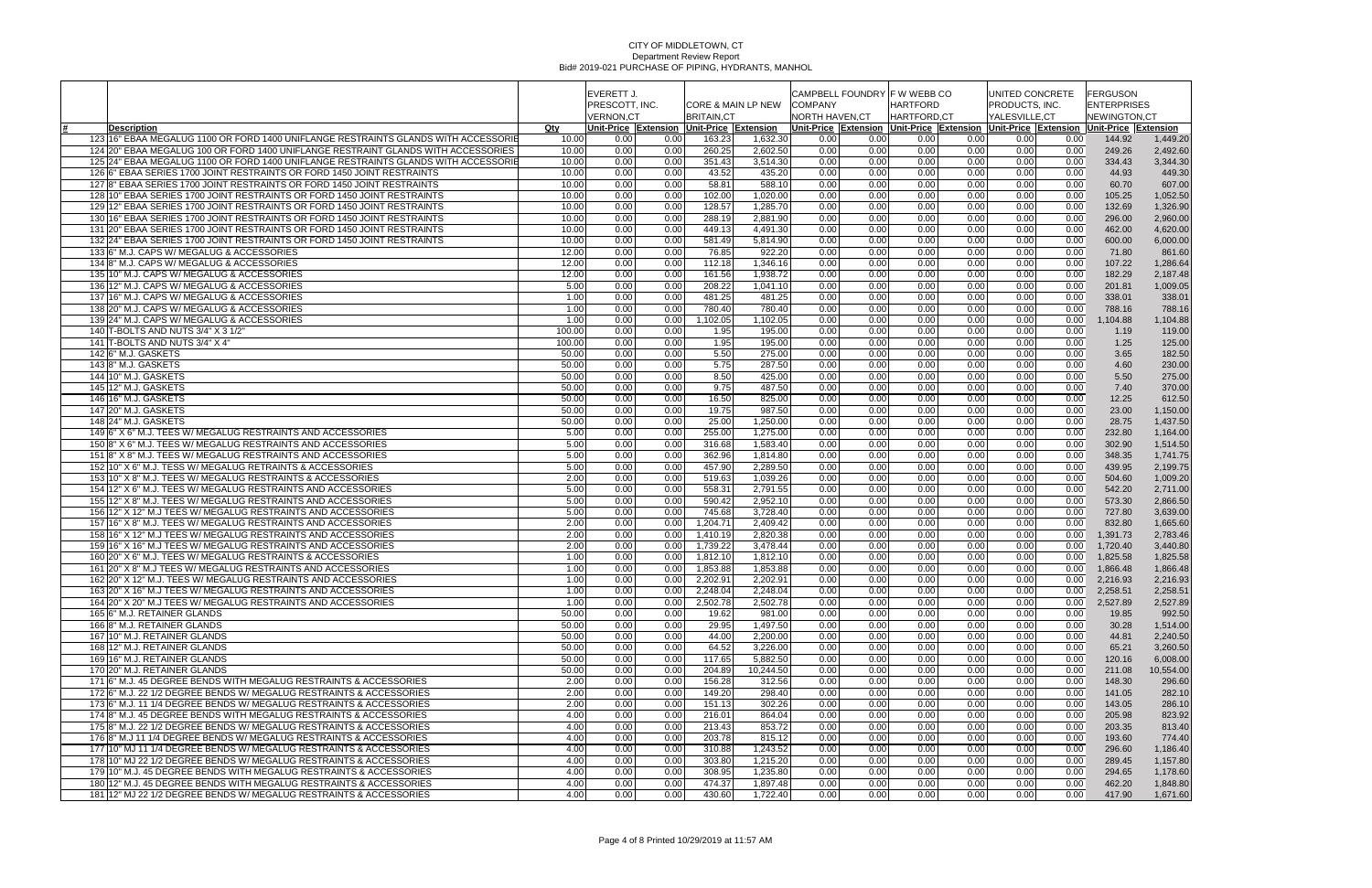|                                                                                  |       | <b>EVERETT J.</b>                  |                      |                      |                               |                                   |      | CAMPBELL FOUNDRY F W WEBB CO   |      | UNITED CONCRETE                                                                     |      | <b>FERGUSON</b>                    |          |
|----------------------------------------------------------------------------------|-------|------------------------------------|----------------------|----------------------|-------------------------------|-----------------------------------|------|--------------------------------|------|-------------------------------------------------------------------------------------|------|------------------------------------|----------|
|                                                                                  |       | PRESCOTT. INC.<br><b>VERNON.CT</b> |                      | <b>BRITAIN.CT</b>    | <b>CORE &amp; MAIN LP NEW</b> | <b>COMPANY</b><br>NORTH HAVEN, CT |      | <b>HARTFORD</b><br>HARTFORD,CT |      | PRODUCTS. INC.<br>YALESVILLE, CT                                                    |      | <b>ENTERPRISES</b><br>NEWINGTON,CT |          |
| <b>Description</b>                                                               | Qty   |                                    | Unit-Price Extension | Unit-Price Extension |                               |                                   |      |                                |      | Unit-Price Extension Unit-Price Extension Unit-Price Extension Unit-Price Extension |      |                                    |          |
| 182 12" MJ 11 1/4 DEGREE BENDS W/ MEGALUG RESTRAINTS & ACCESSORIES               | 4.00  | 0.00                               | 0.00                 | 471.73               | 1.886.92                      | 0.00                              | 0.00 | 0.00                           | 0.00 | 0.00                                                                                | 0.00 | 404.90                             | 1.619.60 |
| 183 16" MJ 11 1/4 DEGREE BENDS W/ MEGALUG RESTRAINTS & ACCESSORIES               | 4.00  | 0.00                               | 0.00                 | 937.40               | 3.749.60                      | 0.00                              | 0.00 | 0.00                           | 0.00 | 0.00                                                                                | 0.00 | 922.30                             | 3,689.20 |
| 184 16" MJ 22 1/2 DEGREE BENDS W/ MEGALUG RESTRAINTS & ACCESSORIES               | 4.00  | 0.00                               | 0.00                 | 937.40               | 3,749.60                      | 0.00                              | 0.00 | 0.00                           | 0.00 | 0.00                                                                                | 0.00 | 922.30                             | 3,689.20 |
| 185 16" M.J. 45 DEGREE BENDS WITH MEGALUG RESTRAINTS & ACCESSORIES               | 4.00  | 0.00                               | 0.00                 | 963.14               | 3,852.56                      | 0.00                              | 0.00 | 0.00                           | 0.00 | 0.00                                                                                | 0.00 | 948.35                             | 3,793.40 |
| 186 20" MJ 11 1/4 DEGREE BENDS W/ MEGALUG RESTRAINTS & ACCESSORIES               | 4.00  | 0.00                               | 0.00                 | 1,446.86             | 5,787.44                      | 0.00                              | 0.00 | 0.00                           | 0.00 | 0.00                                                                                | 0.00 | 1,460.00                           | 5,840.00 |
| 187 20" MJ 22 1/2 DEGREE BENDS W/ MEGALUG RESTRAINTS & ACCESSORIES               | 4.00  | 0.00                               | 0.00                 | 1,573.04             | 6,292.16                      | 0.00                              | 0.00 | 0.00                           | 0.00 | 0.00                                                                                | 0.00 | 1.588.65                           | 6,354.60 |
| 188 20" M.J. 45 DEGREE BENDS W/ MEGALUG RESTRAINTS & ACCESSORIES                 | 4.00  | 0.00                               | 0.00                 | 1,512.52             | 6,050.08                      | 0.00                              | 0.00 | 0.00                           | 0.00 | 0.00                                                                                | 0.00 | 1,527.49                           | 6,109.96 |
| 189 6" X 12" M.J. OFFSETS WITH MEGALUG RESTRAINTS & ACCESSORIES                  | 2.00  | 0.00                               | 0.00                 | 468.87               | 937.74                        | 0.00                              | 0.00 | 0.00                           | 0.00 | 0.00                                                                                | 0.00 | 429.53                             | 859.06   |
| 190 6" x 18" M.J. OFFSETS WITH MEGALUG RESTRAINTS & ACCESSORIES                  | 2.00  | 0.00                               | 0.00                 | 538.78               | 1,077.56                      | 0.00                              | 0.00 | 0.00                           | 0.00 | 0.00                                                                                | 0.00 | 508.96                             | 1,017.92 |
| 191 6" X 24" M.J. OFFSETS WITH MEGALUG RESTRAINTS & ACCESSORIES                  | 2.00  | 0.00                               | 0.00                 | 623.72               | 1,247.44                      | 0.00                              | 0.00 | 0.00                           | 0.00 | 0.00                                                                                | 0.00 | 589.69                             | 1,179.38 |
| 1928" X 12" M.J. OFFSETS WITH MEGALUG RESTRAINTS & ACCESSORIES                   | 2.00  | 0.00                               | 0.00                 | 682.15               | 1.364.30                      | 0.00                              | 0.00 | 0.00                           | 0.00 | 0.00                                                                                | 0.00 | 625.85                             | 1,251.70 |
| 193 8" X 18" M.J. OFFSETS WITH MEGALUG RESTRAINTS & ACCESSORIES                  | 2.00  | 0.00                               | 0.00                 | 813.38               | 1,626.76                      | 0.00                              | 0.00 | 0.00                           | 0.00 | 0.00                                                                                | 0.00 | 746.99                             | 1,493.98 |
| 1948" X 24" M.J. OFFSETS WITH MEGALUG RESTRAINTS & ACCESSORIES                   | 2.00  | 0.00                               | 0.00                 | 1.044.80             | 2.089.60                      | 0.00                              | 0.00 | 0.00                           | 0.00 | 0.00                                                                                | 0.00 | 960.53                             | 1,921.06 |
| 195 12" X 12" M.J. OFFSETS WITH MEGALUG RESTRAINTS & ACCESSORIES                 | 1.00  | 0.00                               | 0.00                 | 1,405.88             | 1,405.88                      | 0.00                              | 0.00 | 0.00                           | 0.00 | 0.00                                                                                | 0.00 | 1,296.20                           | 1,296.20 |
| 196 12" X 18" M.J. OFFSETS WITH MEGALUG RESTRAINTS & ACCESSORIES                 | 1.00  | 0.00                               | 0.00                 | 1,695.15             | 1,695.15                      | 0.00                              | 0.00 | 0.00                           | 0.00 | 0.00                                                                                | 0.00 | 1,563.06                           | 1,563.06 |
| 197 12" X 24" M.J. OFFSETS WITH MEGALUG RESTRAINTS & ACCESSORIES                 | 1.00  | 0.00                               | 0.00                 | 1.928.69             | 1.928.69                      | 0.00                              | 0.00 | 0.00                           | 0.00 | 0.00                                                                                | 0.00 | 1.778.61                           | 1.778.61 |
| 198 6" X 4" MJ REDUCERS WITH MEGALUG RESTRAINTS & ACCESSORIES                    | 1.00  | 0.00                               | 0.00                 | 127.13               | 127.13                        | 0.00                              | 0.00 | 0.00                           | 0.00 | 0.00                                                                                | 0.00 | 117.60                             | 117.60   |
| 1998" X 6" MJ REDUCERS WITH MEGALUG RESTRAINTS & ACCESSORIES                     | 1.00  | 0.00                               | 0.00                 | 182.61               | 182.61                        | 0.00                              | 0.00 | 0.00                           | 0.00 | 0.00                                                                                | 0.00 | 173.55                             | 173.55   |
| 200 12" X 8" MJ REDUCERS WITH MEGALUG RESTRAINTS & ACCESSORIES                   | 1.00  | 0.00                               | 0.00                 | 328.14               | 328.14                        | 0.00                              | 0.00 | 0.00                           | 0.00 | 0.00                                                                                | 0.00 | 316.84                             | 316.84   |
| 201 12" X 10" MJ REDUCERS WITH MEGALUG RESTRAINTS & ACCESSORIES                  | 1.00  | 0.00                               | 0.00                 | 341.46               | 341.46                        | 0.00                              | 0.00 | 0.00                           | 0.00 | 0.00                                                                                | 0.00 | 327.66                             | 327.66   |
| 202 16" X 12" MJ REDUCERS WITH MEGALUG RESTRAINTS & ACCESSORIES                  | 1.00  | 0.00                               | 0.00                 | 680.00               | 680.00                        | 0.00                              | 0.00 | 0.00                           | 0.00 | 0.00                                                                                | 0.00 | 665.26                             | 665.26   |
| 203 20" X 16" MJ REDUCERS WITH MEGALUG RESTRAINTS & ACCESSORIES                  | 1.00  | 0.00                               | 0.00                 | 1,091.06             | 1,091.06                      | 0.00                              | 0.00 | 0.00                           | 0.00 | 0.00                                                                                | 0.00 | 1,089.50                           | 1,089.50 |
| 204 20" X 12" MJ REDUCERS WITH MEGALUG RESTRAINTS & ACCESSORIES                  | 1.00  | 0.00                               | 0.00                 | 1,078.10             | 1,078.10                      | 0.00                              | 0.00 | 0.00                           | 0.00 | 0.00                                                                                | 0.00 | 1,080.46                           | 1,080.46 |
| 205 6" PUSH JOINT PLUGS WITH SET SCREWS FOR BELL END                             | 12.00 | 0.00                               | 0.00                 | 138.00               | 1,656.00                      | 0.00                              | 0.00 | 0.00                           | 0.00 | 0.00                                                                                | 0.00 | 151.32                             | 1,815.84 |
| 206 8" PUSH JOINT PLUGS WITH SET SCREWS FOR BELL END                             | 12.00 | 0.00                               | 0.00                 | 268.00               | 3,216.00                      | 0.00                              | 0.00 | 0.00                           | 0.00 | 0.00                                                                                | 0.00 | 271.72                             | 3,260.64 |
| 207 10" PUSH JOINT PLUGS WITH SET SCREWS FOR BELL END                            | 12.00 | 0.00                               | 0.00                 | 350.00               | 4.200.00                      | 0.00                              | 0.00 | 0.00                           | 0.00 | 0.00                                                                                | 0.00 | 346.72                             | 4,160.64 |
| 208 12" PUSH JOINT PLUGS WITH SET SCREWS FOR BELL END                            | 5.00  | 0.00                               | 0.00                 | 485.00               | 2.425.00                      | 0.00                              | 0.00 | 0.00                           | 0.00 | 0.00                                                                                | 0.00 | 478.95                             | 2.394.75 |
| 209 6" BELL JOINT LEAK CLAMP SMITH BLAIR 274                                     | 1.00  | 0.00                               | 0.00                 | 110.00               | 110.00                        | 0.00                              | 0.00 | 0.00                           | 0.00 | 0.00                                                                                | 0.00 | 106.10                             | 106.10   |
| 210 8" BELL JOINT LEAK CLAMP SMITH BLAIR 274                                     | 1.00  | 0.00                               | 0.00                 | 151.00               | 151.00                        | 0.00                              | 0.00 | 0.00                           | 0.00 | 0.00                                                                                | 0.00 | 145.72                             | 145.72   |
| 211 10" BELL JOINT LEAK CLAMP SMITH BLAIR 274                                    | 1.00  | 0.00                               | 0.00                 | 184.00               | 184.00                        | 0.00                              | 0.00 | 0.00                           | 0.00 | 0.00                                                                                | 0.00 | 177.68                             | 177.68   |
| 212 12" BELL JOINT LEAK CLAMP SMITH BLAIR 274                                    | 1.00  | 0.00                               | 0.00                 | 200.00               | 200.00                        | 0.00                              | 0.00 | 0.00                           | 0.00 | 0.00                                                                                | 0.00 | 192.91                             | 192.91   |
| 213 16" BELL JOINT LEAK CLAMP SMITH BLAIR 274                                    | 1.00  | 0.00                               | 0.00                 | 311.00               | 311.00                        | 0.00                              | 0.00 | 0.00                           | 0.00 | 0.00                                                                                | 0.00 | 299.26                             | 299.26   |
| 214 20" BELL JOINT LEAK CLAMP SMITH BLAIR 274                                    | 1.00  | 0.00                               | 0.00                 | 477.00               | 477.00                        | 0.00                              | 0.00 | 0.00                           | 0.00 | 0.00                                                                                | 0.00 | 453.04                             | 453.04   |
| 215 24" BELL JOINT LEAK CLAMP SMITH BLAIR 274                                    | 1.00  | 0.00                               | 0.00                 | 583.00               | 583.00                        | 0.00                              | 0.00 | 0.00                           | 0.00 | 0.00                                                                                | 0.00 | 554.31                             | 554.31   |
| 216 6" X 6" M.J. X SWIVEL TEE W/ ACCESSORIES                                     | 2.00  | 0.00                               | 0.00                 | 239.33               | 478.66                        | 0.00                              | 0.00 | 0.00                           | 0.00 | 0.00                                                                                | 0.00 | 232.27                             | 464.54   |
| 217 8" X 6" M.J. X SWIVEL TEE W/ ACCESSORIES                                     | 2.00  | 0.00                               | 0.00                 | 305.48               | 610.96                        | 0.00                              | 0.00 | 0.00                           | 0.00 | 0.00                                                                                | 0.00 | 296.47                             | 592.94   |
| 218 8" X 8" M.J. X SWIVEL TEE W/ ACCESSORIES                                     | 2.00  | 0.00                               | 0.00                 | 395.61               | 791.22                        | 0.00                              | 0.00 | 0.00                           | 0.00 | 0.00                                                                                | 0.00 | 387.60                             | 775.20   |
| 219 12" X 6" M.J. X SWIVEL TEE W/ ACCESSORIES                                    | 2.00  | 0.00                               | 0.00                 | 558.71               | 1,117.42                      | 0.00                              | 0.00 | 0.00                           | 0.00 | 0.00                                                                                | 0.00 | 547.50                             | 1,095.00 |
| 220 12" X 8" M.J. X SWIVEL TEE W/ ACCESSORIES                                    | 2.00  | 0.00                               | 0.00                 | 605.06               | 1,210.12                      | 0.00                              | 0.00 | 0.00                           | 0.00 | 0.00                                                                                | 0.00 | 594.35                             | 1,188.70 |
| 221 16" X 6" M.J. X SWIVEL TEE W/ ACCESSORIES                                    | 1.00  | 0.00                               | 0.00                 | 829.52               | 829.52                        | 0.00                              | 0.00 | 0.00                           | 0.00 | 0.00                                                                                | 0.00 | 978.33                             | 978.33   |
| 222 20" X 6" M.J. X SWIVEL TEE W/ ACCESSORIES                                    | 1.00  | 0.00                               | 0.00                 | 1,515.73             | 1,515.73                      | 0.00                              | 0.00 | 0.00                           | 0.00 | 0.00                                                                                | 0.00 | 1,530.74                           | 1,530.74 |
| 223 24" X 6" M.J. X SWIVEL TEE W/ ACCESSORIES                                    | 1.00  | 0.00                               | 0.00                 | 2,195.00             | 2,195.00                      | 0.00                              | 0.00 | 0.00                           | 0.00 | 0.00                                                                                | 0.00 | 2,200.64                           | 2,200.64 |
| 224 6" M.J. SOLID SLEEVE(W/ BOLTS & GASKETS, MEGALUG RESTRAINTS AND ACCESSORIES) | 10.00 | 0.00                               | 0.00                 | 161.43               | 1,614.30                      | 0.00                              | 0.00 | 0.00                           | 0.00 | 0.00                                                                                | 0.00 | 176.68                             | 1,766.80 |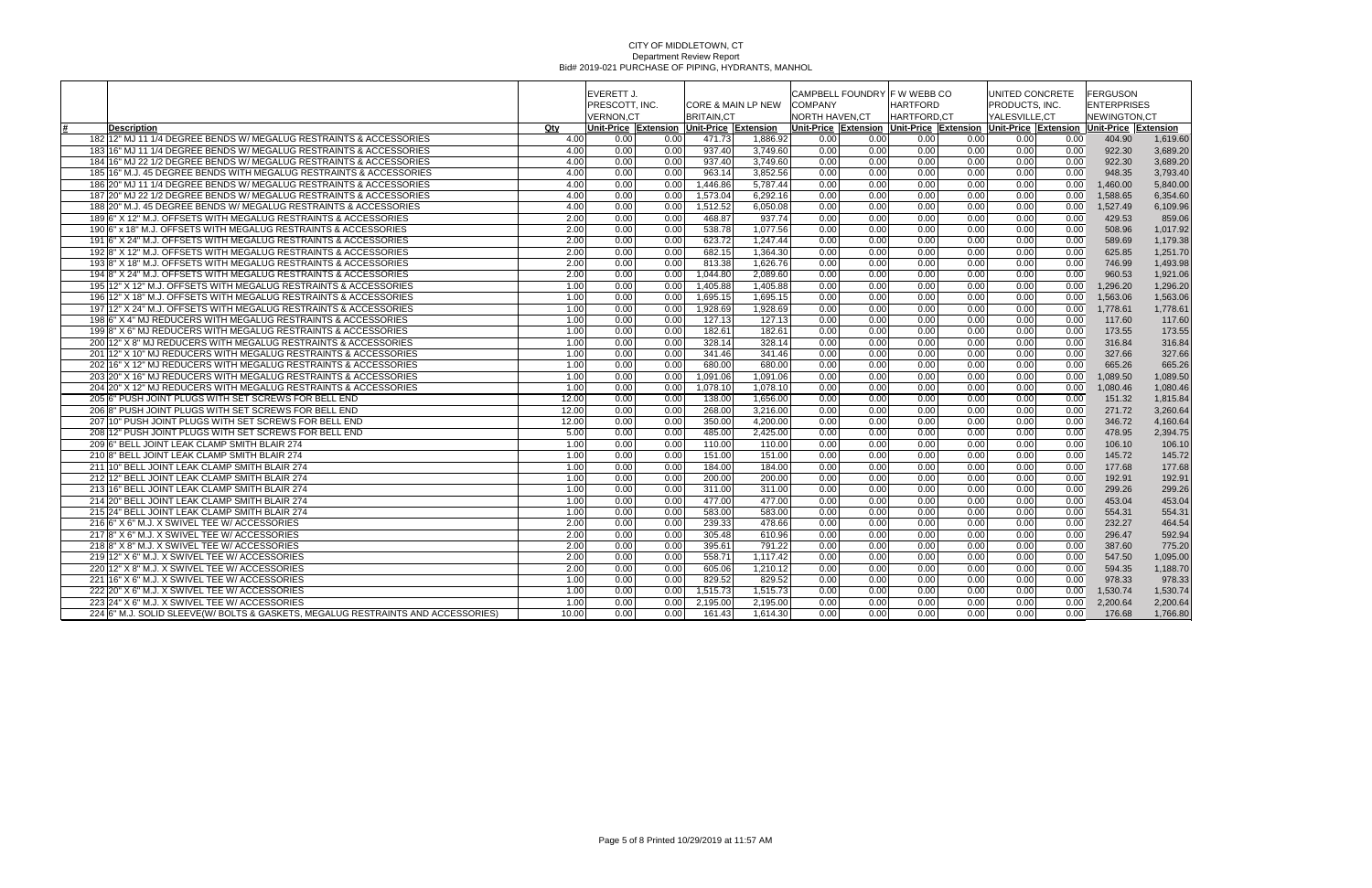|                                                                                                         |                    | EVERETT J.       |                      |                                |                    |                       | CAMPBELL FOUNDRY F W WEBB CO |                 |                 |                | UNITED CONCRETE   | <b>FERGUSON</b>                                                                               |                      |
|---------------------------------------------------------------------------------------------------------|--------------------|------------------|----------------------|--------------------------------|--------------------|-----------------------|------------------------------|-----------------|-----------------|----------------|-------------------|-----------------------------------------------------------------------------------------------|----------------------|
|                                                                                                         |                    | PRESCOTT, INC.   |                      |                                | CORE & MAIN LP NEW | <b>COMPANY</b>        |                              | <b>HARTFORD</b> |                 | PRODUCTS, INC. |                   | <b>ENTERPRISES</b>                                                                            |                      |
|                                                                                                         |                    | <b>VERNON,CT</b> |                      | <b>BRITAIN,CT</b>              |                    | <b>NORTH HAVEN,CT</b> |                              | HARTFORD, CT    |                 | YALESVILLE,CT  |                   | NEWINGTON,CT                                                                                  |                      |
| <b>Description</b><br>225 8" M.J. SOLID SLEEVE (W/ BOLTS & GASKETS, MEGALUG RESTRAINTS AND ACCESSORIES) | Qty                |                  | Unit-Price Extension | Unit-Price Extension<br>213.43 | 2,134.30           |                       |                              |                 | 0.00            |                |                   | Unit-Price Extension Unit-Price Extension Unit-Price Extension Unit-Price Extension<br>203.35 | 2,033.50             |
| 226 10" MJ SOLID SLEEVE (W/ BOLTS & GASKETS, MEGALUG RESTRAINTS AND ACCESSORIES)                        | 10.00<br>4.00      | 0.00<br>0.00     | 0.00<br>0.00         | 311.52                         | 1,246.08           | 0.00<br>0.00          | 0.00<br>0.00                 | 0.00<br>0.00    | 0.00            | 0.00<br>0.00   | 0.00<br>0.00      | 297.26                                                                                        | 1,189.04             |
| 227 12" MJ SOLID SLEEVE (W/ BOLTS & GASKETS, MEGALUG RESTRAINTS AND ACCESSORIES)                        | 6.00               | 0.00             | 0.00                 | 413.25                         | 2,479.50           | 0.00                  | 0.00                         | 0.00            | 0.00            | 0.00           | 0.00              | 400.35                                                                                        | 2,402.10             |
| 228 16" MJ SOLID SLEEVE (W/ BOLTS & GASKETS, MEGALUG RESTRAINTS AND ACCESSORIES)                        | 1.00               | 0.00             | 0.00                 | 898.12                         | 898.12             | 0.00                  | 0.00                         | 0.00            | 0.00            | 0.00           | 0.00              | 882.63                                                                                        | 882.63               |
| 229 20" MJ SOLID SLEEVE (W/ BOLTS & GASKETS, MEGALUG RESTRAINTS AND ACCESSORIES)                        | 1.00               | 0.00             | 0.00                 | 1,436.56                       | 1,436.56           | 0.00                  | 0.00                         | 0.00            | 0.00            | 0.00           | 0.00              | 1,450.67                                                                                      | 1,450.67             |
| 230 24" MJ SOLID SLEEVE (W/ BOLTS & GASKETS, MEGALUG RESTRAINTS AND ACCESSORIES)                        | 6.00               | 0.00             | 0.00                 | 1,967.00                       | 11,802.00          | 0.00                  | 0.00                         | 0.00            | 0.00            | 0.00           | 0.00              | 1,970.15                                                                                      | 11,820.90            |
| 325 6" MUELLER, CRANE OR M & H SWING TYPE LEVER AND WRIGHT CHECK VALVE, CLASS 125                       | 1.00               | 0.00             | 0.00                 | 1,109.00                       | 1,109.00           | 0.00                  | 0.00                         | 0.00            | 0.00            | 0.00           | 0.00              | 1,174.07                                                                                      | 1,174.07             |
| FLANGED ENDS (OPEN LEFT)                                                                                |                    |                  |                      |                                |                    |                       |                              |                 |                 |                |                   |                                                                                               |                      |
| 326 8" MUELLER, CRANE OR M & H SWING TYPE LEVER AND WRIGHT CHECK VALVE, CLASS 125                       | 1.00               | 0.00             | 0.00                 | 1,680.50                       | 1.680.50           | 0.00                  | 0.00                         | 0.00            | 0.00            | 0.00           | 0.00              | 1,778.33                                                                                      | 1,778.33             |
| FLANGED ENDS (OPEN LEFT)                                                                                |                    |                  |                      |                                |                    |                       |                              |                 |                 |                |                   |                                                                                               |                      |
| 327 10" MUELLER, CRANE OR M & H SWING TYPE LEVER AND WRIGHT CHECK VALVE, CLASS 125                      | 1.00               | 0.00             | 0.00                 | 2,694.00                       | 2,694.00           | 0.00                  | 0.00                         | 0.00            | 0.00            | 0.00           | 0.00 <sub>1</sub> | 2,851.20                                                                                      | 2,851.20             |
| <b>FLANGED ENDS (OPEN LEFT)</b>                                                                         |                    |                  |                      |                                |                    |                       |                              |                 |                 |                |                   |                                                                                               |                      |
| 328 12" MUELLER, CRANE OR M & H SWING TYPE LEVER AND WRIGHT CHECK VALVE, CLASS 125                      | 1.00               | 0.00             | 0.00                 | 3,875.00                       | 3,875.00           | 0.00                  | 0.00                         | 0.00            | 0.00            | 0.00           | 0.00 <sub>1</sub> | 4,101.52                                                                                      | 4,101.52             |
| <b>FLANGED ENDS (OPEN LEFT)</b>                                                                         |                    |                  |                      |                                |                    |                       |                              |                 |                 |                |                   |                                                                                               |                      |
| 329 16" MUELLER, CRANE OR M & H SWING TYPE LEVER AND WRIGHT CHECK VALVE, CLASS 125                      | 1.00               | 0.00             | 0.00                 | 0.00                           | 0.00               | 0.00                  | 0.00                         | 0.00            | 0.00            | 0.00           | 0.00 <sub>1</sub> | 8,058.60                                                                                      | 8,058.60             |
| <b>FLANGED ENDS (OPEN LEFT)</b>                                                                         |                    |                  |                      |                                |                    |                       |                              |                 |                 |                |                   |                                                                                               |                      |
| <b>CATEGORY V: WEDGE GATE VALVES/SLEEVES/FITTINGS, ETC</b>                                              |                    |                  | 0.00                 |                                | 366,764.59         |                       | 0.00                         |                 | 137,723.18      |                | 0.00              |                                                                                               | 363,474.57           |
|                                                                                                         |                    |                  |                      |                                |                    |                       |                              |                 |                 |                |                   |                                                                                               |                      |
| 231 3/4" TYPE K (SOFT) COPPER TUBING IN 60 FOOT COILS UNIT PRICE PER FOOT                               |                    |                  |                      |                                |                    |                       |                              | 2.84            | 1,704.00        | 0.00           |                   |                                                                                               |                      |
| 232 1" TYPE K (SOFT) COPPER TUBING IN 60 FOOT COILS UNIT PRICE PER FOOT                                 | 600.00<br>1,200.00 | 4.20<br>5.47     | 2,520.00             | 2.75                           | 1,650.00           | 0.00<br>0.00          | 0.00                         | 3.70            | 4,440.00        |                | 0.00<br>0.00      | 3.10<br>4.02                                                                                  | 1,860.00<br>4,826.40 |
|                                                                                                         |                    |                  | 6,564.00             | 3.56                           | 4,272.00           |                       | 0.00                         |                 |                 | 0.00           |                   |                                                                                               |                      |
| 233 1 1/2" TYPE K (SOFT) COPPER TUBING IN 60 FOOT COILS UNIT PRICE PER FOOT                             | 600.00             | 8.53             | 5,118.00             | 5.56                           | 3,336.00           | 0.00                  | 0.00                         | 5.78            | 3,468.00        | 0.00           | 0.00              | 6.29                                                                                          | 3,771.60             |
| 234 2" TYPE K (SOFT) COPPER TUBING IN 20 FOOT LENGTHS UNIT PRICE PER FOOT                               | 200.00             | 16.60            | 3,320.00             | 8.84                           | 1,768.00           | 0.00                  | 0.00                         | 7.74            | 1,548.00        | 0.00           | 0.00              | 9.99                                                                                          | 1,998.00             |
| <b>CATEGORY VI: COPPER TUBING</b>                                                                       |                    |                  | 17,522.00            |                                | 11,026.00          |                       | 0.00                         |                 | 11,160.00       |                | 0.00              |                                                                                               | 12,456.00            |
|                                                                                                         |                    |                  |                      |                                |                    |                       |                              |                 |                 |                |                   |                                                                                               |                      |
| 235 4" TYTON PUSH ON JOINT DUCTILE IRON PIPE - UNIT PRICE PER FT PIPE LENGTH (IN FEE                    | 100.00             | 0.00             | 0.00                 | 20.93                          | 2,093.00           | 0.00                  | 0.00                         | 20.91           | 2,091.00        | 0.00           | 0.00              | 20.90                                                                                         | 2,090.00             |
| IT)                                                                                                     |                    |                  |                      |                                |                    |                       |                              |                 |                 |                |                   |                                                                                               |                      |
| 236 6" TYTON PUSH ON JOINT DUCTILE IRON PIPE - UNIT PRICE PER FT PIPE LENGTH (IN FEE                    | 1,000.00           | 0.00             | 0.00                 | 16.22                          | 16,220.00          | 0.00                  | 0.00                         | 16.07           | 16,070.00       | 0.00           | 0.00              | 16.05                                                                                         | 16,050.00            |
| IT)                                                                                                     |                    |                  |                      |                                |                    |                       |                              |                 |                 |                |                   |                                                                                               |                      |
| 237 8" TYTON PUSH ON JOINT DUCTILE IRON PIPE - UNIT PRICE PER FT PIPE LENGTH (IN FEE                    | 2,000.00           | 0.00             | 0.00                 | 22.66                          | 45,320.00          | 0.00                  | 0.00                         | 22.67           | 45,340.00       | 0.00           | 0.00              | 22.65                                                                                         | 45,300.00            |
|                                                                                                         |                    |                  |                      |                                |                    |                       |                              |                 |                 |                |                   |                                                                                               |                      |
| 238 10" TYTON PUSH ON JOINT DUCTILE IRON PIPE - UNIT PRICE PER FOOT PIPE LENGTH (IN                     | 100.00             | 0.00             | 0.00                 | 29.42                          | 2,942.00           | 0.00                  | 0.00                         | 29.71           | 2,971.00        | 0.00           | 0.00              | 29.70                                                                                         | 2,970.00             |
| <b>FEET</b><br>239 12" TYTON PUSH ON JOINT DUCTILE IRON PIPE - UNIT PRICE PER FOOT PIPE LENGTH (IN      | 2,000.00           | 0.00             |                      |                                |                    |                       | 0.00                         | 37.42           | 74,840.00       | 0.00           | 0.00              |                                                                                               | 74,800.00            |
| FEET)                                                                                                   |                    |                  | 0.00                 | 37.58                          | 75,160.00          | 0.00                  |                              |                 |                 |                |                   | 37.40                                                                                         |                      |
| 240 16" TYTON PUSH ON JOINT DUCTILE IRON PIPE - UNIT PRICE PER FOOT PIPE LENGTH (IN                     | 1.000.00           | 0.00             | 0.00                 | 53.55                          | 53,550.00          | 0.00                  | 0.00                         |                 | 54.15 54,150.00 | 0.00           | 0.00              | 54.15                                                                                         | 54,150.00            |
| FEET)                                                                                                   |                    |                  |                      |                                |                    |                       |                              |                 |                 |                |                   |                                                                                               |                      |
| 241 20" TYTON PUSH ON JOINT DUCTILE IRON PIPE - UNIT PRICE PER FOOT PIPE LENGTH (IN                     | 1,000.00           | 0.00             | 0.00                 | 69.69                          | 69,690.00          | 0.00                  | 0.00                         |                 | 71.10 71,100.00 | 0.00           | 0.00              | 71.10                                                                                         | 71,100.00            |
| FEET)                                                                                                   |                    |                  |                      |                                |                    |                       |                              |                 |                 |                |                   |                                                                                               |                      |
| 242 24" TYTON PUSH ON JOINT DUCTILE IRON PIPE - UNIT PRICE PER FOOT PIPE LENGTH (IN                     | 1,000.00           | 0.00             | 0.00                 | 87.37                          | 87,370.00          | 0.00                  | 0.00                         |                 | 89.15 89,150.00 | 0.00           | 0.00              | 89.14                                                                                         | 89,140.00            |
| <b>FEET</b> )                                                                                           |                    |                  |                      |                                |                    |                       |                              |                 |                 |                |                   |                                                                                               |                      |
| <b>CATEGORY VII: DUCTILE IRON PIPING</b>                                                                |                    |                  | 0.00                 |                                | 352,345.00         |                       | 0.00                         |                 | 355,712.00      |                | $\overline{0.00}$ |                                                                                               | 355,600.00           |
|                                                                                                         |                    |                  |                      |                                |                    |                       |                              |                 |                 |                |                   |                                                                                               |                      |
| 243 6" POLYVINYL CHLORIDE (PVC) SDR 35 PIPE - UNIT PRICE PER FOOT PIPE LENGTH (IN FE                    | 100.00             | 2.12             | 212.00               | 1.93                           | 193.00             | 0.00                  | 0.00                         | 0.00            | 0.00            | 0.00           | 0.00              | 2.35                                                                                          | 235.00               |
| ET)                                                                                                     |                    |                  |                      |                                |                    |                       |                              |                 |                 |                |                   |                                                                                               |                      |
| 244 8" POLYVINYL CHLORIDE (PVC) SDR 35 PIPE - UNIT PRICE PER FOOT PIPE LENGTH (IN FE                    | 1,000.00           | 3.80             | 3,800.00             | 3.44                           | 3,440.00           | 0.00                  | 0.00                         | 0.00            | 0.00            | 0.00           | 0.00              | 4.25                                                                                          | 4,250.00             |
| IET)                                                                                                    |                    |                  |                      |                                |                    |                       |                              |                 |                 |                |                   |                                                                                               |                      |
| 245 10" POLYVINYL CHLORIDE (PVC) SDR 35 PIPE - UNIT PRICE PER FOOT PIPE LENGTH (IN F                    | 100.00             | 5.96             | 596.00               | 5.39                           | 539.00             | 0.00                  | 0.00                         | 0.00            | 0.00            | 0.00           | 0.00              | 6.65                                                                                          | 665.00               |
| EET)                                                                                                    |                    |                  |                      |                                |                    |                       |                              |                 |                 |                |                   |                                                                                               |                      |
| 246 12" POLYVINYL CHLORIDE (PVC) SDR 35 PIPE - UNIT PRICE PER FOOT PIPE LENGTH (IN F                    | 1,000.00           | 8.57             | 8,570.00             | 7.73                           | 7,730.00           | 0.00                  | 0.00                         | 0.00            | 0.00            | 0.00           | 0.00              | 9.54                                                                                          | 9,540.00             |
| EET)                                                                                                    |                    |                  |                      |                                |                    |                       |                              |                 |                 |                |                   |                                                                                               |                      |
| 247 15" POLYVINYL CHLORIDE (PVC) SDR 35 PIPE - UNIT PRICE PER FOOT PIPE LENGTH (IN F                    | 100.00             | 12.74            | 1,274.00             | 11.52                          | 1,152.00           | 0.00                  | 0.00                         | 0.00            | 0.00            | 0.00           | 0.00              | 14.19                                                                                         | 1,419.00             |
| EET)                                                                                                    |                    |                  |                      |                                |                    |                       |                              |                 |                 |                |                   |                                                                                               |                      |
| 248 18" POLYVINYL CHLORIDE (PVC) SDR 35 PIPE - UNIT PRICE PER FOOT PIPE LENGTH (IN F                    | 100.00             | 19.40            | 1,940.00             | 18.08                          | 1,808.00           | 0.00                  | 0.00                         | 0.00            | 0.00            | 0.00           | 0.00              | 23.22                                                                                         | 2,322.00             |
| EET)                                                                                                    |                    |                  |                      |                                |                    |                       |                              |                 |                 |                |                   |                                                                                               |                      |
| <b>CATEGORY VIII: PVC PIPING</b>                                                                        |                    |                  | 16,392.00            |                                | 14,862.00          |                       | 0.00                         |                 | 0.00            |                | 0.00              |                                                                                               | 18,431.00            |
|                                                                                                         |                    |                  |                      |                                |                    |                       |                              |                 |                 |                |                   |                                                                                               |                      |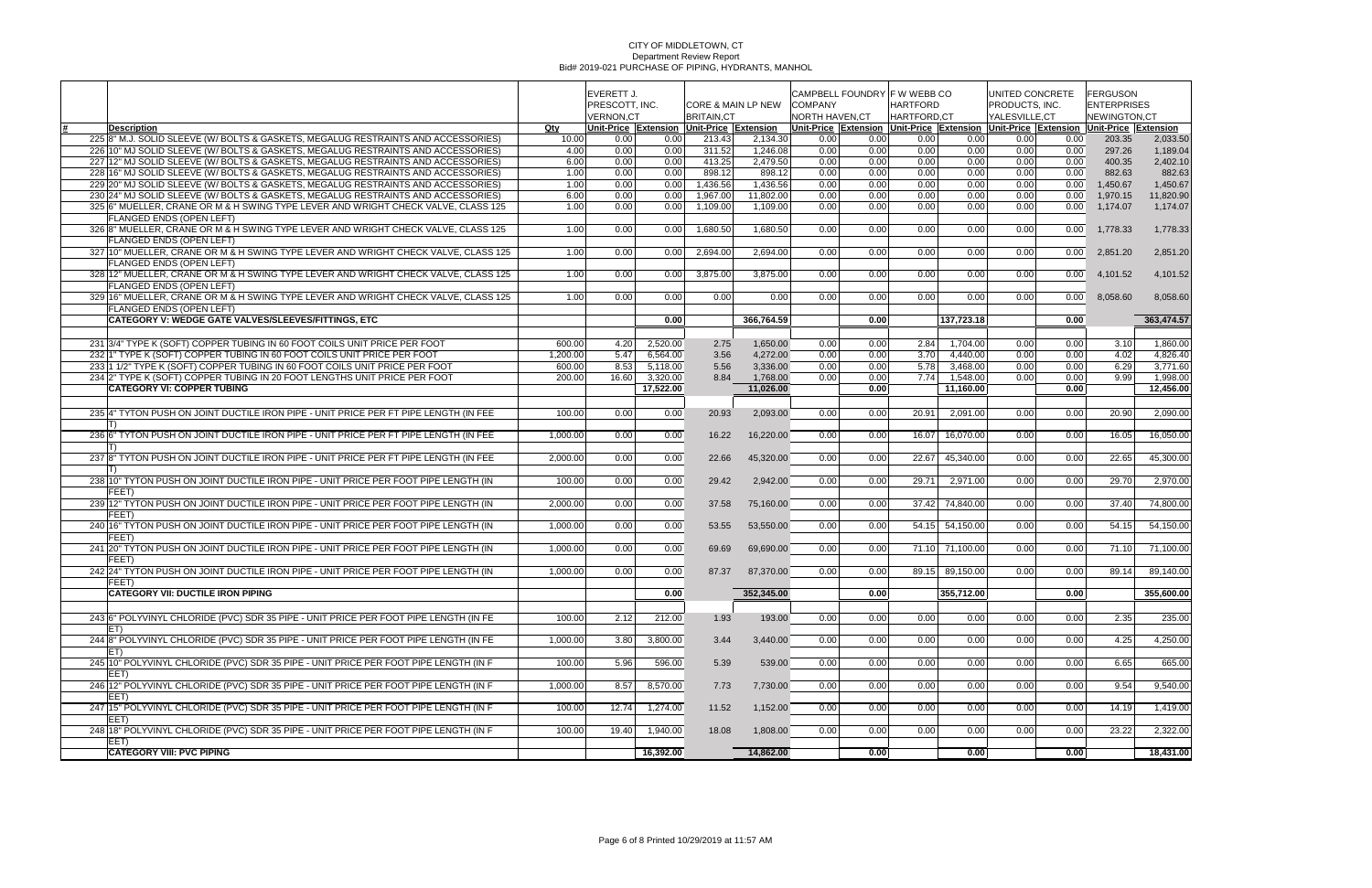|                                                        |       | <b>EVERETT J.</b> |           |                                           |                     | CAMPBELL FOUNDRY IF W WEBB CO |      |                                                                                     |      | UNITED CONCRETE |      | <b>IFERGUSON</b>   |           |
|--------------------------------------------------------|-------|-------------------|-----------|-------------------------------------------|---------------------|-------------------------------|------|-------------------------------------------------------------------------------------|------|-----------------|------|--------------------|-----------|
|                                                        |       | PRESCOTT, INC.    |           |                                           | ICORE & MAIN LP NEW | <b>COMPANY</b>                |      | <b>HARTFORD</b>                                                                     |      | PRODUCTS, INC.  |      | <b>ENTERPRISES</b> |           |
|                                                        |       | <b>VERNON,CT</b>  |           | <b>BRITAIN,CT</b>                         |                     | NORTH HAVEN, CT               |      | HARTFORD,CT                                                                         |      | YALESVILLE,CT   |      | NEWINGTON,CT       |           |
| Description                                            | Qty   |                   |           | Unit-Price Extension Unit-Price Extension |                     |                               |      | Unit-Price Extension Unit-Price Extension Unit-Price Extension Unit-Price Extension |      |                 |      |                    |           |
|                                                        |       |                   |           |                                           |                     |                               |      |                                                                                     |      |                 |      |                    |           |
| 249 6" - 11 1/4 DEGREE BEND (BELL X BELL)              | 10.00 | 23.18             | 231.80    | 30.36                                     | 303.60              | 0.00                          | 0.00 | 0.00                                                                                | 0.00 | 0.00            | 0.00 | 21.10              | 211.00    |
| 250 6" - 22 1/2 DEGREE BEND (BELL X BELL)              | 10.00 | 12.83             | 128.30    | 12.42                                     | 124.20              | 0.00                          | 0.00 | 0.00                                                                                | 0.00 | 0.00            | 0.00 | 11.69              | 116.90    |
| 251 6" - 45 DEGREE BEND (BELL X BELL)                  | 10.00 | 13.22             | 132.20    | 12.81                                     | 128.10              | 0.00                          | 0.00 | 0.00                                                                                | 0.00 | 0.00            | 0.00 | 12.05              | 120.50    |
| 252 6" - 11 1/4 DEGREE BEND (BELL X PE)                | 10.00 | 23.18             | 231.80    | 22.46                                     | 224.60              | 0.00                          | 0.00 | 0.00                                                                                | 0.00 | 0.00            | 0.00 | 21.10              | 211.00    |
| 253 6" - 22 1/2 DEGREE BEND (BELL X PE)                | 10.00 | 10.94             | 109.40    | 11.79                                     | 117.90              | 0.00                          | 0.00 | 0.00                                                                                | 0.00 | 0.00            | 0.00 | 11.05              | 110.50    |
| 254 6" - 45 DEGREE BEND (BELL X PE)                    | 10.00 | 11.33             | 113.30    | 11.36                                     | 113.60              | 0.00                          | 0.00 | 0.00                                                                                | 0.00 | 0.00            | 0.00 | 10.65              | 106.50    |
| $255 6" - CAP$                                         | 10.00 | 7.58              | 75.80     | 7.64                                      | 76.40               | 0.00                          | 0.00 | 0.00                                                                                | 0.00 | 0.00            | 0.00 | 7.20               | 72.00     |
| 256 8" - CAP                                           | 10.00 | 21.28             | 212.80    | 20.62                                     | 206.20              | 0.00                          | 0.00 | 0.00                                                                                | 0.00 | 0.00            | 0.00 | 19.39              | 193.90    |
| 257 12" - CAP                                          | 10.00 | 100.01            | 1,000.10  | 96.92                                     | 969.20              | 0.00                          | 0.00 | 0.00                                                                                | 0.00 | 0.00            | 0.00 | 91.10              | 911.00    |
| $258 6"$ - WYE (BELL X BELL X BELL)                    | 10.00 | 25.91             | 259.10    | 25.00                                     | 250.00              | 0.00                          | 0.00 | 0.00                                                                                | 0.00 | 0.00            | 0.00 | 23.50              | 235.00    |
| $259 8" \times 6" - WYE$ (BELL x BELL x BELL)          | 10.00 | 38.99             | 389.90    | 39.28                                     | 392.80              | 0.00                          | 0.00 | 0.00                                                                                | 0.00 | 0.00            | 0.00 | 36.94              | 369.40    |
| 260 6" - TEE/WYE (BELL x BELL x BELL)                  | 10.00 | 30.38             | 303.80    | 30.66                                     | 306.60              | 0.00                          | 0.00 | 0.00                                                                                | 0.00 | 0.00            | 0.00 | 28.83              | 288.30    |
| $261 8"$ x 6" - TEE/WYE (BELL x BELL x BELL)           | 10.00 | 35.19             | 351.90    | 38.31                                     | 383.10              | 0.00                          | 0.00 | 0.00                                                                                | 0.00 | 0.00            | 0.00 | 36.00              | 360.00    |
| 262 8" X 6" - TEE/WYE (BELL X BELL X PE)               | 10.00 | 40.18             | 401.80    | 38.31                                     | 383.10              | 0.00                          | 0.00 | 0.00                                                                                | 0.00 | 0.00            | 0.00 | 36.60              | 366.00    |
| 263 6" - TEE/WYE (BELL X BELL X PE)                    | 10.00 | 28.38             | 283.80    | 30.66                                     | 306.60              | 0.00                          | 0.00 | 0.00                                                                                | 0.00 | 0.00            | 0.00 | 25.85              | 258.50    |
| 264 4" GASKETED SEWER REPAIR COUPLINGS (BELL TO BELL)  | 12.00 | 8.04              | 96.48     | 7.80                                      | 93.60               | 0.00                          | 0.00 | 0.00                                                                                | 0.00 | 0.00            | 0.00 | 7.35               | 88.20     |
| 265 6" GASKETED SEWER REPAIR COUPLINGS (BELL TO BELL)  | 12.00 | 16.09             | 193.08    | 15.57                                     | 186.84              | 0.00                          | 0.00 | 0.00                                                                                | 0.00 | 0.00            | 0.00 | 14.65              | 175.80    |
| 266 8" GASKETED SEWER REPAIR COUPLINGS (BELL TO BELL)  | 12.00 | 27.31             | 327.72    | 26.45                                     | 317.40              | 0.00                          | 0.00 | 0.00                                                                                | 0.00 | 0.00            | 0.00 | 24.85              | 298.20    |
| 267 10" GASKETED SEWER REPAIR COUPLINGS (BELL TO BELL) | 12.00 | 60.60             | 727.20    | 58.72                                     | 704.64              | 0.00                          | 0.00 | 0.00                                                                                | 0.00 | 0.00            | 0.00 | 55.20              | 662.40    |
| 268 12" GASKETED SEWER REPAIR COUPLINGS (BELL TO BELL) | 12.00 | 88.06             | 1,056.72  | 85.33                                     | 1,023.96            | 0.00                          | 0.00 | 0.00                                                                                | 0.00 | 0.00            | 0.00 | 79.70              | 956.40    |
| 269 15" GASKETED SEWER REPAIR COUPLINGS (BELL TO BELL) | 12.00 | 182.21            | 2,186.52  | 176.55                                    | 2,118.60            | 0.00                          | 0.00 | 0.00                                                                                | 0.00 | 0.00            | 0.00 | 174.70             | 2,096.40  |
| 270 18" GASKETED SEWER REPAIR COUPLINGS (BELL TO BELL) | 12.00 | 443.39            | 5,320.68  | 343.69                                    | 4,124.28            | 0.00                          | 0.00 | 0.00                                                                                | 0.00 | 0.00            | 0.00 | 425.15             | 5,101.80  |
| <b>CATEGORY IX: PVC FITTINGS</b>                       |       |                   | 14,134.20 |                                           | 12,855.32           |                               | 0.00 |                                                                                     | 0.00 |                 | 0.00 |                    | 13,309.70 |
|                                                        |       |                   |           |                                           |                     |                               |      |                                                                                     |      |                 |      |                    |           |
| 271 4" CLAY TO CLAY SERIES 1001                        | 6.00  | 4.97              | 29.82     | 4.30                                      | 25.80               | 0.00                          | 0.00 | 0.00                                                                                | 0.00 | 0.00            | 0.00 | 3.95               | 23.70     |
| 272 4" CLAY TO PLASTIC SERIES 1002                     | 6.00  | 4.60              | 27.60     | 4.30                                      | 25.80               | 0.00                          | 0.00 | 0.00                                                                                | 0.00 | 0.00            | 0.00 | 3.66               | 21.96     |
| 2734" PLASTIC TO PLASTIC SERIES 1056                   | 12.00 | 4.60              | 55.20     | 3.99                                      | 47.88               | 0.00                          | 0.00 | 0.00                                                                                | 0.00 | 0.00            | 0.00 | 3.66               | 43.92     |
| 274 6" CLAY TO CLAY SERIES 1001                        | 12.00 | 10.64             | 127.68    | 9.20                                      | 110.40              | 0.00                          | 0.00 | 0.00                                                                                | 0.00 | 0.00            | 0.00 | 8.45               | 101.40    |
| 275 6" CLAY TO PLASTICS SERIES 1002                    | 12.00 | 9.84              | 118.08    | 8.52                                      | 102.24              | 0.00                          | 0.00 | 0.00                                                                                | 0.00 | 0.00            | 0.00 | 7.82               | 93.84     |
| 276 6" PLASTIC TO PLASTIC SERIES 1056                  | 12.00 | 9.84              | 118.08    | 8.52                                      | 102.24              | 0.00                          | 0.00 | 0.00                                                                                | 0.00 | 0.00            | 0.00 | 7.82               | 93.84     |
| 277 8" CLAY TO CLAY SERIES 1001                        | 12.00 | 16.36             | 196.32    | 14.16                                     | 169.92              | 0.00                          | 0.00 | 0.00                                                                                | 0.00 | 0.00            | 0.00 | 12.03              | 144.36    |
| 278 8" CLAY TO PLASTIC SERIES 1002                     | 12.00 | 15.15             | 181.80    | 14.16                                     | 169.92              | 0.00                          | 0.00 | 0.00                                                                                | 0.00 | 0.00            | 0.00 | 12.03              | 144.36    |
| 2798" PLASTIC TO PLASTIC SERIES 1056                   | 12.00 | 15.15             | 181.80    | 14.16                                     | 169.92              | 0.00                          | 0.00 | 0.00                                                                                | 0.00 | 0.00            | 0.00 | 12.03              | 144.36    |
| 280 10" CLAY TO CLAY SERIES 1001                       | 12.00 | 22.73             | 272.76    | 19.67                                     | 236.04              | 0.00                          | 0.00 | 0.00                                                                                | 0.00 | 0.00            | 0.00 | 18.05              | 216.60    |
| 281 10" CLAY TO PLASTIC SERIES 1002                    | 12.00 | 22.73             | 272.76    | 19.67                                     | 236.04              | 0.00                          | 0.00 | 0.00                                                                                | 0.00 | 0.00            | 0.00 | 18.05              | 216.60    |
| 282 10" PLASTIC TO PLASTIC SERIES 1056                 | 12.00 | 22.73             | 272.76    | 19.67                                     | 236.04              | 0.00                          | 0.00 | 0.00                                                                                | 0.00 | 0.00            | 0.00 | 18.05              | 216.60    |
| 283 12" CLAY TO CLAY SERIES 1001                       | 12.00 | 26.53             | 318.36    | 22.96                                     | 275.52              | 0.00                          | 0.00 | 0.00                                                                                | 0.00 | 0.00            | 0.00 | 21.07              | 252.84    |
| 284 12" CLAY TO PLASTIC SERIES 1002                    | 12.00 | 26.53             | 318.36    | 22.96                                     | 275.52              | 0.00                          | 0.00 | 0.00                                                                                | 0.00 | 0.00            | 0.00 | 21.07              | 252.84    |
| 285 12" PLASTIC TO PLASTIC SERIES 1056                 | 12.00 | 26.53             | 318.36    | 22.96                                     | 275.52              | 0.00                          | 0.00 | 0.00                                                                                | 0.00 | 0.00            | 0.00 | 21.07              | 252.84    |
| 286 15" CLAY TO CLAY SERIES 1001                       | 12.00 | 41.72             | 500.64    | 39.37                                     | 472.44              | 0.00                          | 0.00 | 0.00                                                                                | 0.00 | 0.00            | 0.00 | 34.63              | 415.56    |
| 287 15" CLAY TO PLASTIC SERIES 1002                    | 12.00 | 41.72             | 500.64    | 39.37                                     | 472.44              | 0.00                          | 0.00 | 0.00                                                                                | 0.00 | 0.00            | 0.00 | 34.63              | 415.56    |
| 288 15" PLASTIC TO PLASTIC SERIES 1056                 | 12.00 | 41.72             | 500.64    | 39.37                                     | 472.44              | 0.00                          | 0.00 | 0.00                                                                                | 0.00 | 0.00            | 0.00 | 34.63              | 415.56    |
| 289 18" CLAY TO CLAY SERIES 1001                       | 12.00 | 91.84             | 1,102.08  | 87.99                                     | 1,055.88            | 0.00                          | 0.00 | 0.00                                                                                | 0.00 | 0.00            | 0.00 | 76.22              | 914.64    |
| 290 18" CLAY TO PLASTIC SERIES 1002                    | 12.00 | 92.36             | 1,108.32  | 103.10                                    | 1,237.20            | 0.00                          | 0.00 | 0.00                                                                                | 0.00 | 0.00            | 0.00 | 76.64              | 919.68    |
| 291 18" PLASTIC TO PLASTIC SERIES 1056                 | 12.00 | 92.36             | 1,108.32  | 80.76                                     | 969.12              | 0.00                          | 0.00 | 0.00                                                                                | 0.00 | 0.00            | 0.00 | 76.64              | 919.68    |
| <b>CATEGORY X: FLEXIBLE COUPLINGS</b>                  |       |                   | 7,630.38  |                                           | 7,138.32            |                               | 0.00 |                                                                                     | 0.00 |                 | 0.00 |                    | 6,220.74  |
|                                                        |       |                   |           |                                           |                     |                               |      |                                                                                     |      |                 |      |                    |           |
|                                                        |       |                   |           |                                           |                     |                               |      |                                                                                     |      |                 |      |                    |           |